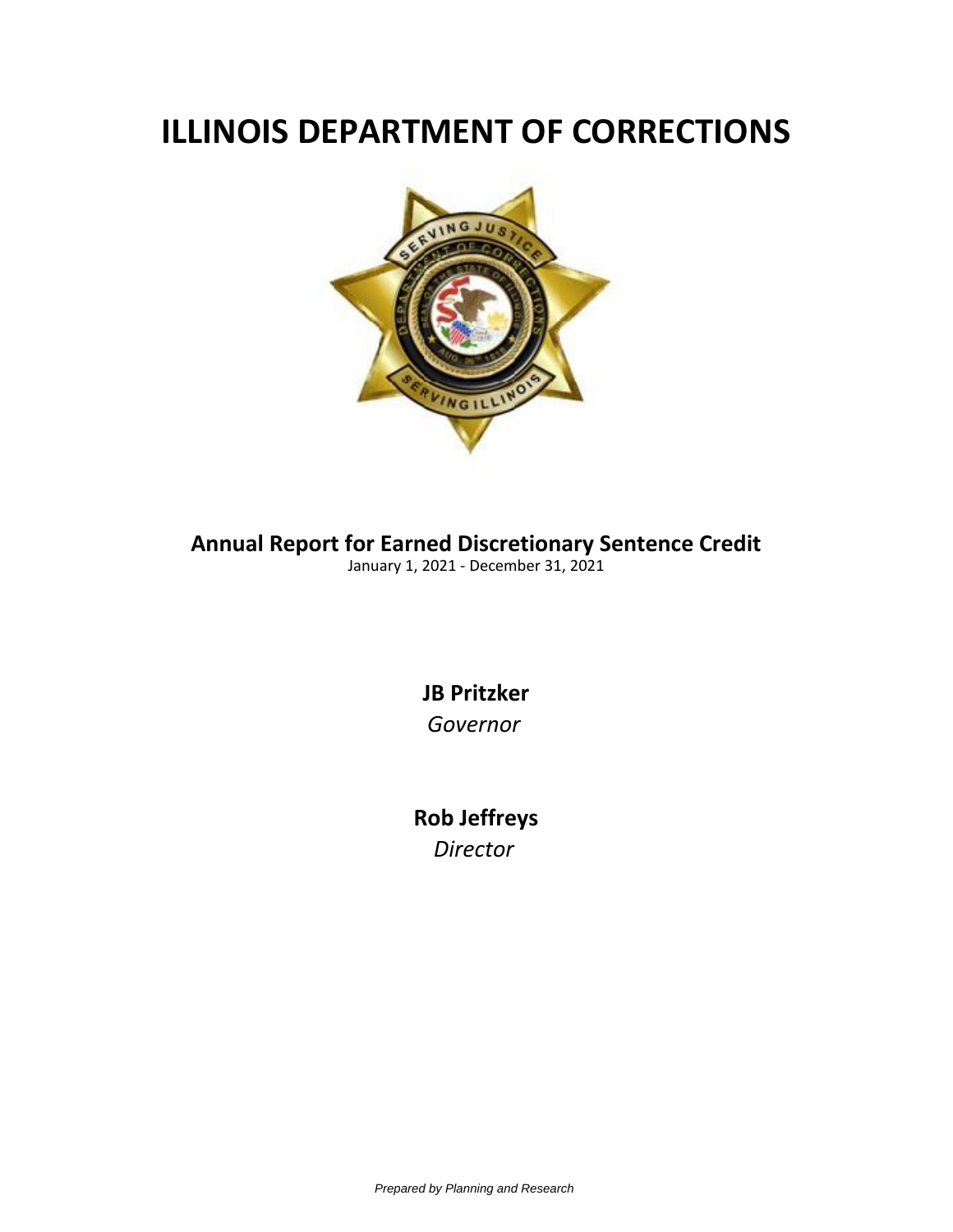

In accordance with the Unified Code of Corrections, Director Rob Jeffreys respectfully submits the following data regarding the award of sentence credit for good conduct, or also known as "Earned Discretionary Sentence Credit (EDSC)" to the General Assembly. This sentence credit of up to 180 days for individuals serving a sentence of incarceration of less than 5 years, and up to 365 days for individuals serving a sentence of 5 years or longer is awarded at the discretion of the Director to eligible individuals pursuant to Section 3-6-3(a)(3) of the Code of Corrections.

The CY21 award figure is a representation of EDSC for the new statute implemented on January 1, 2018.<sup>1</sup> Credits were awarded starting February 25, 2019. This report reflects data on individuals who exited IDOC from January 1, 2021 to December 31, 2021.

For the time period represented in this report; January 1, 2021 through December 31, 2021; there were 2,760 individuals that exited with an average of 128.0 days of EDSC. An additional 213 cases had EDSC reduced/rescinded with an average of 31.5 days. To be eligible to earn EDSC, individuals must serve a minimum of 60 days in IDOC custody. Awarding of EDSC may include, but is not limited to, compliance with the rules and regulations of the Department, service to the Department, service to a community, or service to the State. The Director may award up to 180 days of EDSC for good conduct in specific instances.

(730 ILCS 5/3-6-3) (from Ch. 38, par. 1003-6-3)

Sec. 3-6-3. Rules and Regulations for Sentence Credit.

(3.5) The Department shall provide annual written reports to the Governor and the General Assembly on the award of sentence credit for good conduct, with the first report due February 1, 2018. The Department must publish both reports on its website within 48 hours of transmitting the reports to the Governor and the General Assembly. The reports must include:

- (A) the number of inmates awarded sentence credit for good conduct;
- (B) the average amount of sentence credit for good conduct awarded;
- (C) the holding offenses of inmates awarded sentence credit for good conduct; and
- (D) the number of sentence credit for good conduct revocations.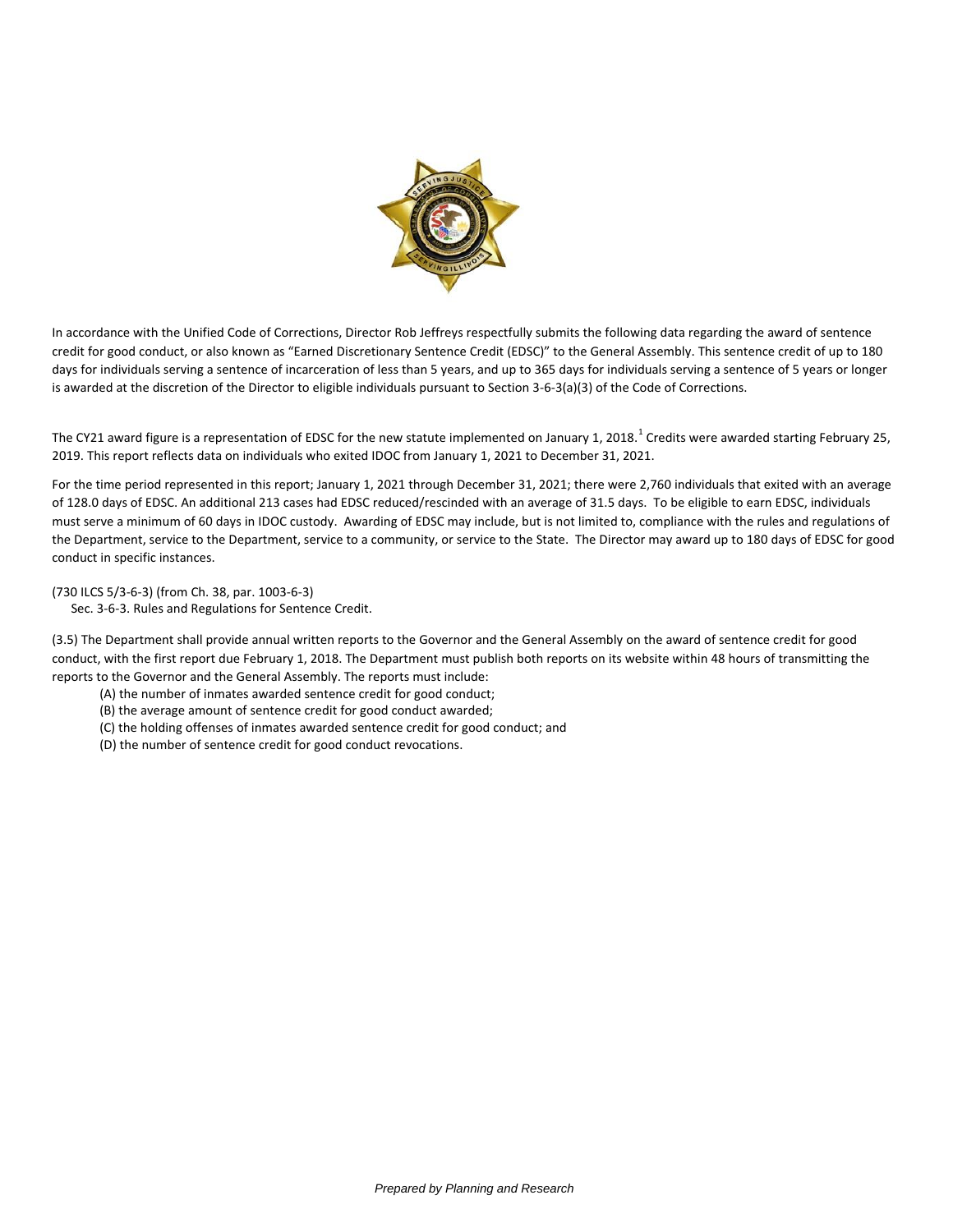## **ILLINOIS DEPARTMENT OF CORRECTIONS Annual Report for Earned Discretionary Sentence Credit**

|         |                                       |                         | <b>Earned Discretionary Sentence</b><br><b>Credit Awarded</b> | <b>Earned Discretionary Sentence</b><br><b>Credit Reduced/Rescinded</b> |                 |
|---------|---------------------------------------|-------------------------|---------------------------------------------------------------|-------------------------------------------------------------------------|-----------------|
|         | Holding Offense <sup>2</sup>          | # Individuals<br>Exited | Average<br>Days                                               | # Individuals<br><b>Exited</b>                                          | Average<br>Days |
| Class X | 15<200 OBJECT/PARTS LSD/ANALOG        | $\mathbf{1}$            | 140.0                                                         | $\mathbf 0$                                                             | 0.0             |
|         | AGG DEL METH/PROTECTED/5<15 GRAMS     | $\overline{2}$          | 163.5                                                         | $\mathbf{1}$                                                            | 25.0            |
|         | AGG DUI/6+                            | 3                       | 140.0                                                         | $\mathbf{0}$                                                            | 0.0             |
|         | AGG DUI/6+/BAC 0.16+                  | 10                      | 190.1                                                         | $\mathbf{1}$                                                            | 6.0             |
|         | AGG METH MANU/PROTECTED<15            | $\mathbf{1}$            | 127.0                                                         | $\mathbf{0}$                                                            | 0.0             |
|         | AGG METH MANUF/CHILD 15<100 GRAMS     | $\mathbf{1}$            | 30.0                                                          | $\mathbf{0}$                                                            | 0.0             |
|         | AGG METH MANUF/CHILD/<15 GRAMS        | 3                       | 211.7                                                         | $\mathbf{0}$                                                            | 0.0             |
|         | ARMED HABITUAL CRIMINAL               | $\overline{2}$          | 122.5                                                         | $\mathbf{0}$                                                            | 0.0             |
|         | <b>ARMED ROBBERY</b>                  | 5                       | 36.0                                                          | $\mathbf{1}$                                                            | 30.0            |
|         | ARMED ROBBERY/ARMED W/FIREARM         | 20                      | 61.8                                                          | $\overline{2}$                                                          | 58.5            |
|         | ARMED ROBBERY/NO FIREARM              | 45                      | 41.0                                                          | 3                                                                       | 19.7            |
|         | ARMED VIOL/CATEGORY I WEAPON          | 4                       | 82.5                                                          | $\mathbf{1}$                                                            | 14.0            |
|         | ARMED VIOL/CATEGORY II WEAPON         | $\mathbf{1}$            | 30.0                                                          | $\mathbf{0}$                                                            | 0.0             |
|         | CALCULATED CRIM DRUG CONSP            | $\mathbf{1}$            | 259.0                                                         | $\mathbf{0}$                                                            | 0.0             |
|         | CALCULATED CRIM DRUG CONSPIR          | $\mathbf{1}$            | 358.0                                                         | $\mathbf{0}$                                                            | 0.0             |
|         | <b>CANNABIS TRAFFICKING</b>           | $\overline{7}$          | 212.4                                                         | $\mathbf{1}$                                                            | 58.0            |
|         | CHILD PORNOGRAPHY/VICTIM <13          | $\mathbf{1}$            | 60.0                                                          | $\mathbf{0}$                                                            | 0.0             |
|         | CONT SUBS ACT-MANU/DEL                | $\overline{2}$          | 270.0                                                         | $\mathbf{0}$                                                            | 0.0             |
|         | CONTROLLED SUB TRAFFICKING            | $\mathbf{1}$            | 71.0                                                          | $\mathbf{0}$                                                            | 0.0             |
|         | CRIMINAL DRUG CONSPIRACY              | 3                       | 91.3                                                          | $\mathbf 0$                                                             | 0.0             |
|         | CRIMINAL DRUG CONSPIRACY >100 GR      | $\mathbf{1}$            | 180.0                                                         | $\mathbf{0}$                                                            | 0.0             |
|         | DEFRAUD FINANCIAL INST/>\$100K        | $\mathbf{1}$            | 180.0                                                         | $\mathbf{0}$                                                            | 0.0             |
|         | DEL CONT SUB<18/PARK/SCHOOL/PUB HOUS  | 9                       | 122.1                                                         | $\mathbf{0}$                                                            | 0.0             |
|         | DEL CONT/COUNT SUB TO <18             | $\mathbf{1}$            | 60.0                                                          | $\mathbf{0}$                                                            | 0.0             |
|         | DISMEMBERING A HUMAN BODY             | $\mathbf{1}$            | 30.0                                                          | $\mathbf{0}$                                                            | 0.0             |
|         | DRUG INDUCED HOMICIDE                 | $\overline{2}$          | 205.0                                                         | $\mathbf{1}$                                                            | 33.0            |
|         | DUI/6TH                               | $\overline{7}$          | 98.6                                                          | $\mathbf{1}$                                                            | 7.0             |
|         | HOME INVASION/ARMED W/FIREARM         | $\overline{2}$          | 197.5                                                         | $\mathbf{0}$                                                            | 0.0             |
|         | HOME INVASION/ARMED/FORCE             | $\mathbf{1}$            | 20.0                                                          | $\mathbf{1}$                                                            | 1.0             |
|         | HOME INVASION/CAUSE INJURY            | 11                      | 66.6                                                          | $\mathbf{0}$                                                            | 0.0             |
|         | HOME INVASION/DANDEROUS WEAP          | 6                       | 75.7                                                          | $\mathbf{1}$                                                            | 18.0            |
|         | HOME INVASION/FIREARM                 | $\overline{2}$          | 270.0                                                         | $\mathbf 0$                                                             | 0.0             |
|         | IDENTITY THEFT >\$100,000             | $\overline{2}$          | 270.0                                                         | $\mathbf{1}$                                                            | 3.0             |
|         | MANU/DEL 100<400 GRAMS COCAINE        | 13                      | 194.2                                                         | $\mathbf{0}$                                                            | 0.0             |
|         | MANU/DEL 100>400 GR ECSTASY           | $\mathbf{1}$            | 365.0                                                         | $\mathbf{0}$                                                            | 0.0             |
|         | MANU/DEL 15/+ GRAMS HEROIN            | $\mathbf{1}$            | 235.0                                                         | $\mathbf 0$                                                             | 0.0             |
|         | MANU/DEL 15/+GRAMS COCAINE            | 3                       | 201.7                                                         | $\mathbf{0}$                                                            | 0.0             |
|         | MANU/DEL 15<100 GRAMS COCAINE         | $\mathbf{1}$            | 180.0                                                         | $\pmb{0}$                                                               | 0.0             |
|         | MANU/DEL 15<100 GRAMS COCAINE         | 51                      | 207.5                                                         | 10                                                                      | 38.8            |
|         | MANU/DEL 15>100 GR ECSTASY            | $\overline{2}$          | 321.5                                                         | $\mathbf 0$                                                             | 0.0             |
|         | MANU/DEL 15>200 PILLS ECSTASY         | $\mathbf{1}$            | 315.0                                                         | $\mathbf{1}$                                                            | 7.0             |
|         | MANU/DEL 1500+ PILLS ECSTASY          | $\mathbf{1}$            | 170.0                                                         | $\mathbf{1}$                                                            | 5.0             |
|         | MANU/DEL 200+ SCHED I&II              | $\mathbf{1}$            | 7.0                                                           | $\mathbf 0$                                                             | 0.0             |
|         | MANU/DEL 400<900 GRAMS COCAINE        | 3                       | 145.3                                                         | $\mathbf{1}$                                                            | 13.0            |
|         | MANU/DEL 600<1500 OBJECTS/PARTS LSD   | $\mathbf{1}$            | 360.0                                                         | $\mathbf 0$                                                             | 0.0             |
|         | MANU/DEL 900+ GRAMS COCAINE           | $\overline{7}$          | 187.6                                                         | $\mathbf{1}$                                                            | 32.0            |
|         | MANU/DEL 900+ GRAMS HEROIN            | $\overline{2}$          | 178.0                                                         | $\mathbf 0$                                                             | 0.0             |
|         | MANU/DEL CANNABIS/>5,000 GRAMS        | 10                      | 192.5                                                         | $\mathbf{1}$                                                            | 15.0            |
|         | MANU/DEL COCAINE/SCHOOL/PUB HOUS/PARK | $\overline{4}$          | 109.3                                                         | $\mathbf 0$                                                             | 0.0             |
|         | MANU/DEL HEROIN/SCHOOL/PUB HOUS/PARK  | $\overline{2}$          | 264.0                                                         | $\mathbf 0$                                                             | 0.0             |
|         | MANU/DEL SCHED I/II/SCH/HS/PARK       | $\overline{2}$          | 320.5                                                         | $\mathbf 0$                                                             | 0.0             |
|         | METH DELIVERY/100<400 GR              | $\overline{4}$          | 156.3                                                         | 0                                                                       | 0.0             |
|         | METH DELIVERY/15<100 GRAMS            | 22                      | 232.1                                                         | $\mathbf{1}$                                                            | 44.0            |
|         | METH DELIVERY/400<900 GR              | $\mathbf{1}$            | 90.0                                                          | $\mathbf 0$                                                             | 0.0             |
|         | METH MANUFACTURING/15<100 GR          | 5                       | 150.0                                                         | $\mathbf 0$                                                             | 0.0             |
|         | METH MANUFACTURING/400<900 GR         | $\overline{2}$          | 65.0                                                          | $\mathbf{1}$                                                            | 2.0             |
|         | METH MANUFACTURING/400<900 GRAMS      | $\overline{2}$          | 270.0                                                         | $\mathbf 0$                                                             | 0.0             |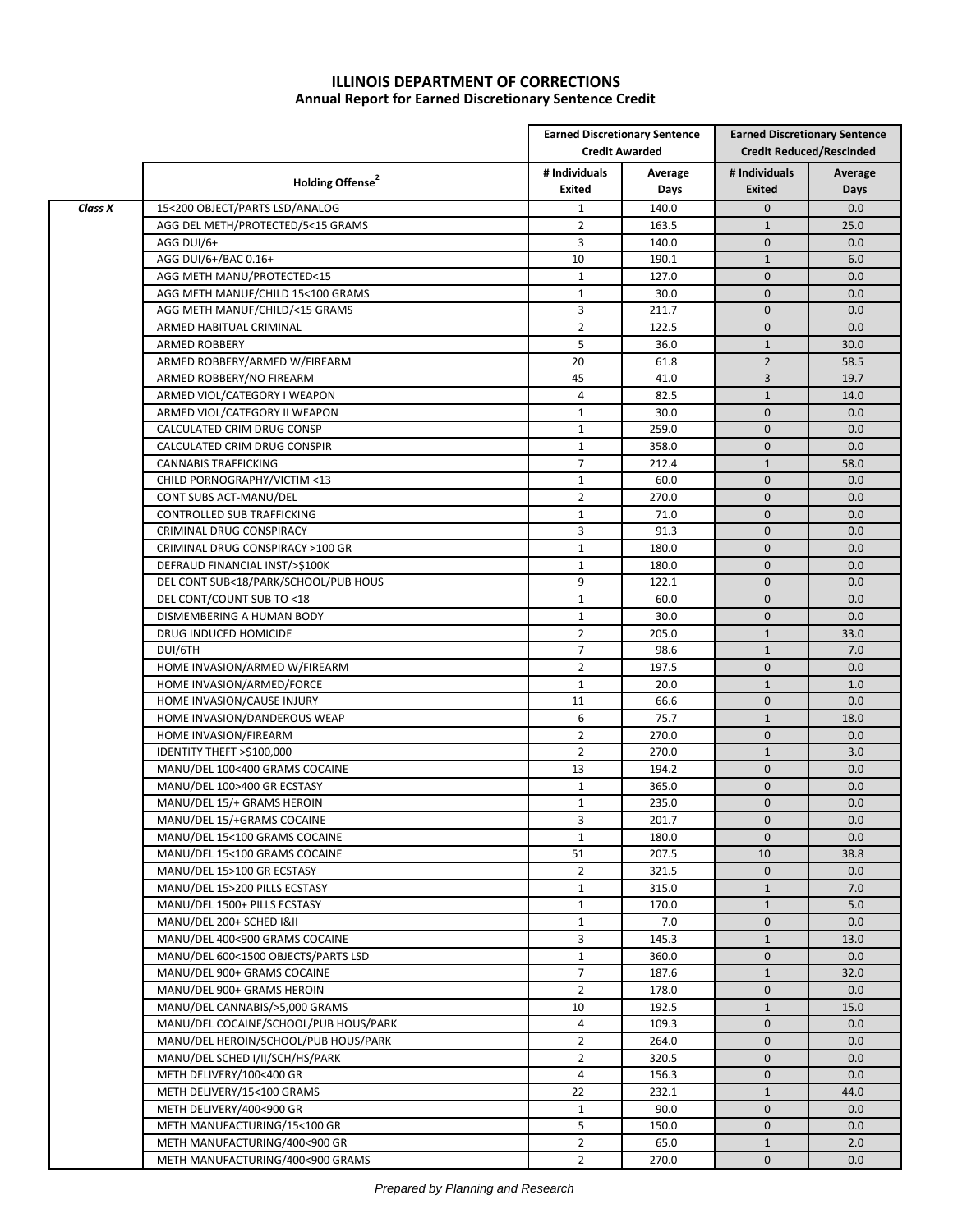|         |                                             |                         | <b>Earned Discretionary Sentence</b><br><b>Credit Awarded</b> |                                | <b>Earned Discretionary Sentence</b><br><b>Credit Reduced/Rescinded</b> |  |
|---------|---------------------------------------------|-------------------------|---------------------------------------------------------------|--------------------------------|-------------------------------------------------------------------------|--|
|         | Holding Offense <sup>2</sup>                | # Individuals<br>Exited | Average<br>Days                                               | # Individuals<br><b>Exited</b> | Average<br>Days                                                         |  |
| Class X | MFG/DEL 15<100 GR HEROIN/ANLG               | 20                      | 201.6                                                         | 5                              | 39.4                                                                    |  |
|         | MFG/DEL 400<900 GR HERO/ANLG                | $\overline{2}$          | 233.5                                                         | $\mathbf{0}$                   | 0.0                                                                     |  |
|         | POSSESSION OF METH/100<400 GRAMS            | 5                       | 200.2                                                         | $\mathbf{1}$                   | 70.0                                                                    |  |
|         | POSSESSION OF METH/400<900 GR               | 4                       | 288.0                                                         | $\overline{2}$                 | 5.5                                                                     |  |
|         | POSSESSION OF METH/900+ GR                  | $\overline{2}$          | 180.0                                                         | $\mathbf{1}$                   | 20.0                                                                    |  |
|         | THEFT >\$100,000/SCHOOL/WORSHIP             | $\overline{2}$          | 100.5                                                         | $\mathbf 0$                    | 0.0                                                                     |  |
|         | THEFT/CONTROL/INTENT >\$1M                  | 3                       | 274.0                                                         | $\mathbf{0}$                   | 0.0                                                                     |  |
|         |                                             |                         | 155.1                                                         |                                | 28.7                                                                    |  |
| Class 1 | <b>Total Class X</b>                        | 340                     | 30.0                                                          | 41<br>$\mathbf{0}$             |                                                                         |  |
|         | AGG BATTERY/STRANGLE/PREV CONV              | $\mathbf{1}$            |                                                               |                                | 0.0                                                                     |  |
|         | AGG DEL METH PROTECTED <5 GRAMS             | $\mathbf{1}$            | 180.0                                                         | $\mathbf{0}$<br>$\mathbf{0}$   | 0.0                                                                     |  |
|         | AGG DISCHARGE FIREARM/OCC BLDG              | $\mathbf{1}$            | 60.0                                                          |                                | 0.0                                                                     |  |
|         | AGG DISCHARGE FIREARM/OCC VEH               | $\mathbf{1}$            | 95.0                                                          | $\mathbf{0}$                   | 0.0                                                                     |  |
|         | AGG DUI / 5TH DUI                           | 12                      | 177.3                                                         | $\mathbf{1}$                   | 26.0                                                                    |  |
|         | AGG DUI/3                                   | $\mathbf{1}$            | 180.0                                                         | $\mathbf{0}$                   | 0.0                                                                     |  |
|         | AGG DUI/5/BAC 0.16>                         | 16                      | 190.8                                                         | $\overline{3}$                 | 33.7                                                                    |  |
|         | AGG ID THEFT/\$10,000-\$100,000/60 YRS+     | $\mathbf{1}$            | 180.0                                                         | $\mathbf{0}$                   | 0.0                                                                     |  |
|         | AGG INSURANCE FRAUD                         | $\mathbf{1}$            | 180.0                                                         | $\mathbf{0}$                   | 0.0                                                                     |  |
|         | AGG POSS/2-5 STOLEN FIREARMS                | $\mathbf{1}$            | 360.0                                                         | $\mathbf{0}$                   | 0.0                                                                     |  |
|         | AGG ROBBERY/INDICATE ARM W/FIR              | 23                      | 36.7                                                          | $\overline{2}$                 | 30.0                                                                    |  |
|         | AGGRAVATED ROBBERY                          | 4                       | 29.5                                                          | $\mathbf 0$                    | 0.0                                                                     |  |
|         | ATT AGG VEHICLE HIJACK W WEAPON             | $\mathbf{1}$            | 20.0                                                          | $\mathbf{0}$                   | 0.0                                                                     |  |
|         | ATT ARMED ROBBERY/ARMED                     | 3                       | 40.0                                                          | $\mathbf 0$                    | 0.0                                                                     |  |
|         | ATT ARMED ROBBERY/NO FIREARM                | $\mathbf{1}$            | 30.0                                                          | $\mathbf{0}$                   | 0.0                                                                     |  |
|         | ATT FELON POSS/USE WEAP/BODY ARMOR          | $\mathbf{1}$            | 29.0                                                          | $\mathbf{0}$                   | 0.0                                                                     |  |
|         | ATT METH PRECURSOR/30<150 GR                | $\mathbf{1}$            | 185.0                                                         | $\mathbf{0}$                   | 0.0                                                                     |  |
|         | ATTEMPT AGG BATTERY/DISCHARGE FIREARM       | $\overline{2}$          | 132.0                                                         | $\mathbf{1}$                   | 3.0                                                                     |  |
|         | ATTEMPT ARMED ROBBERY                       | 3                       | 30.0                                                          | $\mathbf{0}$                   | 0.0                                                                     |  |
|         | ATTEMPT ARMED VIO/CATEGORY I WEAPON         | $\mathbf{1}$            | 180.0                                                         | $\mathbf{1}$                   | 30.0                                                                    |  |
|         | ATTEMPT ARMED VIO/CATEGORY I WEAPON         | 6                       | 146.3                                                         | $\mathbf{0}$                   | 0.0                                                                     |  |
|         | ATTEMPT HOME INVASION/CAUSE INJURY          | $\overline{2}$          | 118.5                                                         | $\mathbf{0}$                   | 0.0                                                                     |  |
|         | ATTEMPT MANU/DEL 15/+GRAMS COCAINE          | $\mathbf{1}$            | 180.0                                                         | $\mathbf{0}$                   | 0.0                                                                     |  |
|         | BRING TOOL IN A PENAL INSTITUTION           | $\overline{2}$          | 105.0                                                         | $\mathbf{0}$                   | 0.0                                                                     |  |
|         | BRING/POSS CONTRAB IN PENAL INST            | $\mathbf{1}$            | 180.0                                                         | $\mathbf 0$                    | 0.0                                                                     |  |
|         | BURGLARY/SCHOOL/PLACE WORSHIP               | 5                       | 27.2                                                          | $\mathbf{1}$                   | 20.0                                                                    |  |
|         | <b>CANNABIS TRAFFICKING</b>                 | $\mathbf{1}$            | 60.0                                                          | $\mathbf{0}$                   | 0.0                                                                     |  |
|         | CAUSE/BRG CON SUB PENAL INST                | $\mathbf{1}$            | 180.0                                                         | $\mathbf{0}$                   | 0.0                                                                     |  |
|         | CONSP ARMED ROBBERY                         | $\overline{2}$          | 119.0                                                         | $\mathbf{0}$                   | 0.0                                                                     |  |
|         |                                             |                         |                                                               |                                |                                                                         |  |
|         | CONT SUBS ACT-MANU/DEL                      | 4                       | 180.0                                                         | $\mathbf 0$                    | 0.0                                                                     |  |
|         | CONTINUING FINANCE CRIME ENTRPRS            | 3                       | 84.0                                                          | $\mathbf{1}$                   | 9.0                                                                     |  |
|         | CONTROLLED SUB TRAFFICKING                  | $\mathbf{1}$            | 180.0                                                         | $\mathbf 0$                    | 0.0                                                                     |  |
|         | FAILURE REPORT ACCIDENT/DEATH               | 9                       | 155.4                                                         | $\mathbf{1}$                   | 180.0                                                                   |  |
|         | FIN EXPLOIT ELDERLY/70+/\$15K+              | $\overline{2}$          | 180.0                                                         | $\mathbf 0$                    | 0.0                                                                     |  |
|         | FINANCIAL INSTITUTION ROBBERY               | $\overline{2}$          | 45.0                                                          | $\mathbf 0$                    | 0.0                                                                     |  |
|         | MANU 5>15 GRAMS ECSTASY                     | $\mathbf{1}$            | 159.0                                                         | $\mathbf{0}$                   | 0.0                                                                     |  |
|         | MANU/DEL 01-15 GRAMS COCAINE                | 100                     | 172.7                                                         | 12                             | 48.6                                                                    |  |
|         | MANU/DEL 1<15 GRAM FENTANYL                 | 12                      | 126.0                                                         | $\mathbf{1}$                   | 15.0                                                                    |  |
|         | MANU/DEL 10<15 OBJECTS/PARTS LSD            | 1                       | 180.0                                                         | $\mathbf 0$                    | 0.0                                                                     |  |
|         | MANU/DEL 10>15 PILLS ECSTASY                | 1                       | 180.0                                                         | $\mathbf 0$                    | 0.0                                                                     |  |
|         | MANU/DEL 10-15 GRAMS HEROIN                 | 32                      | 155.1                                                         | $\overline{2}$                 | 33.5                                                                    |  |
|         | MANU/DEL 50-200 GRAMS SCHED I&II            | $\mathbf{1}$            | 295.0                                                         | $\mathbf 1$                    | 32.0                                                                    |  |
|         | MANU/DEL AMT NARC SCHED I/II/SCHOOL/HS/PARK | 14                      | 162.8                                                         | $\mathbf{1}$                   | 180.0                                                                   |  |
|         | MANU/DEL CANNABIS/2000<5000 GRAMS           | 6                       | 199.8                                                         | $\overline{2}$                 | 180.0                                                                   |  |
|         | METH DELIVERY/5<15 GRAMS                    | 60                      | 158.1                                                         | 6                              | 61.8                                                                    |  |
|         | METH MANUFACTURE<15 GRAMS                   | 3                       | 140.0                                                         | $\mathbf{1}$                   | 3.0                                                                     |  |
|         | METH MANUFACTURING<15 GRAMS                 | 6                       | 149.7                                                         | $\mathbf{1}$                   | 24.0                                                                    |  |
|         | MONEY LAUNDERING >\$500,000                 | $\mathbf{1}$            | 365.0                                                         | $\mathbf{0}$                   | 0.0                                                                     |  |
|         | MURDER/2ND DEGREE MURDER                    | $\overline{7}$          | 58.1                                                          | $\mathbf{0}$                   | 0.0                                                                     |  |
|         | MURDER/2ND DEGREE/PROVOCATION               | $\mathbf{1}$            | 30.0                                                          | $\mathbf 0$                    | 0.0                                                                     |  |
|         | MURDER/2ND DEGREE/UNREASON                  | 6                       | 58.0                                                          | $\mathbf 0$                    | 0.0                                                                     |  |
|         |                                             | $\mathbf{1}$            |                                                               | $\mathbf 0$                    |                                                                         |  |
|         | POSS CANNABIS/>5,000 GRAMS                  |                         | 261.0                                                         |                                | 0.0                                                                     |  |
|         | POSS OF METH/ 15<100 GRAMS                  | 13                      | 164.6                                                         | $\mathbf{1}$                   | 6.0                                                                     |  |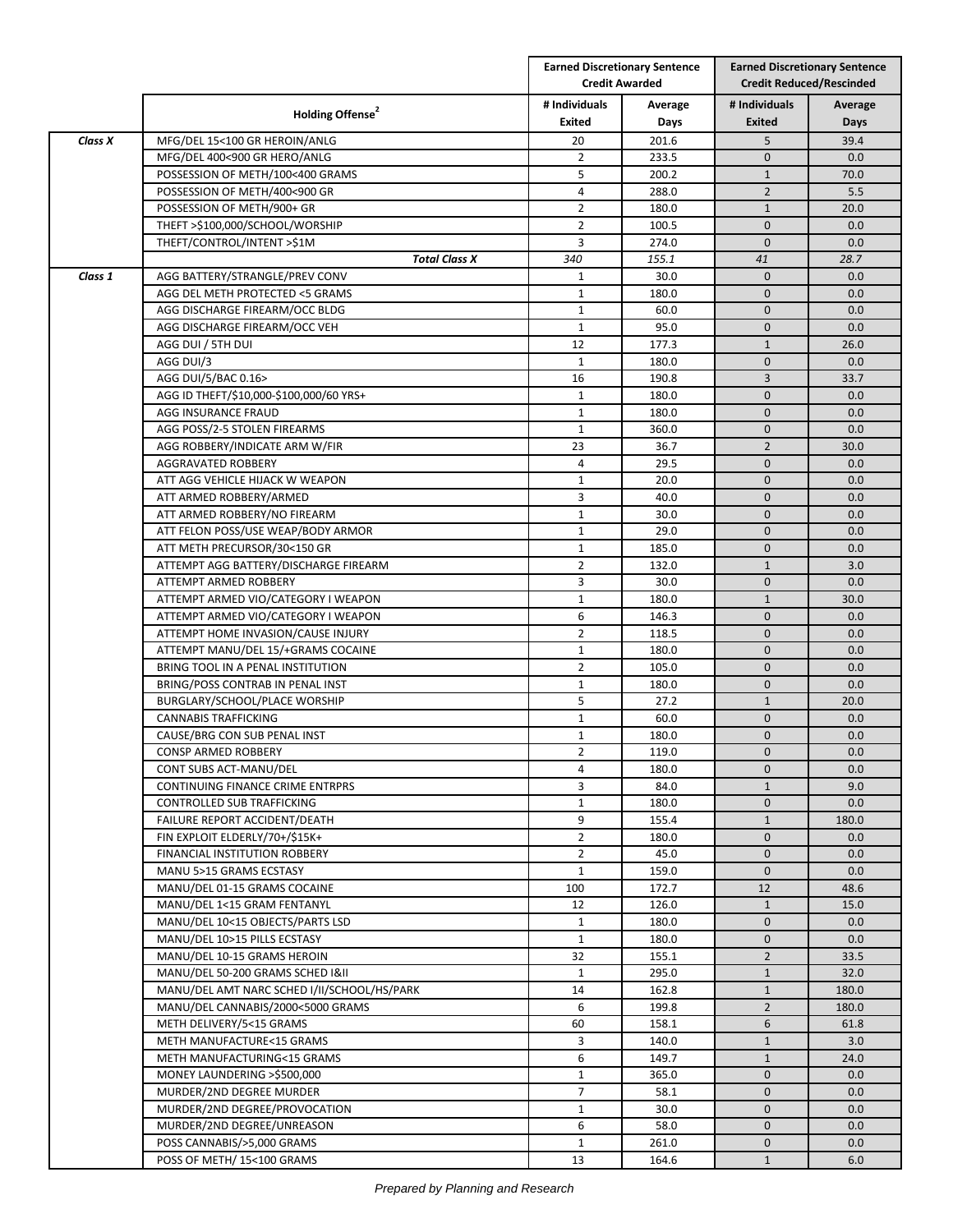| <b>Credit Awarded</b><br><b>Credit Reduced/Rescinded</b><br># Individuals<br># Individuals<br>Average<br>Average<br>Holding Offense <sup>2</sup><br>Exited<br><b>Exited</b><br>Days<br>Days<br>237.0<br>$\mathbf 0$<br>0.0<br>Class 1<br>POSS STOLEN VEHICLE > \$25,000<br>$\mathbf{1}$<br>POSSESS 100<400 GRAMS COCAINE<br>6<br>180.0<br>$\mathbf{1}$<br>29.0<br>5<br>180.0<br>$\mathbf{0}$<br>0.0<br>POSSESS 15+ GRAMS COCAINE<br>$\overline{7}$<br>$\overline{2}$<br>POSSESS 15+ GRAMS HEROIN<br>180.0<br>14.5<br>$\mathbf{1}$<br>$\mathbf{0}$<br>POSSESS 15+ GRAMS MORPHINE<br>180.0<br>0.0<br>$\overline{2}$<br>POSSESS 15<100 GRAMS COCAINE<br>20<br>175.3<br>2.0<br>POSSESS 15<200 OBJECT/PART LSD<br>3<br>128.0<br>$\mathbf{0}$<br>0.0<br>$\overline{2}$<br>$\mathbf{0}$<br>POSSESS 200+ GRAMS OTHER SCHED I&II<br>251.5<br>0.0<br>$\mathbf{0}$<br>0.0<br>POSSESS 400<900 GRAMS COCAINE<br>1<br>180.0<br>$\mathbf{1}$<br>180.0<br>$\mathbf{0}$<br>0.0<br>POSSESS 900 + GRAMS COCAINE<br>$\mathbf{1}$<br>$\mathbf{0}$<br>POSSESS 900 + GRAMS COCAINE<br>180.0<br>0.0<br>$\mathbf{1}$<br>$\mathbf{0}$<br>POSSESS 900 + GRAMS HEROIN<br>0.0<br>180.0<br>$\overline{2}$<br>POSSESS ELEC CONTRABAND PENAL INST<br>105.0<br>$\mathbf{0}$<br>0.0<br>POSSESSION OF METH/15<100 GRAMS<br>19<br>172.9<br>$\overline{2}$<br>16.5<br>$\mathbf{0}$<br>$\mathbf{1}$<br>0.0<br><b>RESIDENTIAL ARSON</b><br>60.0<br>5<br>$\mathbf 0$<br>0.0<br><b>RESIDENTIAL ARSON</b><br>39.8<br>5<br>47<br>79.5<br>30.0<br>RESIDENTIAL BURGLARY<br>RESIDENTIAL BURGLARY<br>$\overline{2}$<br>44.0<br>$\mathbf{0}$<br>0.0<br>5<br>$\mathbf{0}$<br>ROBBERY/SCHOOL/PLACE WORSHIP<br>42.0<br>0.0<br>3<br>$\mathbf{0}$<br>0.0<br>ROBBERY/VIC HANDICAP OR 60+ YR<br>90.0<br>$\overline{2}$<br>THEFT >\$100,000-\$500,000<br>180.0<br>$\mathbf{0}$<br>0.0<br>5<br>$\mathbf{1}$<br>THEFT/CONTROL INTENT>\$500K-1M<br>179.2<br>23.0<br>$\overline{2}$<br>$\mathbf{0}$<br>THEFT/DECEPTION >\$500,000<br>272.5<br>0.0<br>5<br>$\mathbf{0}$<br>UNLAWFUL POSS/DRIVER/VEH/STOLEN<br>0.0<br>118.6<br>UNLAWFUL VEHICULAR INVASION<br>$\mathbf{1}$<br>30.0<br>$\mathbf{0}$<br>0.0<br>$\mathbf{0}$<br>$\mathbf{1}$<br>252.0<br>0.0<br>USE OF DANGEROUS PLACE/CON SUB<br>$\mathbf{1}$<br>$\mathbf{0}$<br>0.0<br>VEHICLE THEFT CONSPIRACY<br>180.0<br>$\mathbf{0}$<br>3<br>30.0<br>0.0<br><b>VEHICULAR HIJACKING</b><br>$\mathbf{1}$<br>$\mathbf{0}$<br>VENDOR FRAUD/KICKBACKS VIOL<br>180.0<br>0.0<br>VIOLATE BAIL BOND/CLASS X CONVIC<br>$\mathbf{0}$<br>$\mathbf{1}$<br>31.0<br>0.0<br>45.0<br>$\mathbf 0$<br>0.0<br>VOLUN MANSL/NEGL-DEATH ANOTHER<br>2<br><b>Total Class 1</b><br>541<br>140.7<br>52<br>45.0<br>AGG BATTERY/PEACE OFFICER<br>32<br>53.5<br>$\overline{4}$<br>Class <sub>2</sub><br>27.0<br>$\overline{2}$<br>$\mathbf{0}$<br>AGG DUI/ 2 / PASSENGER <16<br>133.0<br>0.0<br>AGG DUI/ 4TH / BAC 0.16+<br>$\mathbf{1}$<br>180.0<br>$\mathbf{0}$<br>0.0<br>AGG DUI/3<br>9<br>174.1<br>$\overline{2}$<br>14.5<br>AGG DUI/3<br>11<br>$\mathbf{1}$<br>5.0<br>150.2<br>AGG DUI/3/BAC .16+<br>4<br>109.0<br>$\mathbf 0$<br>0.0<br>AGG DUI/3/PASS <16<br>5<br>156.0<br>$\mathbf{1}$<br>5.0<br>AGG DUI/3RD+<br>8<br>3.0<br>146.3<br>$\mathbf{1}$<br>$\overline{2}$<br>AGG DUI/4<br>33<br>154.4<br>21.5<br>AGG DUI/4TH/LIC SUSP OR REVOKED<br>$\mathbf 0$<br>0.0<br>1<br>180.0<br>AGG ID THFT/ID STOLEN/VIC 60+<br>$\mathbf{1}$<br>180.0<br>$\mathbf{1}$<br>180.0<br>AGG UNLAWFUL USE WEAPON/VEH/2ND<br>21<br>122.2<br>$\mathbf 0$<br>0.0<br>AGG UUW/ON PERSON/2ND<br>$\mathbf{1}$<br>$\mathbf{0}$<br>0.0<br>180.0<br>AGG UUW/PERSON/PREV CONVICTION<br>3<br>53.3<br>$\mathbf 0$<br>0.0<br>AGG UUW/VEH/PREV CONVICTION<br>45.0<br>$\mathbf{1}$<br>$\mathbf 0$<br>0.0<br>AID/ABET/POSS/SELL STOLEN VEH<br>71<br>9<br>22.4<br>135.6<br>ARSON<br>$\overline{2}$<br>34.5<br>$\mathbf{0}$<br>0.0<br>ARSON/REAL/PERSONAL PROP>\$1<br>3<br>50.0<br>$\mathbf 0$<br>0.0<br>$\mathbf{1}$<br>$\mathbf 0$<br>0.0<br>ATT AGG DISCHARGE FIREARM AT VEH<br>30.0<br>ATTEMPT AGG DISCHARGE/FIREARM<br>$\mathbf{1}$<br>180.0<br>0<br>0.0<br>ATTEMPT AGG ROBBERY/INDICATE ARM W/FIR<br>$\mathbf{1}$<br>30.0<br>$\mathbf 0$<br>0.0<br>ATTEMPT AGGRAVATED ROBBERY<br>$\mathbf 1$<br>$\mathbf 0$<br>0.0<br>14.0<br>ATTEMPT MANU/DEL 01-15 GRAMS COCAINE<br>$\mathbf{1}$<br>82.0<br>$\mathbf 0$<br>0.0<br>$\overline{2}$<br>ATTEMPT POSSESS 15<100 GRAMS COCAINE<br>180.0<br>$\mathbf{0}$<br>0.0<br>ATTEMPT RESIDENTIAL BURGLARY<br>5<br>42.0<br>$\mathbf 0$<br>0.0<br>BRING CON SUBSTANCE PENAL INST<br>$\overline{2}$<br>105.0<br>$\mathbf 0$<br>0.0<br>3<br>7.3<br><b>BURGLARY</b><br>15<br>114.3<br><b>BURGLARY</b><br>62<br>63.5<br>$\mathbf 0$<br>0.0<br>$\mathbf{0}$<br>0.0<br>$\mathbf{1}$<br>180.0 |                        | <b>Earned Discretionary Sentence</b> |  | <b>Earned Discretionary Sentence</b> |  |
|------------------------------------------------------------------------------------------------------------------------------------------------------------------------------------------------------------------------------------------------------------------------------------------------------------------------------------------------------------------------------------------------------------------------------------------------------------------------------------------------------------------------------------------------------------------------------------------------------------------------------------------------------------------------------------------------------------------------------------------------------------------------------------------------------------------------------------------------------------------------------------------------------------------------------------------------------------------------------------------------------------------------------------------------------------------------------------------------------------------------------------------------------------------------------------------------------------------------------------------------------------------------------------------------------------------------------------------------------------------------------------------------------------------------------------------------------------------------------------------------------------------------------------------------------------------------------------------------------------------------------------------------------------------------------------------------------------------------------------------------------------------------------------------------------------------------------------------------------------------------------------------------------------------------------------------------------------------------------------------------------------------------------------------------------------------------------------------------------------------------------------------------------------------------------------------------------------------------------------------------------------------------------------------------------------------------------------------------------------------------------------------------------------------------------------------------------------------------------------------------------------------------------------------------------------------------------------------------------------------------------------------------------------------------------------------------------------------------------------------------------------------------------------------------------------------------------------------------------------------------------------------------------------------------------------------------------------------------------------------------------------------------------------------------------------------------------------------------------------------------------------------------------------------------------------------------------------------------------------------------------------------------------------------------------------------------------------------------------------------------------------------------------------------------------------------------------------------------------------------------------------------------------------------------------------------------------------------------------------------------------------------------------------------------------------------------------------------------------------------------------------------------------------------------------------------------------------------------------------------------------------------------------------------------------------------------------------------------------------------------------------------------------------------------------------------------------------------------------------------------------------------------------------------------------------------------------------------------------------------------------------------------------------------------------------------------------------------------------------------------------------------------------------------------------------------------------------------------------------------------------------------------------------------------------------------------------------------------------------------------------------------------------------------------------------------------------------------------------------------------------|------------------------|--------------------------------------|--|--------------------------------------|--|
|                                                                                                                                                                                                                                                                                                                                                                                                                                                                                                                                                                                                                                                                                                                                                                                                                                                                                                                                                                                                                                                                                                                                                                                                                                                                                                                                                                                                                                                                                                                                                                                                                                                                                                                                                                                                                                                                                                                                                                                                                                                                                                                                                                                                                                                                                                                                                                                                                                                                                                                                                                                                                                                                                                                                                                                                                                                                                                                                                                                                                                                                                                                                                                                                                                                                                                                                                                                                                                                                                                                                                                                                                                                                                                                                                                                                                                                                                                                                                                                                                                                                                                                                                                                                                                                                                                                                                                                                                                                                                                                                                                                                                                                                                                                                                      |                        |                                      |  |                                      |  |
|                                                                                                                                                                                                                                                                                                                                                                                                                                                                                                                                                                                                                                                                                                                                                                                                                                                                                                                                                                                                                                                                                                                                                                                                                                                                                                                                                                                                                                                                                                                                                                                                                                                                                                                                                                                                                                                                                                                                                                                                                                                                                                                                                                                                                                                                                                                                                                                                                                                                                                                                                                                                                                                                                                                                                                                                                                                                                                                                                                                                                                                                                                                                                                                                                                                                                                                                                                                                                                                                                                                                                                                                                                                                                                                                                                                                                                                                                                                                                                                                                                                                                                                                                                                                                                                                                                                                                                                                                                                                                                                                                                                                                                                                                                                                                      |                        |                                      |  |                                      |  |
|                                                                                                                                                                                                                                                                                                                                                                                                                                                                                                                                                                                                                                                                                                                                                                                                                                                                                                                                                                                                                                                                                                                                                                                                                                                                                                                                                                                                                                                                                                                                                                                                                                                                                                                                                                                                                                                                                                                                                                                                                                                                                                                                                                                                                                                                                                                                                                                                                                                                                                                                                                                                                                                                                                                                                                                                                                                                                                                                                                                                                                                                                                                                                                                                                                                                                                                                                                                                                                                                                                                                                                                                                                                                                                                                                                                                                                                                                                                                                                                                                                                                                                                                                                                                                                                                                                                                                                                                                                                                                                                                                                                                                                                                                                                                                      |                        |                                      |  |                                      |  |
|                                                                                                                                                                                                                                                                                                                                                                                                                                                                                                                                                                                                                                                                                                                                                                                                                                                                                                                                                                                                                                                                                                                                                                                                                                                                                                                                                                                                                                                                                                                                                                                                                                                                                                                                                                                                                                                                                                                                                                                                                                                                                                                                                                                                                                                                                                                                                                                                                                                                                                                                                                                                                                                                                                                                                                                                                                                                                                                                                                                                                                                                                                                                                                                                                                                                                                                                                                                                                                                                                                                                                                                                                                                                                                                                                                                                                                                                                                                                                                                                                                                                                                                                                                                                                                                                                                                                                                                                                                                                                                                                                                                                                                                                                                                                                      |                        |                                      |  |                                      |  |
|                                                                                                                                                                                                                                                                                                                                                                                                                                                                                                                                                                                                                                                                                                                                                                                                                                                                                                                                                                                                                                                                                                                                                                                                                                                                                                                                                                                                                                                                                                                                                                                                                                                                                                                                                                                                                                                                                                                                                                                                                                                                                                                                                                                                                                                                                                                                                                                                                                                                                                                                                                                                                                                                                                                                                                                                                                                                                                                                                                                                                                                                                                                                                                                                                                                                                                                                                                                                                                                                                                                                                                                                                                                                                                                                                                                                                                                                                                                                                                                                                                                                                                                                                                                                                                                                                                                                                                                                                                                                                                                                                                                                                                                                                                                                                      |                        |                                      |  |                                      |  |
|                                                                                                                                                                                                                                                                                                                                                                                                                                                                                                                                                                                                                                                                                                                                                                                                                                                                                                                                                                                                                                                                                                                                                                                                                                                                                                                                                                                                                                                                                                                                                                                                                                                                                                                                                                                                                                                                                                                                                                                                                                                                                                                                                                                                                                                                                                                                                                                                                                                                                                                                                                                                                                                                                                                                                                                                                                                                                                                                                                                                                                                                                                                                                                                                                                                                                                                                                                                                                                                                                                                                                                                                                                                                                                                                                                                                                                                                                                                                                                                                                                                                                                                                                                                                                                                                                                                                                                                                                                                                                                                                                                                                                                                                                                                                                      |                        |                                      |  |                                      |  |
|                                                                                                                                                                                                                                                                                                                                                                                                                                                                                                                                                                                                                                                                                                                                                                                                                                                                                                                                                                                                                                                                                                                                                                                                                                                                                                                                                                                                                                                                                                                                                                                                                                                                                                                                                                                                                                                                                                                                                                                                                                                                                                                                                                                                                                                                                                                                                                                                                                                                                                                                                                                                                                                                                                                                                                                                                                                                                                                                                                                                                                                                                                                                                                                                                                                                                                                                                                                                                                                                                                                                                                                                                                                                                                                                                                                                                                                                                                                                                                                                                                                                                                                                                                                                                                                                                                                                                                                                                                                                                                                                                                                                                                                                                                                                                      |                        |                                      |  |                                      |  |
|                                                                                                                                                                                                                                                                                                                                                                                                                                                                                                                                                                                                                                                                                                                                                                                                                                                                                                                                                                                                                                                                                                                                                                                                                                                                                                                                                                                                                                                                                                                                                                                                                                                                                                                                                                                                                                                                                                                                                                                                                                                                                                                                                                                                                                                                                                                                                                                                                                                                                                                                                                                                                                                                                                                                                                                                                                                                                                                                                                                                                                                                                                                                                                                                                                                                                                                                                                                                                                                                                                                                                                                                                                                                                                                                                                                                                                                                                                                                                                                                                                                                                                                                                                                                                                                                                                                                                                                                                                                                                                                                                                                                                                                                                                                                                      |                        |                                      |  |                                      |  |
|                                                                                                                                                                                                                                                                                                                                                                                                                                                                                                                                                                                                                                                                                                                                                                                                                                                                                                                                                                                                                                                                                                                                                                                                                                                                                                                                                                                                                                                                                                                                                                                                                                                                                                                                                                                                                                                                                                                                                                                                                                                                                                                                                                                                                                                                                                                                                                                                                                                                                                                                                                                                                                                                                                                                                                                                                                                                                                                                                                                                                                                                                                                                                                                                                                                                                                                                                                                                                                                                                                                                                                                                                                                                                                                                                                                                                                                                                                                                                                                                                                                                                                                                                                                                                                                                                                                                                                                                                                                                                                                                                                                                                                                                                                                                                      |                        |                                      |  |                                      |  |
|                                                                                                                                                                                                                                                                                                                                                                                                                                                                                                                                                                                                                                                                                                                                                                                                                                                                                                                                                                                                                                                                                                                                                                                                                                                                                                                                                                                                                                                                                                                                                                                                                                                                                                                                                                                                                                                                                                                                                                                                                                                                                                                                                                                                                                                                                                                                                                                                                                                                                                                                                                                                                                                                                                                                                                                                                                                                                                                                                                                                                                                                                                                                                                                                                                                                                                                                                                                                                                                                                                                                                                                                                                                                                                                                                                                                                                                                                                                                                                                                                                                                                                                                                                                                                                                                                                                                                                                                                                                                                                                                                                                                                                                                                                                                                      |                        |                                      |  |                                      |  |
|                                                                                                                                                                                                                                                                                                                                                                                                                                                                                                                                                                                                                                                                                                                                                                                                                                                                                                                                                                                                                                                                                                                                                                                                                                                                                                                                                                                                                                                                                                                                                                                                                                                                                                                                                                                                                                                                                                                                                                                                                                                                                                                                                                                                                                                                                                                                                                                                                                                                                                                                                                                                                                                                                                                                                                                                                                                                                                                                                                                                                                                                                                                                                                                                                                                                                                                                                                                                                                                                                                                                                                                                                                                                                                                                                                                                                                                                                                                                                                                                                                                                                                                                                                                                                                                                                                                                                                                                                                                                                                                                                                                                                                                                                                                                                      |                        |                                      |  |                                      |  |
|                                                                                                                                                                                                                                                                                                                                                                                                                                                                                                                                                                                                                                                                                                                                                                                                                                                                                                                                                                                                                                                                                                                                                                                                                                                                                                                                                                                                                                                                                                                                                                                                                                                                                                                                                                                                                                                                                                                                                                                                                                                                                                                                                                                                                                                                                                                                                                                                                                                                                                                                                                                                                                                                                                                                                                                                                                                                                                                                                                                                                                                                                                                                                                                                                                                                                                                                                                                                                                                                                                                                                                                                                                                                                                                                                                                                                                                                                                                                                                                                                                                                                                                                                                                                                                                                                                                                                                                                                                                                                                                                                                                                                                                                                                                                                      |                        |                                      |  |                                      |  |
|                                                                                                                                                                                                                                                                                                                                                                                                                                                                                                                                                                                                                                                                                                                                                                                                                                                                                                                                                                                                                                                                                                                                                                                                                                                                                                                                                                                                                                                                                                                                                                                                                                                                                                                                                                                                                                                                                                                                                                                                                                                                                                                                                                                                                                                                                                                                                                                                                                                                                                                                                                                                                                                                                                                                                                                                                                                                                                                                                                                                                                                                                                                                                                                                                                                                                                                                                                                                                                                                                                                                                                                                                                                                                                                                                                                                                                                                                                                                                                                                                                                                                                                                                                                                                                                                                                                                                                                                                                                                                                                                                                                                                                                                                                                                                      |                        |                                      |  |                                      |  |
|                                                                                                                                                                                                                                                                                                                                                                                                                                                                                                                                                                                                                                                                                                                                                                                                                                                                                                                                                                                                                                                                                                                                                                                                                                                                                                                                                                                                                                                                                                                                                                                                                                                                                                                                                                                                                                                                                                                                                                                                                                                                                                                                                                                                                                                                                                                                                                                                                                                                                                                                                                                                                                                                                                                                                                                                                                                                                                                                                                                                                                                                                                                                                                                                                                                                                                                                                                                                                                                                                                                                                                                                                                                                                                                                                                                                                                                                                                                                                                                                                                                                                                                                                                                                                                                                                                                                                                                                                                                                                                                                                                                                                                                                                                                                                      |                        |                                      |  |                                      |  |
|                                                                                                                                                                                                                                                                                                                                                                                                                                                                                                                                                                                                                                                                                                                                                                                                                                                                                                                                                                                                                                                                                                                                                                                                                                                                                                                                                                                                                                                                                                                                                                                                                                                                                                                                                                                                                                                                                                                                                                                                                                                                                                                                                                                                                                                                                                                                                                                                                                                                                                                                                                                                                                                                                                                                                                                                                                                                                                                                                                                                                                                                                                                                                                                                                                                                                                                                                                                                                                                                                                                                                                                                                                                                                                                                                                                                                                                                                                                                                                                                                                                                                                                                                                                                                                                                                                                                                                                                                                                                                                                                                                                                                                                                                                                                                      |                        |                                      |  |                                      |  |
|                                                                                                                                                                                                                                                                                                                                                                                                                                                                                                                                                                                                                                                                                                                                                                                                                                                                                                                                                                                                                                                                                                                                                                                                                                                                                                                                                                                                                                                                                                                                                                                                                                                                                                                                                                                                                                                                                                                                                                                                                                                                                                                                                                                                                                                                                                                                                                                                                                                                                                                                                                                                                                                                                                                                                                                                                                                                                                                                                                                                                                                                                                                                                                                                                                                                                                                                                                                                                                                                                                                                                                                                                                                                                                                                                                                                                                                                                                                                                                                                                                                                                                                                                                                                                                                                                                                                                                                                                                                                                                                                                                                                                                                                                                                                                      |                        |                                      |  |                                      |  |
|                                                                                                                                                                                                                                                                                                                                                                                                                                                                                                                                                                                                                                                                                                                                                                                                                                                                                                                                                                                                                                                                                                                                                                                                                                                                                                                                                                                                                                                                                                                                                                                                                                                                                                                                                                                                                                                                                                                                                                                                                                                                                                                                                                                                                                                                                                                                                                                                                                                                                                                                                                                                                                                                                                                                                                                                                                                                                                                                                                                                                                                                                                                                                                                                                                                                                                                                                                                                                                                                                                                                                                                                                                                                                                                                                                                                                                                                                                                                                                                                                                                                                                                                                                                                                                                                                                                                                                                                                                                                                                                                                                                                                                                                                                                                                      |                        |                                      |  |                                      |  |
|                                                                                                                                                                                                                                                                                                                                                                                                                                                                                                                                                                                                                                                                                                                                                                                                                                                                                                                                                                                                                                                                                                                                                                                                                                                                                                                                                                                                                                                                                                                                                                                                                                                                                                                                                                                                                                                                                                                                                                                                                                                                                                                                                                                                                                                                                                                                                                                                                                                                                                                                                                                                                                                                                                                                                                                                                                                                                                                                                                                                                                                                                                                                                                                                                                                                                                                                                                                                                                                                                                                                                                                                                                                                                                                                                                                                                                                                                                                                                                                                                                                                                                                                                                                                                                                                                                                                                                                                                                                                                                                                                                                                                                                                                                                                                      |                        |                                      |  |                                      |  |
|                                                                                                                                                                                                                                                                                                                                                                                                                                                                                                                                                                                                                                                                                                                                                                                                                                                                                                                                                                                                                                                                                                                                                                                                                                                                                                                                                                                                                                                                                                                                                                                                                                                                                                                                                                                                                                                                                                                                                                                                                                                                                                                                                                                                                                                                                                                                                                                                                                                                                                                                                                                                                                                                                                                                                                                                                                                                                                                                                                                                                                                                                                                                                                                                                                                                                                                                                                                                                                                                                                                                                                                                                                                                                                                                                                                                                                                                                                                                                                                                                                                                                                                                                                                                                                                                                                                                                                                                                                                                                                                                                                                                                                                                                                                                                      |                        |                                      |  |                                      |  |
|                                                                                                                                                                                                                                                                                                                                                                                                                                                                                                                                                                                                                                                                                                                                                                                                                                                                                                                                                                                                                                                                                                                                                                                                                                                                                                                                                                                                                                                                                                                                                                                                                                                                                                                                                                                                                                                                                                                                                                                                                                                                                                                                                                                                                                                                                                                                                                                                                                                                                                                                                                                                                                                                                                                                                                                                                                                                                                                                                                                                                                                                                                                                                                                                                                                                                                                                                                                                                                                                                                                                                                                                                                                                                                                                                                                                                                                                                                                                                                                                                                                                                                                                                                                                                                                                                                                                                                                                                                                                                                                                                                                                                                                                                                                                                      |                        |                                      |  |                                      |  |
|                                                                                                                                                                                                                                                                                                                                                                                                                                                                                                                                                                                                                                                                                                                                                                                                                                                                                                                                                                                                                                                                                                                                                                                                                                                                                                                                                                                                                                                                                                                                                                                                                                                                                                                                                                                                                                                                                                                                                                                                                                                                                                                                                                                                                                                                                                                                                                                                                                                                                                                                                                                                                                                                                                                                                                                                                                                                                                                                                                                                                                                                                                                                                                                                                                                                                                                                                                                                                                                                                                                                                                                                                                                                                                                                                                                                                                                                                                                                                                                                                                                                                                                                                                                                                                                                                                                                                                                                                                                                                                                                                                                                                                                                                                                                                      |                        |                                      |  |                                      |  |
|                                                                                                                                                                                                                                                                                                                                                                                                                                                                                                                                                                                                                                                                                                                                                                                                                                                                                                                                                                                                                                                                                                                                                                                                                                                                                                                                                                                                                                                                                                                                                                                                                                                                                                                                                                                                                                                                                                                                                                                                                                                                                                                                                                                                                                                                                                                                                                                                                                                                                                                                                                                                                                                                                                                                                                                                                                                                                                                                                                                                                                                                                                                                                                                                                                                                                                                                                                                                                                                                                                                                                                                                                                                                                                                                                                                                                                                                                                                                                                                                                                                                                                                                                                                                                                                                                                                                                                                                                                                                                                                                                                                                                                                                                                                                                      |                        |                                      |  |                                      |  |
|                                                                                                                                                                                                                                                                                                                                                                                                                                                                                                                                                                                                                                                                                                                                                                                                                                                                                                                                                                                                                                                                                                                                                                                                                                                                                                                                                                                                                                                                                                                                                                                                                                                                                                                                                                                                                                                                                                                                                                                                                                                                                                                                                                                                                                                                                                                                                                                                                                                                                                                                                                                                                                                                                                                                                                                                                                                                                                                                                                                                                                                                                                                                                                                                                                                                                                                                                                                                                                                                                                                                                                                                                                                                                                                                                                                                                                                                                                                                                                                                                                                                                                                                                                                                                                                                                                                                                                                                                                                                                                                                                                                                                                                                                                                                                      |                        |                                      |  |                                      |  |
|                                                                                                                                                                                                                                                                                                                                                                                                                                                                                                                                                                                                                                                                                                                                                                                                                                                                                                                                                                                                                                                                                                                                                                                                                                                                                                                                                                                                                                                                                                                                                                                                                                                                                                                                                                                                                                                                                                                                                                                                                                                                                                                                                                                                                                                                                                                                                                                                                                                                                                                                                                                                                                                                                                                                                                                                                                                                                                                                                                                                                                                                                                                                                                                                                                                                                                                                                                                                                                                                                                                                                                                                                                                                                                                                                                                                                                                                                                                                                                                                                                                                                                                                                                                                                                                                                                                                                                                                                                                                                                                                                                                                                                                                                                                                                      |                        |                                      |  |                                      |  |
|                                                                                                                                                                                                                                                                                                                                                                                                                                                                                                                                                                                                                                                                                                                                                                                                                                                                                                                                                                                                                                                                                                                                                                                                                                                                                                                                                                                                                                                                                                                                                                                                                                                                                                                                                                                                                                                                                                                                                                                                                                                                                                                                                                                                                                                                                                                                                                                                                                                                                                                                                                                                                                                                                                                                                                                                                                                                                                                                                                                                                                                                                                                                                                                                                                                                                                                                                                                                                                                                                                                                                                                                                                                                                                                                                                                                                                                                                                                                                                                                                                                                                                                                                                                                                                                                                                                                                                                                                                                                                                                                                                                                                                                                                                                                                      |                        |                                      |  |                                      |  |
|                                                                                                                                                                                                                                                                                                                                                                                                                                                                                                                                                                                                                                                                                                                                                                                                                                                                                                                                                                                                                                                                                                                                                                                                                                                                                                                                                                                                                                                                                                                                                                                                                                                                                                                                                                                                                                                                                                                                                                                                                                                                                                                                                                                                                                                                                                                                                                                                                                                                                                                                                                                                                                                                                                                                                                                                                                                                                                                                                                                                                                                                                                                                                                                                                                                                                                                                                                                                                                                                                                                                                                                                                                                                                                                                                                                                                                                                                                                                                                                                                                                                                                                                                                                                                                                                                                                                                                                                                                                                                                                                                                                                                                                                                                                                                      |                        |                                      |  |                                      |  |
|                                                                                                                                                                                                                                                                                                                                                                                                                                                                                                                                                                                                                                                                                                                                                                                                                                                                                                                                                                                                                                                                                                                                                                                                                                                                                                                                                                                                                                                                                                                                                                                                                                                                                                                                                                                                                                                                                                                                                                                                                                                                                                                                                                                                                                                                                                                                                                                                                                                                                                                                                                                                                                                                                                                                                                                                                                                                                                                                                                                                                                                                                                                                                                                                                                                                                                                                                                                                                                                                                                                                                                                                                                                                                                                                                                                                                                                                                                                                                                                                                                                                                                                                                                                                                                                                                                                                                                                                                                                                                                                                                                                                                                                                                                                                                      |                        |                                      |  |                                      |  |
|                                                                                                                                                                                                                                                                                                                                                                                                                                                                                                                                                                                                                                                                                                                                                                                                                                                                                                                                                                                                                                                                                                                                                                                                                                                                                                                                                                                                                                                                                                                                                                                                                                                                                                                                                                                                                                                                                                                                                                                                                                                                                                                                                                                                                                                                                                                                                                                                                                                                                                                                                                                                                                                                                                                                                                                                                                                                                                                                                                                                                                                                                                                                                                                                                                                                                                                                                                                                                                                                                                                                                                                                                                                                                                                                                                                                                                                                                                                                                                                                                                                                                                                                                                                                                                                                                                                                                                                                                                                                                                                                                                                                                                                                                                                                                      |                        |                                      |  |                                      |  |
|                                                                                                                                                                                                                                                                                                                                                                                                                                                                                                                                                                                                                                                                                                                                                                                                                                                                                                                                                                                                                                                                                                                                                                                                                                                                                                                                                                                                                                                                                                                                                                                                                                                                                                                                                                                                                                                                                                                                                                                                                                                                                                                                                                                                                                                                                                                                                                                                                                                                                                                                                                                                                                                                                                                                                                                                                                                                                                                                                                                                                                                                                                                                                                                                                                                                                                                                                                                                                                                                                                                                                                                                                                                                                                                                                                                                                                                                                                                                                                                                                                                                                                                                                                                                                                                                                                                                                                                                                                                                                                                                                                                                                                                                                                                                                      |                        |                                      |  |                                      |  |
|                                                                                                                                                                                                                                                                                                                                                                                                                                                                                                                                                                                                                                                                                                                                                                                                                                                                                                                                                                                                                                                                                                                                                                                                                                                                                                                                                                                                                                                                                                                                                                                                                                                                                                                                                                                                                                                                                                                                                                                                                                                                                                                                                                                                                                                                                                                                                                                                                                                                                                                                                                                                                                                                                                                                                                                                                                                                                                                                                                                                                                                                                                                                                                                                                                                                                                                                                                                                                                                                                                                                                                                                                                                                                                                                                                                                                                                                                                                                                                                                                                                                                                                                                                                                                                                                                                                                                                                                                                                                                                                                                                                                                                                                                                                                                      |                        |                                      |  |                                      |  |
|                                                                                                                                                                                                                                                                                                                                                                                                                                                                                                                                                                                                                                                                                                                                                                                                                                                                                                                                                                                                                                                                                                                                                                                                                                                                                                                                                                                                                                                                                                                                                                                                                                                                                                                                                                                                                                                                                                                                                                                                                                                                                                                                                                                                                                                                                                                                                                                                                                                                                                                                                                                                                                                                                                                                                                                                                                                                                                                                                                                                                                                                                                                                                                                                                                                                                                                                                                                                                                                                                                                                                                                                                                                                                                                                                                                                                                                                                                                                                                                                                                                                                                                                                                                                                                                                                                                                                                                                                                                                                                                                                                                                                                                                                                                                                      |                        |                                      |  |                                      |  |
|                                                                                                                                                                                                                                                                                                                                                                                                                                                                                                                                                                                                                                                                                                                                                                                                                                                                                                                                                                                                                                                                                                                                                                                                                                                                                                                                                                                                                                                                                                                                                                                                                                                                                                                                                                                                                                                                                                                                                                                                                                                                                                                                                                                                                                                                                                                                                                                                                                                                                                                                                                                                                                                                                                                                                                                                                                                                                                                                                                                                                                                                                                                                                                                                                                                                                                                                                                                                                                                                                                                                                                                                                                                                                                                                                                                                                                                                                                                                                                                                                                                                                                                                                                                                                                                                                                                                                                                                                                                                                                                                                                                                                                                                                                                                                      |                        |                                      |  |                                      |  |
|                                                                                                                                                                                                                                                                                                                                                                                                                                                                                                                                                                                                                                                                                                                                                                                                                                                                                                                                                                                                                                                                                                                                                                                                                                                                                                                                                                                                                                                                                                                                                                                                                                                                                                                                                                                                                                                                                                                                                                                                                                                                                                                                                                                                                                                                                                                                                                                                                                                                                                                                                                                                                                                                                                                                                                                                                                                                                                                                                                                                                                                                                                                                                                                                                                                                                                                                                                                                                                                                                                                                                                                                                                                                                                                                                                                                                                                                                                                                                                                                                                                                                                                                                                                                                                                                                                                                                                                                                                                                                                                                                                                                                                                                                                                                                      |                        |                                      |  |                                      |  |
|                                                                                                                                                                                                                                                                                                                                                                                                                                                                                                                                                                                                                                                                                                                                                                                                                                                                                                                                                                                                                                                                                                                                                                                                                                                                                                                                                                                                                                                                                                                                                                                                                                                                                                                                                                                                                                                                                                                                                                                                                                                                                                                                                                                                                                                                                                                                                                                                                                                                                                                                                                                                                                                                                                                                                                                                                                                                                                                                                                                                                                                                                                                                                                                                                                                                                                                                                                                                                                                                                                                                                                                                                                                                                                                                                                                                                                                                                                                                                                                                                                                                                                                                                                                                                                                                                                                                                                                                                                                                                                                                                                                                                                                                                                                                                      |                        |                                      |  |                                      |  |
|                                                                                                                                                                                                                                                                                                                                                                                                                                                                                                                                                                                                                                                                                                                                                                                                                                                                                                                                                                                                                                                                                                                                                                                                                                                                                                                                                                                                                                                                                                                                                                                                                                                                                                                                                                                                                                                                                                                                                                                                                                                                                                                                                                                                                                                                                                                                                                                                                                                                                                                                                                                                                                                                                                                                                                                                                                                                                                                                                                                                                                                                                                                                                                                                                                                                                                                                                                                                                                                                                                                                                                                                                                                                                                                                                                                                                                                                                                                                                                                                                                                                                                                                                                                                                                                                                                                                                                                                                                                                                                                                                                                                                                                                                                                                                      |                        |                                      |  |                                      |  |
|                                                                                                                                                                                                                                                                                                                                                                                                                                                                                                                                                                                                                                                                                                                                                                                                                                                                                                                                                                                                                                                                                                                                                                                                                                                                                                                                                                                                                                                                                                                                                                                                                                                                                                                                                                                                                                                                                                                                                                                                                                                                                                                                                                                                                                                                                                                                                                                                                                                                                                                                                                                                                                                                                                                                                                                                                                                                                                                                                                                                                                                                                                                                                                                                                                                                                                                                                                                                                                                                                                                                                                                                                                                                                                                                                                                                                                                                                                                                                                                                                                                                                                                                                                                                                                                                                                                                                                                                                                                                                                                                                                                                                                                                                                                                                      |                        |                                      |  |                                      |  |
|                                                                                                                                                                                                                                                                                                                                                                                                                                                                                                                                                                                                                                                                                                                                                                                                                                                                                                                                                                                                                                                                                                                                                                                                                                                                                                                                                                                                                                                                                                                                                                                                                                                                                                                                                                                                                                                                                                                                                                                                                                                                                                                                                                                                                                                                                                                                                                                                                                                                                                                                                                                                                                                                                                                                                                                                                                                                                                                                                                                                                                                                                                                                                                                                                                                                                                                                                                                                                                                                                                                                                                                                                                                                                                                                                                                                                                                                                                                                                                                                                                                                                                                                                                                                                                                                                                                                                                                                                                                                                                                                                                                                                                                                                                                                                      |                        |                                      |  |                                      |  |
|                                                                                                                                                                                                                                                                                                                                                                                                                                                                                                                                                                                                                                                                                                                                                                                                                                                                                                                                                                                                                                                                                                                                                                                                                                                                                                                                                                                                                                                                                                                                                                                                                                                                                                                                                                                                                                                                                                                                                                                                                                                                                                                                                                                                                                                                                                                                                                                                                                                                                                                                                                                                                                                                                                                                                                                                                                                                                                                                                                                                                                                                                                                                                                                                                                                                                                                                                                                                                                                                                                                                                                                                                                                                                                                                                                                                                                                                                                                                                                                                                                                                                                                                                                                                                                                                                                                                                                                                                                                                                                                                                                                                                                                                                                                                                      |                        |                                      |  |                                      |  |
|                                                                                                                                                                                                                                                                                                                                                                                                                                                                                                                                                                                                                                                                                                                                                                                                                                                                                                                                                                                                                                                                                                                                                                                                                                                                                                                                                                                                                                                                                                                                                                                                                                                                                                                                                                                                                                                                                                                                                                                                                                                                                                                                                                                                                                                                                                                                                                                                                                                                                                                                                                                                                                                                                                                                                                                                                                                                                                                                                                                                                                                                                                                                                                                                                                                                                                                                                                                                                                                                                                                                                                                                                                                                                                                                                                                                                                                                                                                                                                                                                                                                                                                                                                                                                                                                                                                                                                                                                                                                                                                                                                                                                                                                                                                                                      |                        |                                      |  |                                      |  |
|                                                                                                                                                                                                                                                                                                                                                                                                                                                                                                                                                                                                                                                                                                                                                                                                                                                                                                                                                                                                                                                                                                                                                                                                                                                                                                                                                                                                                                                                                                                                                                                                                                                                                                                                                                                                                                                                                                                                                                                                                                                                                                                                                                                                                                                                                                                                                                                                                                                                                                                                                                                                                                                                                                                                                                                                                                                                                                                                                                                                                                                                                                                                                                                                                                                                                                                                                                                                                                                                                                                                                                                                                                                                                                                                                                                                                                                                                                                                                                                                                                                                                                                                                                                                                                                                                                                                                                                                                                                                                                                                                                                                                                                                                                                                                      |                        |                                      |  |                                      |  |
|                                                                                                                                                                                                                                                                                                                                                                                                                                                                                                                                                                                                                                                                                                                                                                                                                                                                                                                                                                                                                                                                                                                                                                                                                                                                                                                                                                                                                                                                                                                                                                                                                                                                                                                                                                                                                                                                                                                                                                                                                                                                                                                                                                                                                                                                                                                                                                                                                                                                                                                                                                                                                                                                                                                                                                                                                                                                                                                                                                                                                                                                                                                                                                                                                                                                                                                                                                                                                                                                                                                                                                                                                                                                                                                                                                                                                                                                                                                                                                                                                                                                                                                                                                                                                                                                                                                                                                                                                                                                                                                                                                                                                                                                                                                                                      |                        |                                      |  |                                      |  |
|                                                                                                                                                                                                                                                                                                                                                                                                                                                                                                                                                                                                                                                                                                                                                                                                                                                                                                                                                                                                                                                                                                                                                                                                                                                                                                                                                                                                                                                                                                                                                                                                                                                                                                                                                                                                                                                                                                                                                                                                                                                                                                                                                                                                                                                                                                                                                                                                                                                                                                                                                                                                                                                                                                                                                                                                                                                                                                                                                                                                                                                                                                                                                                                                                                                                                                                                                                                                                                                                                                                                                                                                                                                                                                                                                                                                                                                                                                                                                                                                                                                                                                                                                                                                                                                                                                                                                                                                                                                                                                                                                                                                                                                                                                                                                      |                        |                                      |  |                                      |  |
|                                                                                                                                                                                                                                                                                                                                                                                                                                                                                                                                                                                                                                                                                                                                                                                                                                                                                                                                                                                                                                                                                                                                                                                                                                                                                                                                                                                                                                                                                                                                                                                                                                                                                                                                                                                                                                                                                                                                                                                                                                                                                                                                                                                                                                                                                                                                                                                                                                                                                                                                                                                                                                                                                                                                                                                                                                                                                                                                                                                                                                                                                                                                                                                                                                                                                                                                                                                                                                                                                                                                                                                                                                                                                                                                                                                                                                                                                                                                                                                                                                                                                                                                                                                                                                                                                                                                                                                                                                                                                                                                                                                                                                                                                                                                                      |                        |                                      |  |                                      |  |
|                                                                                                                                                                                                                                                                                                                                                                                                                                                                                                                                                                                                                                                                                                                                                                                                                                                                                                                                                                                                                                                                                                                                                                                                                                                                                                                                                                                                                                                                                                                                                                                                                                                                                                                                                                                                                                                                                                                                                                                                                                                                                                                                                                                                                                                                                                                                                                                                                                                                                                                                                                                                                                                                                                                                                                                                                                                                                                                                                                                                                                                                                                                                                                                                                                                                                                                                                                                                                                                                                                                                                                                                                                                                                                                                                                                                                                                                                                                                                                                                                                                                                                                                                                                                                                                                                                                                                                                                                                                                                                                                                                                                                                                                                                                                                      |                        |                                      |  |                                      |  |
|                                                                                                                                                                                                                                                                                                                                                                                                                                                                                                                                                                                                                                                                                                                                                                                                                                                                                                                                                                                                                                                                                                                                                                                                                                                                                                                                                                                                                                                                                                                                                                                                                                                                                                                                                                                                                                                                                                                                                                                                                                                                                                                                                                                                                                                                                                                                                                                                                                                                                                                                                                                                                                                                                                                                                                                                                                                                                                                                                                                                                                                                                                                                                                                                                                                                                                                                                                                                                                                                                                                                                                                                                                                                                                                                                                                                                                                                                                                                                                                                                                                                                                                                                                                                                                                                                                                                                                                                                                                                                                                                                                                                                                                                                                                                                      |                        |                                      |  |                                      |  |
|                                                                                                                                                                                                                                                                                                                                                                                                                                                                                                                                                                                                                                                                                                                                                                                                                                                                                                                                                                                                                                                                                                                                                                                                                                                                                                                                                                                                                                                                                                                                                                                                                                                                                                                                                                                                                                                                                                                                                                                                                                                                                                                                                                                                                                                                                                                                                                                                                                                                                                                                                                                                                                                                                                                                                                                                                                                                                                                                                                                                                                                                                                                                                                                                                                                                                                                                                                                                                                                                                                                                                                                                                                                                                                                                                                                                                                                                                                                                                                                                                                                                                                                                                                                                                                                                                                                                                                                                                                                                                                                                                                                                                                                                                                                                                      |                        |                                      |  |                                      |  |
|                                                                                                                                                                                                                                                                                                                                                                                                                                                                                                                                                                                                                                                                                                                                                                                                                                                                                                                                                                                                                                                                                                                                                                                                                                                                                                                                                                                                                                                                                                                                                                                                                                                                                                                                                                                                                                                                                                                                                                                                                                                                                                                                                                                                                                                                                                                                                                                                                                                                                                                                                                                                                                                                                                                                                                                                                                                                                                                                                                                                                                                                                                                                                                                                                                                                                                                                                                                                                                                                                                                                                                                                                                                                                                                                                                                                                                                                                                                                                                                                                                                                                                                                                                                                                                                                                                                                                                                                                                                                                                                                                                                                                                                                                                                                                      |                        |                                      |  |                                      |  |
|                                                                                                                                                                                                                                                                                                                                                                                                                                                                                                                                                                                                                                                                                                                                                                                                                                                                                                                                                                                                                                                                                                                                                                                                                                                                                                                                                                                                                                                                                                                                                                                                                                                                                                                                                                                                                                                                                                                                                                                                                                                                                                                                                                                                                                                                                                                                                                                                                                                                                                                                                                                                                                                                                                                                                                                                                                                                                                                                                                                                                                                                                                                                                                                                                                                                                                                                                                                                                                                                                                                                                                                                                                                                                                                                                                                                                                                                                                                                                                                                                                                                                                                                                                                                                                                                                                                                                                                                                                                                                                                                                                                                                                                                                                                                                      |                        |                                      |  |                                      |  |
|                                                                                                                                                                                                                                                                                                                                                                                                                                                                                                                                                                                                                                                                                                                                                                                                                                                                                                                                                                                                                                                                                                                                                                                                                                                                                                                                                                                                                                                                                                                                                                                                                                                                                                                                                                                                                                                                                                                                                                                                                                                                                                                                                                                                                                                                                                                                                                                                                                                                                                                                                                                                                                                                                                                                                                                                                                                                                                                                                                                                                                                                                                                                                                                                                                                                                                                                                                                                                                                                                                                                                                                                                                                                                                                                                                                                                                                                                                                                                                                                                                                                                                                                                                                                                                                                                                                                                                                                                                                                                                                                                                                                                                                                                                                                                      |                        |                                      |  |                                      |  |
|                                                                                                                                                                                                                                                                                                                                                                                                                                                                                                                                                                                                                                                                                                                                                                                                                                                                                                                                                                                                                                                                                                                                                                                                                                                                                                                                                                                                                                                                                                                                                                                                                                                                                                                                                                                                                                                                                                                                                                                                                                                                                                                                                                                                                                                                                                                                                                                                                                                                                                                                                                                                                                                                                                                                                                                                                                                                                                                                                                                                                                                                                                                                                                                                                                                                                                                                                                                                                                                                                                                                                                                                                                                                                                                                                                                                                                                                                                                                                                                                                                                                                                                                                                                                                                                                                                                                                                                                                                                                                                                                                                                                                                                                                                                                                      |                        |                                      |  |                                      |  |
|                                                                                                                                                                                                                                                                                                                                                                                                                                                                                                                                                                                                                                                                                                                                                                                                                                                                                                                                                                                                                                                                                                                                                                                                                                                                                                                                                                                                                                                                                                                                                                                                                                                                                                                                                                                                                                                                                                                                                                                                                                                                                                                                                                                                                                                                                                                                                                                                                                                                                                                                                                                                                                                                                                                                                                                                                                                                                                                                                                                                                                                                                                                                                                                                                                                                                                                                                                                                                                                                                                                                                                                                                                                                                                                                                                                                                                                                                                                                                                                                                                                                                                                                                                                                                                                                                                                                                                                                                                                                                                                                                                                                                                                                                                                                                      |                        |                                      |  |                                      |  |
|                                                                                                                                                                                                                                                                                                                                                                                                                                                                                                                                                                                                                                                                                                                                                                                                                                                                                                                                                                                                                                                                                                                                                                                                                                                                                                                                                                                                                                                                                                                                                                                                                                                                                                                                                                                                                                                                                                                                                                                                                                                                                                                                                                                                                                                                                                                                                                                                                                                                                                                                                                                                                                                                                                                                                                                                                                                                                                                                                                                                                                                                                                                                                                                                                                                                                                                                                                                                                                                                                                                                                                                                                                                                                                                                                                                                                                                                                                                                                                                                                                                                                                                                                                                                                                                                                                                                                                                                                                                                                                                                                                                                                                                                                                                                                      |                        |                                      |  |                                      |  |
|                                                                                                                                                                                                                                                                                                                                                                                                                                                                                                                                                                                                                                                                                                                                                                                                                                                                                                                                                                                                                                                                                                                                                                                                                                                                                                                                                                                                                                                                                                                                                                                                                                                                                                                                                                                                                                                                                                                                                                                                                                                                                                                                                                                                                                                                                                                                                                                                                                                                                                                                                                                                                                                                                                                                                                                                                                                                                                                                                                                                                                                                                                                                                                                                                                                                                                                                                                                                                                                                                                                                                                                                                                                                                                                                                                                                                                                                                                                                                                                                                                                                                                                                                                                                                                                                                                                                                                                                                                                                                                                                                                                                                                                                                                                                                      |                        |                                      |  |                                      |  |
|                                                                                                                                                                                                                                                                                                                                                                                                                                                                                                                                                                                                                                                                                                                                                                                                                                                                                                                                                                                                                                                                                                                                                                                                                                                                                                                                                                                                                                                                                                                                                                                                                                                                                                                                                                                                                                                                                                                                                                                                                                                                                                                                                                                                                                                                                                                                                                                                                                                                                                                                                                                                                                                                                                                                                                                                                                                                                                                                                                                                                                                                                                                                                                                                                                                                                                                                                                                                                                                                                                                                                                                                                                                                                                                                                                                                                                                                                                                                                                                                                                                                                                                                                                                                                                                                                                                                                                                                                                                                                                                                                                                                                                                                                                                                                      |                        |                                      |  |                                      |  |
|                                                                                                                                                                                                                                                                                                                                                                                                                                                                                                                                                                                                                                                                                                                                                                                                                                                                                                                                                                                                                                                                                                                                                                                                                                                                                                                                                                                                                                                                                                                                                                                                                                                                                                                                                                                                                                                                                                                                                                                                                                                                                                                                                                                                                                                                                                                                                                                                                                                                                                                                                                                                                                                                                                                                                                                                                                                                                                                                                                                                                                                                                                                                                                                                                                                                                                                                                                                                                                                                                                                                                                                                                                                                                                                                                                                                                                                                                                                                                                                                                                                                                                                                                                                                                                                                                                                                                                                                                                                                                                                                                                                                                                                                                                                                                      |                        |                                      |  |                                      |  |
|                                                                                                                                                                                                                                                                                                                                                                                                                                                                                                                                                                                                                                                                                                                                                                                                                                                                                                                                                                                                                                                                                                                                                                                                                                                                                                                                                                                                                                                                                                                                                                                                                                                                                                                                                                                                                                                                                                                                                                                                                                                                                                                                                                                                                                                                                                                                                                                                                                                                                                                                                                                                                                                                                                                                                                                                                                                                                                                                                                                                                                                                                                                                                                                                                                                                                                                                                                                                                                                                                                                                                                                                                                                                                                                                                                                                                                                                                                                                                                                                                                                                                                                                                                                                                                                                                                                                                                                                                                                                                                                                                                                                                                                                                                                                                      |                        |                                      |  |                                      |  |
|                                                                                                                                                                                                                                                                                                                                                                                                                                                                                                                                                                                                                                                                                                                                                                                                                                                                                                                                                                                                                                                                                                                                                                                                                                                                                                                                                                                                                                                                                                                                                                                                                                                                                                                                                                                                                                                                                                                                                                                                                                                                                                                                                                                                                                                                                                                                                                                                                                                                                                                                                                                                                                                                                                                                                                                                                                                                                                                                                                                                                                                                                                                                                                                                                                                                                                                                                                                                                                                                                                                                                                                                                                                                                                                                                                                                                                                                                                                                                                                                                                                                                                                                                                                                                                                                                                                                                                                                                                                                                                                                                                                                                                                                                                                                                      |                        |                                      |  |                                      |  |
|                                                                                                                                                                                                                                                                                                                                                                                                                                                                                                                                                                                                                                                                                                                                                                                                                                                                                                                                                                                                                                                                                                                                                                                                                                                                                                                                                                                                                                                                                                                                                                                                                                                                                                                                                                                                                                                                                                                                                                                                                                                                                                                                                                                                                                                                                                                                                                                                                                                                                                                                                                                                                                                                                                                                                                                                                                                                                                                                                                                                                                                                                                                                                                                                                                                                                                                                                                                                                                                                                                                                                                                                                                                                                                                                                                                                                                                                                                                                                                                                                                                                                                                                                                                                                                                                                                                                                                                                                                                                                                                                                                                                                                                                                                                                                      |                        |                                      |  |                                      |  |
|                                                                                                                                                                                                                                                                                                                                                                                                                                                                                                                                                                                                                                                                                                                                                                                                                                                                                                                                                                                                                                                                                                                                                                                                                                                                                                                                                                                                                                                                                                                                                                                                                                                                                                                                                                                                                                                                                                                                                                                                                                                                                                                                                                                                                                                                                                                                                                                                                                                                                                                                                                                                                                                                                                                                                                                                                                                                                                                                                                                                                                                                                                                                                                                                                                                                                                                                                                                                                                                                                                                                                                                                                                                                                                                                                                                                                                                                                                                                                                                                                                                                                                                                                                                                                                                                                                                                                                                                                                                                                                                                                                                                                                                                                                                                                      |                        |                                      |  |                                      |  |
|                                                                                                                                                                                                                                                                                                                                                                                                                                                                                                                                                                                                                                                                                                                                                                                                                                                                                                                                                                                                                                                                                                                                                                                                                                                                                                                                                                                                                                                                                                                                                                                                                                                                                                                                                                                                                                                                                                                                                                                                                                                                                                                                                                                                                                                                                                                                                                                                                                                                                                                                                                                                                                                                                                                                                                                                                                                                                                                                                                                                                                                                                                                                                                                                                                                                                                                                                                                                                                                                                                                                                                                                                                                                                                                                                                                                                                                                                                                                                                                                                                                                                                                                                                                                                                                                                                                                                                                                                                                                                                                                                                                                                                                                                                                                                      |                        |                                      |  |                                      |  |
|                                                                                                                                                                                                                                                                                                                                                                                                                                                                                                                                                                                                                                                                                                                                                                                                                                                                                                                                                                                                                                                                                                                                                                                                                                                                                                                                                                                                                                                                                                                                                                                                                                                                                                                                                                                                                                                                                                                                                                                                                                                                                                                                                                                                                                                                                                                                                                                                                                                                                                                                                                                                                                                                                                                                                                                                                                                                                                                                                                                                                                                                                                                                                                                                                                                                                                                                                                                                                                                                                                                                                                                                                                                                                                                                                                                                                                                                                                                                                                                                                                                                                                                                                                                                                                                                                                                                                                                                                                                                                                                                                                                                                                                                                                                                                      |                        |                                      |  |                                      |  |
|                                                                                                                                                                                                                                                                                                                                                                                                                                                                                                                                                                                                                                                                                                                                                                                                                                                                                                                                                                                                                                                                                                                                                                                                                                                                                                                                                                                                                                                                                                                                                                                                                                                                                                                                                                                                                                                                                                                                                                                                                                                                                                                                                                                                                                                                                                                                                                                                                                                                                                                                                                                                                                                                                                                                                                                                                                                                                                                                                                                                                                                                                                                                                                                                                                                                                                                                                                                                                                                                                                                                                                                                                                                                                                                                                                                                                                                                                                                                                                                                                                                                                                                                                                                                                                                                                                                                                                                                                                                                                                                                                                                                                                                                                                                                                      |                        |                                      |  |                                      |  |
|                                                                                                                                                                                                                                                                                                                                                                                                                                                                                                                                                                                                                                                                                                                                                                                                                                                                                                                                                                                                                                                                                                                                                                                                                                                                                                                                                                                                                                                                                                                                                                                                                                                                                                                                                                                                                                                                                                                                                                                                                                                                                                                                                                                                                                                                                                                                                                                                                                                                                                                                                                                                                                                                                                                                                                                                                                                                                                                                                                                                                                                                                                                                                                                                                                                                                                                                                                                                                                                                                                                                                                                                                                                                                                                                                                                                                                                                                                                                                                                                                                                                                                                                                                                                                                                                                                                                                                                                                                                                                                                                                                                                                                                                                                                                                      | CONT SUBS ACT-MANU/DEL |                                      |  |                                      |  |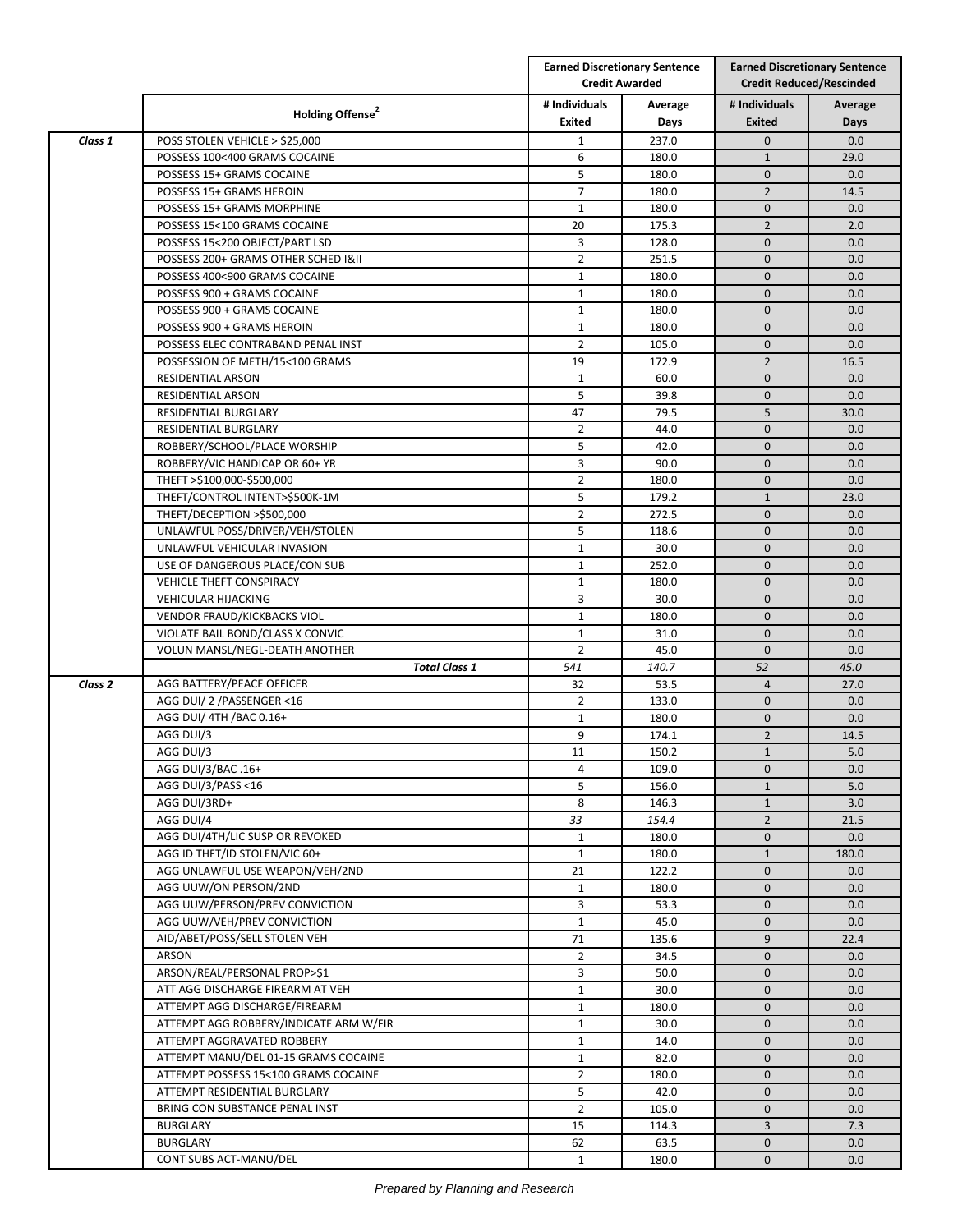|                    |                                                              |                     | <b>Earned Discretionary Sentence</b><br><b>Credit Awarded</b> |                              | <b>Earned Discretionary Sentence</b><br><b>Credit Reduced/Rescinded</b> |  |
|--------------------|--------------------------------------------------------------|---------------------|---------------------------------------------------------------|------------------------------|-------------------------------------------------------------------------|--|
|                    | Holding Offense <sup>2</sup>                                 | # Individuals       | Average                                                       | # Individuals                | Average                                                                 |  |
|                    |                                                              | Exited              | Days                                                          | Exited                       | Days                                                                    |  |
| Class <sub>2</sub> | CRIM DMG/GOVT PROP>\$10K-\$100K                              | $\mathbf{1}$        | 180.0                                                         | $\mathbf{0}$                 | 0.0                                                                     |  |
|                    | DEFACE FIREARM ID MARKINGS                                   | $\mathbf{1}$        | 175.0                                                         | $\mathbf{0}$                 | 0.0                                                                     |  |
|                    | DOM BTRY/BOD HARM/4+ PRI CONV                                | 5                   | 57.6                                                          | 0                            | 0.0                                                                     |  |
|                    | DRIV LIC REVOKED/RECK HOMIC/2                                | $\mathbf{1}$        | 74.0                                                          | $\mathbf 0$                  | 0.0                                                                     |  |
|                    | DRIVING W/ SUSPEND/REVOKE LICENSE 15+                        | $\overline{2}$      | 180.0                                                         | $\mathbf{1}$                 | 36.0                                                                    |  |
|                    | DRIVING W/ SUSPEND/REVOKE LICENSE 15+                        | 3                   | 123.0                                                         | $\mathbf{0}$                 | 0.0                                                                     |  |
|                    | DUI/4TH+/LIC SUSP OR REVOKE<br>FAIL REGIS/NEW REDIS/SCH/2ND+ | 25                  | 123.4                                                         | $\mathbf{1}$                 | 11.0                                                                    |  |
|                    | FAIL TO REPORT ANNUALLY/2+                                   | $\mathbf{1}$        | 30.0<br>180.0                                                 | $\mathbf{0}$                 | 0.0<br>4.0                                                              |  |
|                    | FAILURE REPORT ACCIDENT/DEATH                                | 1<br>$\overline{2}$ | 27.0                                                          | $\mathbf{1}$<br>$\mathbf{0}$ | 0.0                                                                     |  |
|                    | FAILURE REPORT ACCIDENT/INJURY                               | $\overline{2}$      | 105.0                                                         | $\overline{0}$               | 0.0                                                                     |  |
|                    | FELON ESCAPE/PEACE OFFICER                                   | $\mathbf{1}$        | 30.0                                                          | $\mathbf{1}$                 | 6.0                                                                     |  |
|                    | FORGE REGISTRATION, ETC                                      | $\mathbf{1}$        | 84.0                                                          | $\mathbf{0}$                 | 0.0                                                                     |  |
|                    | <b>HARASS WITNESS</b>                                        | $\mathbf{1}$        | 30.0                                                          | $\mathbf{0}$                 | 0.0                                                                     |  |
|                    | ID THEFT/OBTAIN/3+ INDIV                                     |                     |                                                               | 0                            | 0.0                                                                     |  |
|                    | IDENTITY THEFT/\$2000-\$10,000                               | 1<br>3              | 30.0<br>122.3                                                 | $\mathbf{0}$                 | 0.0                                                                     |  |
|                    | INVOL MANSLAUGHTER/FAMILY MEMBER                             | $\mathbf{1}$        | 60.0                                                          | $\mathbf{1}$                 | 22.0                                                                    |  |
|                    | MAN/DEL OTHER AMOUNT AMPHETAMINE                             | 6                   | 184.3                                                         | $\overline{2}$               | 93.0                                                                    |  |
|                    | MANU/DEL CANNABIS/>500 GRAMS                                 | $\overline{7}$      | 158.0                                                         | $\mathbf{0}$                 | 0.0                                                                     |  |
|                    | MANU/DEL OTHER AMT METH                                      | 1                   | 180.0                                                         | 0                            | 0.0                                                                     |  |
|                    | MANU/DEL OTHER AMT NARC SCHED I&II                           | 47                  | 150.9                                                         | $\overline{2}$               | 19.0                                                                    |  |
|                    | MANU/DEL OTHER AMT NARCOTIC SCHED I&II                       | 36                  | 166.0                                                         | 5                            | 12.2                                                                    |  |
|                    | METH DELIVERY/5<15 GRAMS                                     | $\mathbf{1}$        | 180.0                                                         | $\mathbf{0}$                 | 0.0                                                                     |  |
|                    | METH DELIVERY<5 GRAMS                                        | 69                  | 167.8                                                         | 6                            | 18.3                                                                    |  |
|                    | METH PRECURSOR<15 GRAMS                                      | $\overline{4}$      | 180.0                                                         | $\mathbf{0}$                 | 0.0                                                                     |  |
|                    | METHAMPHETAMINE CONSPIRACY                                   | $\overline{2}$      | 176.0                                                         | 0                            | 0.0                                                                     |  |
|                    | POSS CANNABIS/2,000<5,000 GRAMS                              | $\mathbf{1}$        | 180.0                                                         | $\mathbf{0}$                 | 0.0                                                                     |  |
|                    | POSS FIREARM/LAND/GANG MEMBER                                | 8                   | 109.9                                                         | $\mathbf{1}$                 | 1.0                                                                     |  |
|                    | POSS METH MANUF MATERIAL                                     | 6                   | 112.2                                                         | $\mathbf{0}$                 | 0.0                                                                     |  |
|                    | POSS OF FIREARM BY GANG MEMBER                               | $\overline{2}$      | 17.5                                                          | $\mathbf{0}$                 | 0.0                                                                     |  |
|                    | POSS STOLEN TITLE/CERTIF/PLATE                               | 1                   | 180.0                                                         | 0                            | 0.0                                                                     |  |
|                    | POSSESSION OF METH/5<15 GRA                                  | 19                  | 145.5                                                         | $\overline{2}$               | 19.5                                                                    |  |
|                    | POSSESSION OF STOLEN FIREARM                                 | 3                   | 236.3                                                         | $\mathbf{1}$                 | 180.0                                                                   |  |
|                    | RECEIVE/POSS/SELL STOLEN VEHICLE                             | 3                   | 97.0                                                          | $\mathbf{0}$                 | 0.0                                                                     |  |
|                    | <b>ROBBERY</b>                                               | 16                  | 36.6                                                          | 0                            | 0.0                                                                     |  |
|                    | ROBBERY/SCHOOL/PLACE WORSHIP                                 | $\mathbf{1}$        | 60.0                                                          | 0                            | 0.0                                                                     |  |
|                    | SEX OFF FAIL TO REPORT WEEKLY/2ND                            | 3                   | 40.0                                                          | $\mathbf{1}$                 | 60.0                                                                    |  |
|                    | SOLICIT MANU/DEL 01-15 GRAMS COCAINE                         | 1                   | 180.0                                                         | $\mathbf 0$                  | 0.0                                                                     |  |
|                    | SOLICITATION ROBBERY                                         | $\mathbf{1}$        | 30.0                                                          | $\overline{0}$               | 0.0                                                                     |  |
|                    | THEFT \$300-\$10,000/SCHOOL/WORSHIP                          | 5                   | 212.6                                                         | 0                            | 0.0                                                                     |  |
|                    | THEFT >\$10,000 <\$100,000                                   | 5                   | 150.0                                                         | 0                            | 0.0                                                                     |  |
|                    | THEFT CONTROL INTENT 10K<100K                                | 4                   | 180.0                                                         | 0                            | 0.0                                                                     |  |
|                    | THEFT DECEP INTENT \$10,000<\$100,000                        | $\overline{2}$      | 272.5                                                         | $\mathbf{1}$                 | 74.0                                                                    |  |
|                    | THEFT/STOLEN/>\$10,000 <\$100,000                            | 3                   | 180.0                                                         | 0                            | 0.0                                                                     |  |
|                    | USE VEH/STRUCTURE/PROP/METH                                  | 5                   | 117.8                                                         | $\overline{2}$               | 9.5                                                                     |  |
|                    | UUW/MACHINE GUN/AUTOMATIC WEAPON                             | $\mathbf{1}$        | 83.0                                                          | $\mathbf 0$                  | 0.0                                                                     |  |
|                    | UUW-FELON POSS/USE FIREARM PRIOR                             | 134                 | 136.3                                                         | 14                           | 21.4                                                                    |  |
|                    | UUW-FELON POSS/USE FIREARM/PAROLE                            | $\mathbf{1}$        | 180.0                                                         | $\mathbf 0$                  | 0.0                                                                     |  |
|                    | <b>Total Class 2</b>                                         | 751                 | 128.2                                                         | 66                           | 26.4                                                                    |  |
| Class 3            | AB/NEGLECT ELDERLY/CAREGIVER                                 | $\mathbf{1}$        | 180.0                                                         | $\mathbf{0}$                 | 0.0                                                                     |  |
|                    | AGG BATTERY CHILD <13/GREAT BOD HARM                         | 5                   | 32.0                                                          | $\mathbf 0$                  | 0.0                                                                     |  |
|                    | AGG BATTERY/GREAT BODILY HARM                                | 16                  | 63.6                                                          | $\mathbf{1}$                 | 13.0                                                                    |  |
|                    | AGG BATTERY/PEACE OFF/FIREMAN                                | $\mathbf{1}$        | 30.0                                                          | 0                            | 0.0                                                                     |  |
|                    | AGG BATTERY/PREGNANT/HANDICAPPED                             | 1                   | 30.0                                                          | 0                            | 0.0                                                                     |  |
|                    | AGG BATTERY/PUBLIC PLACE                                     | 21                  | 38.2                                                          | 0                            | 0.0                                                                     |  |
|                    | AGG BATTERY/USE DEADLY WEAPON                                | 8                   | 34.4                                                          | $\mathbf 0$                  | 0.0                                                                     |  |
|                    | AGG DUI/3RD/LIC SUSP OR REV                                  | $\mathbf{1}$        | 60.0                                                          | $\mathbf 0$                  | 0.0                                                                     |  |
|                    | AGG FLEEING/2+ CON DVC/2ND                                   | $\overline{2}$      | 77.5                                                          | 0                            | 0.0                                                                     |  |
|                    | AGG FLEEING/21 MPH OVER/2ND                                  | $\mathbf{1}$        | 60.0                                                          | $\mathbf 0$                  | 0.0                                                                     |  |
|                    | AGG HOME REPAIR FRAUD <\$1000/2ND                            | $\mathbf{1}$        | 180.0                                                         | $\mathbf 0$                  | 0.0                                                                     |  |
|                    | AGG STALKING/VIO REST ORDER                                  | $\overline{2}$      | 45.0                                                          | $\mathbf 0$                  | 0.0                                                                     |  |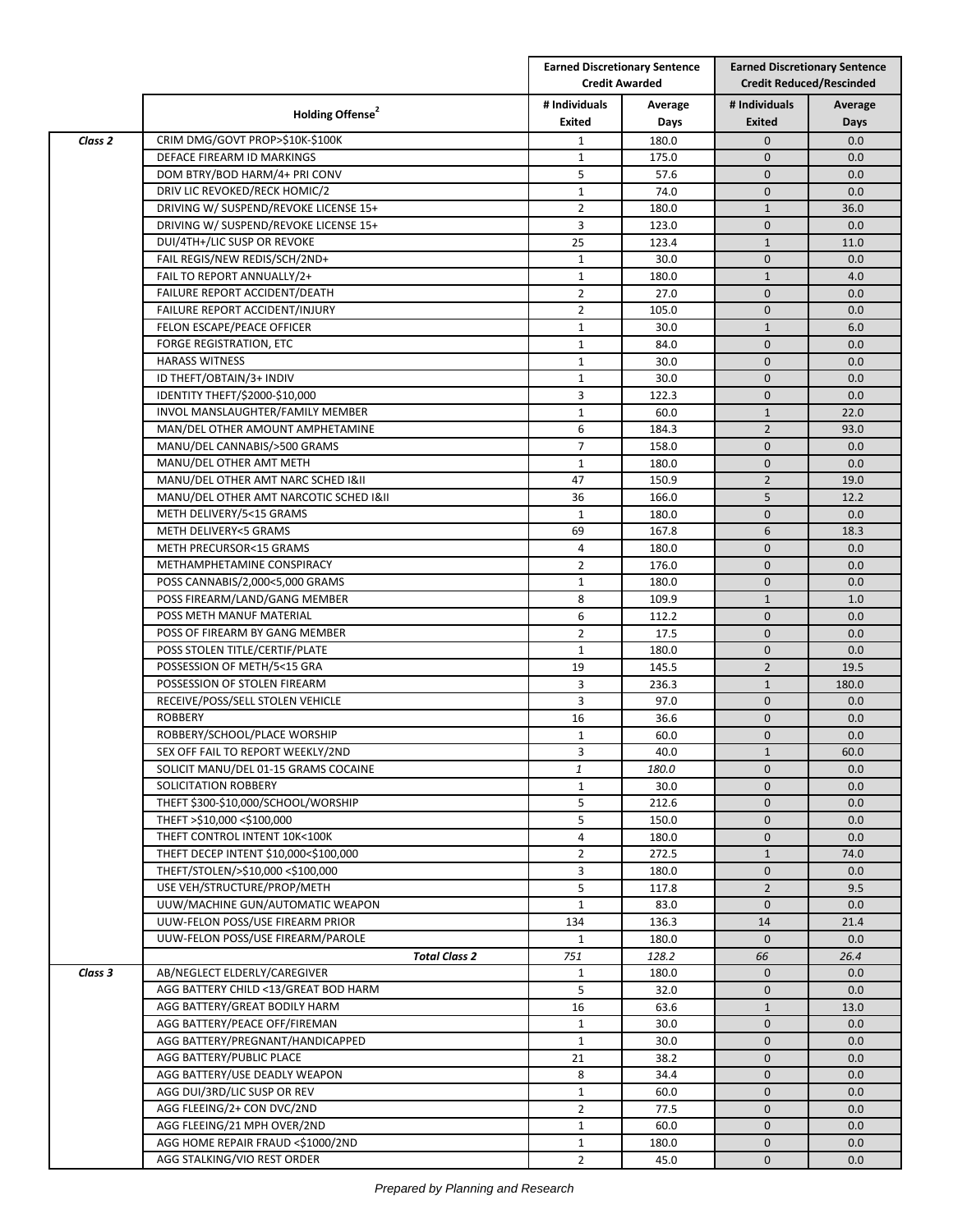|         |                                           |                                | <b>Earned Discretionary Sentence</b><br><b>Credit Awarded</b> | <b>Earned Discretionary Sentence</b><br><b>Credit Reduced/Rescinded</b> |         |
|---------|-------------------------------------------|--------------------------------|---------------------------------------------------------------|-------------------------------------------------------------------------|---------|
|         | Holding Offense <sup>2</sup>              | # Individuals                  | Average                                                       | # Individuals                                                           | Average |
|         |                                           | Exited                         | Days                                                          | <b>Exited</b>                                                           | Days    |
| Class 3 | AGGRAVATED BATTERY/NURSE                  | $\overline{2}$                 | 37.5                                                          | $\mathbf{0}$                                                            | 0.0     |
|         | AGGRAVATED BATTERY/STRANGLE               | 4                              | 43.3                                                          | $\mathbf{0}$                                                            | 0.0     |
|         | AGGRAVATED BATTERY/VICTIM 60+             | 6                              | 37.7                                                          | $\mathbf{0}$                                                            | 0.0     |
|         | AGGRAVATED UNLAWFUL RESTRAINT             | $\mathbf{1}$                   | 30.0                                                          | $\mathbf{0}$                                                            | 0.0     |
|         | ATT POSS FIREARM/VEHICLE/GANG MEMBER      | $\mathbf{1}$                   | 55.0                                                          | $\mathbf 0$                                                             | 0.0     |
|         | ATT RECEIVE/POSS/SELL STOLEN VEH          | 3                              | 140.0                                                         | $\mathbf{0}$                                                            | 0.0     |
|         | ATTEMPT BURGLARY                          | 5                              | 120.0                                                         | $\mathbf{0}$                                                            | 0.0     |
|         | ATTEMPT POSSESSION OF STOLEN FIREARM      | $\mathbf{1}$                   | 180.0                                                         | $\mathbf{0}$                                                            | 0.0     |
|         | ATTEMPT RECEIVE/POSS/SELL STOLEN VEH      | 1                              | 180.0                                                         | $\mathbf 0$                                                             | 0.0     |
|         | <b>ATTEMPT ROBBERY</b>                    | $\overline{2}$                 | 30.0                                                          | $\mathbf{0}$                                                            | 0.0     |
|         | ATTEMPT UUW/FELON POSS/USE FIREARM/PAROLE | $\mathbf{1}$                   | 151.0                                                         | $\mathbf{0}$                                                            | 0.0     |
|         | BRING CANNABIS IN A PENAL INST            | $\mathbf{1}$                   | 30.0                                                          | $\mathbf{0}$                                                            | 0.0     |
|         | BURGLARY W/O CAUSING DAMAGE               | 13                             | 67.1                                                          | $\mathbf{0}$                                                            | 0.0     |
|         | CAUSE CHILD/ENDANGERED/2+                 | $\mathbf{1}$                   | 25.0                                                          | $\mathbf{0}$                                                            | 0.0     |
|         | COMMUNICATE/DETAIN WITNESS                | $\mathbf{1}$                   | 30.0                                                          | $\mathbf 0$                                                             | 0.0     |
|         | CONCEAL HOMICIDAL DEATH                   | $\mathbf{1}$                   | 180.0                                                         | $\mathbf 0$                                                             | 0.0     |
|         | CONT SUBS ACT-MANU/DEL                    | $\overline{2}$                 | 105.0                                                         | $\mathbf{0}$                                                            | 0.0     |
|         | COUNTERFEIT CREDIT/DEBIT CARD             | 1                              | 30.0                                                          | $\mathbf{0}$                                                            | 0.0     |
|         | CRIM DMG/GOVT PROP/>\$500-\$10K           | 3                              | 91.3                                                          | $\mathbf{0}$                                                            | 0.0     |
|         | DOM BTRY/CONTACT/3 PRIOR CONV             | 4                              | 37.5                                                          | $\mathbf{0}$                                                            | 0.0     |
|         | DRIVING W/ SUSPEND/REVOKE LICENSE 10-14   | 17                             | 136.5                                                         | $\mathbf{0}$                                                            | 0.0     |
|         | ESCAPE/VIOLATE ELEC MONITORING            | $\overline{2}$                 | 105.0                                                         | $\mathbf{0}$                                                            | 0.0     |
|         | FELON FAIL TO RETURN FROM FURLOUGH        | 5                              | 87.2                                                          | $\mathbf{0}$                                                            | 0.0     |
|         | FINANCE EXPLOIT ELD/DISABL/\$300-\$5,000  | $\overline{2}$                 | 120.0                                                         | $\mathbf{0}$                                                            | 0.0     |
|         | FIREARM/AMMO ACT-POSS WO/ID CARD          | $\mathbf{1}$                   | 180.0                                                         | $\mathbf{0}$                                                            | 0.0     |
|         | FORGERY / MAKE OR ALTER DOCUMENT          | 16                             | 112.9                                                         | $\mathbf{1}$                                                            | 14.0    |
|         | FORGERY/ISSUE/DELIVER DOCUMENT            | 14                             | 149.1                                                         | $\overline{2}$                                                          | 95.5    |
|         | ID THEFT/USE ID/COMMIT FELONY             | $\mathbf{1}$                   | 60.0                                                          | $\mathbf{0}$                                                            | 0.0     |
|         | ID THFT/OBTAIN INFO/COMMIT FEL            | $\mathbf{1}$                   | 180.0                                                         | $\mathbf{0}$                                                            | 0.0     |
|         |                                           | 5                              | 47.0                                                          | $\mathbf{0}$                                                            |         |
|         | IDENTITY THEFT/\$300-\$2000               | $\overline{2}$                 | 120.0                                                         |                                                                         | 0.0     |
|         | <b>IDENTITY THEFT/KNOWS ID STOLEN</b>     |                                |                                                               | $\mathbf{1}$<br>$\mathbf{0}$                                            | 9.0     |
|         | INTIMIDATION/CRIMINAL OFFENSE             | $\mathbf{1}$<br>$\overline{2}$ | 180.0                                                         | $\mathbf{0}$                                                            | 0.0     |
|         | INTIMIDATION/PHYSICAL HARM                |                                | 105.0                                                         |                                                                         | 0.0     |
|         | INVOL MANSLAUGHTER ATV/BOAT               | 4                              | 105.3                                                         | $\mathbf 0$                                                             | 0.0     |
|         | MANU/DEL CANNABIS/30-500 GRAMS            | $\mathbf{1}$                   | 180.0                                                         | $\mathbf{0}$                                                            | 0.0     |
|         | MANU/DEL CANNABIS/30-500 GRAMS            | 11                             | 134.7                                                         | $\mathbf{0}$                                                            | 0.0     |
|         | MANU/DEL OTHER AMOUNT SCHEDULE III        | $\mathbf{1}$                   | 180.0                                                         | $\mathbf{0}$                                                            | 0.0     |
|         | MANU/DEL OTHER AMOUNT SCHEDULE IV         | 4                              | 110.5                                                         | $\mathbf{0}$                                                            | 0.0     |
|         | MANU/DEL OTHER NON-NARCOTIC SCHED I&II    | 5                              | 120.0                                                         | $\mathbf{0}$                                                            | 0.0     |
|         | MANU/DISTRIB LOOK-ALIKE SUB               | $\mathbf{1}$                   | 180.0                                                         | $\mathbf{0}$                                                            | 0.0     |
|         | MANU/DISTRIB LOOK-ALIKE SUB               | $\overline{2}$                 | 79.0                                                          | $\mathbf 0$                                                             | 0.0     |
|         | POSS AMT CON SUB EXCEPT(A)/(D)            | 1                              | 180.0                                                         | $\mathbf{1}$                                                            | 6.0     |
|         | POSS CANNABIS/500<2,000 GRAMS             | $\mathbf{1}$                   | 180.0                                                         | $\mathbf{0}$                                                            | 0.0     |
|         | POSS FIREARM W/ DEFACED SER NO            | $\overline{2}$                 | 113.5                                                         | $\mathbf{0}$                                                            | 0.0     |
|         | POSS FIREARM/FOID NO ISSUE/NO ELIG        | 11                             | 129.1                                                         | $\mathbf{1}$                                                            | 10.0    |
|         | POSS OF METH < 5 GRAMS                    | 101                            | 156.8                                                         | 5                                                                       | 17.4    |
|         | POSSESS CANNIBIS PENAL INST               | $\overline{2}$                 | 105.0                                                         | $\mathbf{0}$                                                            | 0.0     |
|         | POSSESS FIREARM FOID REVOKED              | $\mathbf{1}$                   | 180.0                                                         | $\mathbf 0$                                                             | 0.0     |
|         | POSSESSION OF METH< 5 GRAMS               | 116                            | 140.4                                                         | $\overline{7}$                                                          | 39.0    |
|         | <b>RECKLESS HOMICIDE</b>                  | $\mathbf{1}$                   | 30.0                                                          | $\mathbf{0}$                                                            | 0.0     |
|         | <b>RECKLESS HOMICIDE</b>                  | $\overline{2}$                 | 45.0                                                          | $\mathbf 0$                                                             | 0.0     |
|         | RET THEFT/DISP MERCH/>\$300               | 34                             | 106.3                                                         | $\overline{2}$                                                          | 4.0     |
|         | RETAIL THEFT/FALSE REP/>\$300             | $\mathbf{1}$                   | 94.0                                                          | $\mathbf{0}$                                                            | 0.0     |
|         | RETAIL THEFT/MOTOR FUEL/>\$150            | $\mathbf{1}$                   | 180.0                                                         | $\mathbf 0$                                                             | 0.0     |
|         | SEX OFF FAIL REPORT CHANGE ADDR/EMPL      | $\mathbf{1}$                   | 15.0                                                          | $\mathbf 0$                                                             | 0.0     |
|         | THEFT \$300<\$10,000                      | 20                             | 131.4                                                         | $\mathbf{0}$                                                            | 0.0     |
|         | THEFT \$300<\$10,000                      | $\mathbf{1}$                   | 60.0                                                          | $\mathbf{0}$                                                            | 0.0     |
|         | THEFT <\$300                              | 8                              | 71.5                                                          | $\overline{2}$                                                          | 6.5     |
|         | THEFT >\$300-\$10,000                     | $\overline{2}$                 | 147.0                                                         | $\mathbf 0$                                                             | 0.0     |
|         | THEFT CONTROL INTENT \$500<\$10,000       | $\overline{7}$                 | 104.1                                                         | $\mathbf 0$                                                             | 0.0     |
|         | THEFT CONTROL OF PROPERTY <\$500          | 3                              | 130.0                                                         | $\mathbf{0}$                                                            | 0.0     |
|         |                                           |                                |                                                               |                                                                         |         |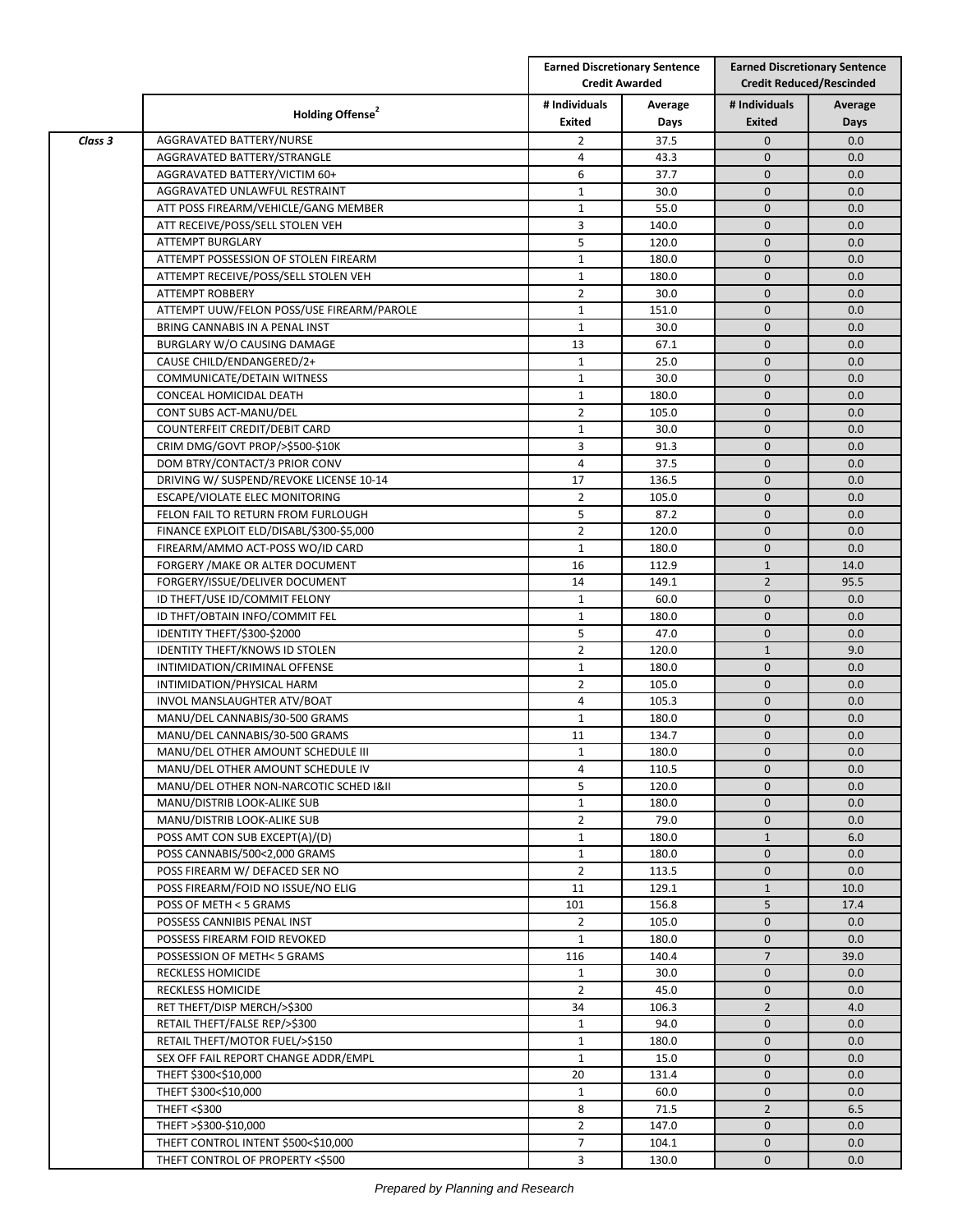|         |                                                                  |                | <b>Earned Discretionary Sentence</b><br><b>Credit Awarded</b> |                              | <b>Earned Discretionary Sentence</b><br><b>Credit Reduced/Rescinded</b> |  |
|---------|------------------------------------------------------------------|----------------|---------------------------------------------------------------|------------------------------|-------------------------------------------------------------------------|--|
|         | Holding Offense <sup>2</sup>                                     | # Individuals  | Average                                                       | # Individuals                | Average                                                                 |  |
|         |                                                                  | Exited         | Days                                                          | <b>Exited</b>                | Days                                                                    |  |
| Class 3 | THEFT DECEPTION INTENT 300<10,000                                | 3              | 140.0                                                         | $\mathbf{0}$                 | 0.0                                                                     |  |
|         | THEFT STOLEN INTENT \$300<10,000                                 | $\mathbf{1}$   | 179.0<br>140.0                                                | $\mathbf{0}$<br>$\mathbf{0}$ | 0.0<br>0.0                                                              |  |
|         | THEFT STOLEN INTENT PERS <\$300<br>THEFT STOLEN/>\$300 <\$10,000 | 3<br>4         | 61.3                                                          | $\mathbf 0$                  | 0.0                                                                     |  |
|         | THEFT/DECEPTION/>\$500<10K                                       | $\mathbf{1}$   | 30.0                                                          | $\mathbf{1}$                 | 10.0                                                                    |  |
|         | THEFT/EMER EXIT/<\$300/PRECONV                                   | $\mathbf{1}$   | 75.0                                                          | $\mathbf 0$                  | 0.0                                                                     |  |
|         | THEFT/UNAUTHD CONTROL>\$300<10000                                | $\mathbf{1}$   | 180.0                                                         | $\mathbf{0}$                 | 0.0                                                                     |  |
|         | THREATEN PUBLIC OFFICIAL                                         | 5              | 52.0                                                          | $\mathbf{0}$                 | 0.0                                                                     |  |
|         | UNLAWFUL SALE OF FIREARM/FELON                                   | $\mathbf{1}$   | 180.0                                                         | $\mathbf{0}$                 | 0.0                                                                     |  |
|         | UNLWFL POSS 3+CREDIT/DEBIT CARDS                                 | $\mathbf{1}$   | 180.0                                                         | $\mathbf 0$                  | 0.0                                                                     |  |
|         | USE FORGED CREDIT/DEBIT CARD/>\$300                              | $\mathbf{1}$   | 30.0                                                          | $\mathbf{0}$                 | 0.0                                                                     |  |
|         | USE OF ACCT NUMBER/CODE/>\$150                                   | $\mathbf{1}$   | 180.0                                                         | $\mathbf 1$                  | 89.0                                                                    |  |
|         | UUW/CARRY/POSS FIREARM/PUBLIC/2ND                                | $\mathbf{1}$   | 77.0                                                          | $\mathbf{0}$                 | 0.0                                                                     |  |
|         | UUW/CARRY/POSS FIREARM/SCHOOL                                    | $\mathbf{1}$   | 60.0                                                          | $\mathbf{0}$                 | 0.0                                                                     |  |
|         | UUW/RIFLE <16 IN/SHOTGUN <18                                     | $\mathbf{1}$   | 172.0                                                         | $\mathbf 0$                  | 0.0                                                                     |  |
|         | UUW-FELON POSS/USE WEAP/PRISON                                   | $\overline{2}$ | 120.0                                                         | $\mathbf{0}$                 | 0.0                                                                     |  |
|         | UUW-FELON POSS/USE WEAPON/FIREARM                                | $\overline{4}$ | 105.5                                                         | $\mathbf{0}$                 | 0.0                                                                     |  |
|         | UUW-FELON POSS/USE WEAPON/FIREARM                                | 99             | 142.1                                                         | 8                            | 34.0                                                                    |  |
|         | VIOLENT OFF/YOUTH FAIL REGISTER IN ILLINOIS                      | $\overline{2}$ | 50.5                                                          | $\mathbf{0}$                 | 0.0                                                                     |  |
|         | <b>Total Class 3</b>                                             | 661            | 120.7                                                         | 33                           | 30.2                                                                    |  |
| Class 4 | AGG ASLT PEACE OFF/FIRE/ER WRK                                   | 3              | 31.7                                                          | $\mathbf{0}$                 | 0.0                                                                     |  |
|         | AGG ASLT/OP MOTOR VEH/STRUCK                                     | $\mathbf{1}$   | 30.0                                                          | $\mathbf 0$                  | 0.0                                                                     |  |
|         | AGG DUI LIC SUSP OR REVOKED                                      | 22             | 126.1                                                         | $\mathbf{0}$                 | 0.0                                                                     |  |
|         | AGG DUI NO VALID DRIVERS LICENSE                                 | $\mathbf{1}$   | 180.0                                                         | $\mathbf{0}$                 | 0.0                                                                     |  |
|         | AGG DUI/DO DRIVER LICENSE                                        | $\overline{4}$ | 180.0                                                         | $\mathbf{0}$                 | 0.0                                                                     |  |
|         | AGG DUI/LIC SUSP OR REVOKED                                      | 9              | 99.7                                                          | $\mathbf 0$                  | 0.0                                                                     |  |
|         | AGG DUI/NO VALID DL                                              | $\overline{2}$ | 71.0                                                          | $\mathbf{0}$                 | 0.0                                                                     |  |
|         | AGG FLEEING POLICE/21 MPH OVER                                   | 8              | 128.3                                                         | $\mathbf{0}$                 | 0.0                                                                     |  |
|         | AGG FLEEING POLICE/2ND                                           | 3              | 80.0                                                          | $\mathbf{0}$                 | 0.0                                                                     |  |
|         | AGG FLEEING/2+ DISOBEY TRAFFIC DEVICES                           | 4              | 73.5                                                          | $\mathbf{0}$                 | 0.0                                                                     |  |
|         | AGG FLEEING/BODILY INJURY/2ND                                    | $\mathbf{1}$   | 30.0                                                          | $\mathbf{0}$                 | 0.0                                                                     |  |
|         | AGG FLEEING/DAMAGE >\$300 PROPERTY                               | $\mathbf{1}$   | 110.0                                                         | $\mathbf 0$                  | 0.0                                                                     |  |
|         | AGG UNLAWFUL USE OF WEAPON/VEH                                   | 32             | 97.7                                                          | $\mathbf{1}$                 | 11.0                                                                    |  |
|         | AGG UUW/ON PERSON                                                | $\overline{2}$ | 148.0                                                         | $\mathbf{0}$                 | 0.0                                                                     |  |
|         | AGG UUW/VEH/FIR LOADED/NO FOID                                   | $\mathbf{1}$   | 80.0                                                          | $\mathbf{0}$                 | 0.0                                                                     |  |
|         | ATT FOIL/DEFEAT SCREEN TEST                                      | $\mathbf{2}$   | 77.5                                                          | $\mathbf 0$                  | 0.0                                                                     |  |
|         | ATTEMPT POSS AMT CON SUB                                         | $\mathbf{1}$   | 128.0                                                         | $\mathbf{0}$                 | 0.0                                                                     |  |
|         | BAD CHECK/>\$150 OR 2ND OFFENSE                                  | $\mathbf{1}$   | 85.0                                                          | $\mathbf 0$                  | 0.0                                                                     |  |
|         | BAD CHK/OBTAIN CON PROP/>150                                     | $\overline{2}$ | 180.0                                                         | $\mathbf 0$                  | 0.0                                                                     |  |
|         | <b>CONSP BURGLARY</b>                                            | $\mathbf{1}$   | 30.0                                                          | $\mathbf 0$                  | 0.0                                                                     |  |
|         | CRIM DMG TO PROP \$300-10000                                     | $\mathbf{1}$   | 30.0                                                          | $\mathbf{1}$                 | 30.0                                                                    |  |
|         | CRIM TRES TO RES/PERS PRESENT                                    | 9              | 112.4                                                         | $\mathbf 0$                  | 0.0                                                                     |  |
|         | DOG FIGHTING/ATTEND SHOW                                         | $\mathbf{1}$   | 30.0                                                          | $\mathbf 0$                  | 0.0                                                                     |  |
|         | DOMESTIC BATTERY/ CONTACT/PRIOR                                  | $\mathbf{1}$   | 30.0                                                          | $\mathbf 0$                  | 0.0                                                                     |  |
|         | DOMESTIC BATTERY/BODILY HARM                                     | 15             | 31.2                                                          | $\mathbf 0$                  | 0.0                                                                     |  |
|         | DOMESTIC BATTERY/PHY CONTACT/2ND+                                | 10             | 35.9                                                          | $\mathbf 0$                  | 0.0                                                                     |  |
|         | DRIVING RVK/SUSP DUI/SSS 4-9                                     | 17             | 111.7                                                         | $\mathbf 0$                  | 0.0                                                                     |  |
|         | DRIVING W/ REVOKE/SUSPEND LICENSE 2ND+                           | 6              | 129.8                                                         | $\mathbf{1}$                 | 18.0                                                                    |  |
|         | DRIVING W/ SUSPEND/REVOKE LICENSE 15+                            | $\mathbf{1}$   | 120.0                                                         | $\mathbf 0$                  | 0.0                                                                     |  |
|         | DRIVING W/ SUSPEND/REVOKE LICENSE 2ND                            | 11             | 119.2                                                         | $\mathbf{1}$                 | 8.0                                                                     |  |
|         | DRIVING W/ SUSPEND/REVOKE LICENSE 3RD                            | 14             | 95.9                                                          | $\overline{2}$               | 3.5                                                                     |  |
|         | DRIVING W/ SUSPEND/REVOKE LICENSE 4-9                            | 20             | 128.5                                                         | 6                            | 14.3                                                                    |  |
|         | FAIL REPORT ACCIDENT/DEATH/INJURY                                | $\overline{2}$ | 70.0                                                          | $\mathbf 0$                  | 0.0                                                                     |  |
|         | <b>FALSE REPORT OF OFFENSE</b>                                   | $\overline{2}$ | 102.5                                                         | $\mathbf 0$                  | 0.0                                                                     |  |
|         | FILE FALSE CHILD ABUSE REPORT                                    | $\mathbf{1}$   | 136.0                                                         | $\mathbf 0$                  | 0.0                                                                     |  |
|         | FRAUD USE CR/DEBIT CARD/>\$150                                   | $\mathbf{1}$   | 68.0                                                          | $\mathbf{0}$                 | 0.0                                                                     |  |
|         | HRSMT/PREVENT/SERV/SAME VIC                                      | $\mathbf{1}$   | 30.0                                                          | $\mathbf 0$                  | 0.0                                                                     |  |
|         | IDENTITY THEFT/<\$300                                            | $\mathbf{1}$   | 162.0                                                         | $\mathbf 0$                  | 0.0                                                                     |  |
|         | MANU/DEL CANNABIS/10-30 GRAMS                                    | $\mathbf{1}$   | 80.0                                                          | $\mathbf 0$                  | 0.0                                                                     |  |
|         | MANU/DEL CANNABIS/10-30 GRAMS                                    | $\mathbf{1}$   | 132.0                                                         | $\mathbf 0$                  | 0.0                                                                     |  |
|         | MANUF/POSS ADULTERANTS DRUG TEST                                 | $\mathbf{1}$   | 180.0                                                         | 0                            | 0.0                                                                     |  |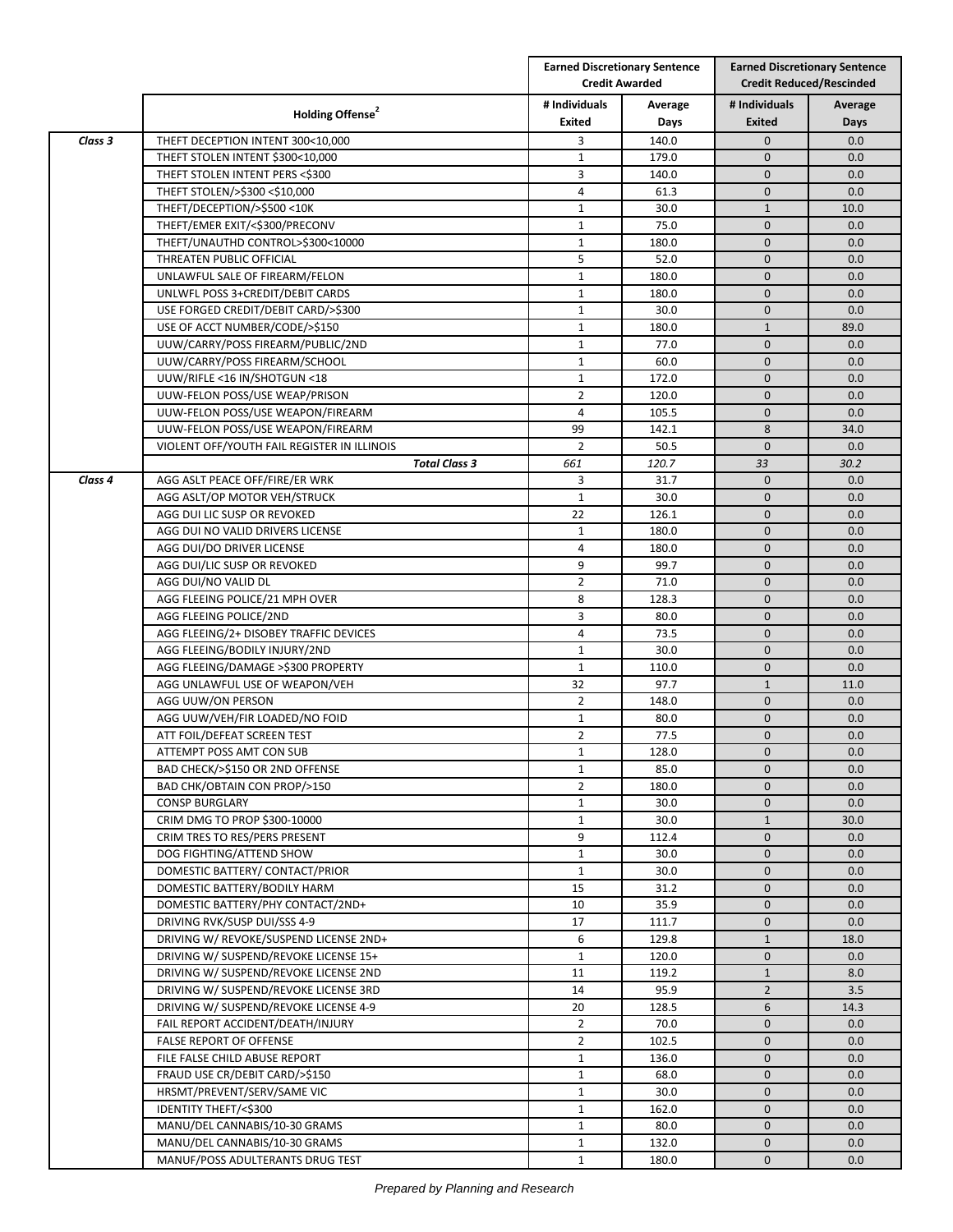|              |                                       |                | <b>Earned Discretionary Sentence</b><br><b>Credit Awarded</b> |                | <b>Earned Discretionary Sentence</b><br><b>Credit Reduced/Rescinded</b> |  |
|--------------|---------------------------------------|----------------|---------------------------------------------------------------|----------------|-------------------------------------------------------------------------|--|
|              | Holding Offense <sup>2</sup>          | # Individuals  | Average                                                       | # Individuals  | Average                                                                 |  |
|              |                                       | <b>Exited</b>  | Days                                                          | <b>Exited</b>  | Days                                                                    |  |
| Class 4      | OBSTRUCT JUST/DESTROY EVIDENCE        | 10             | 99.1                                                          | $\mathbf{0}$   | 0.0                                                                     |  |
|              | OBSTRUCTING JUSTICE                   | 3              | 99.0                                                          | $\mathbf{0}$   | 0.0                                                                     |  |
|              | POSS AMT CON SUB EXCEPT(A)/(D)        | 119            | 119.2                                                         | 5              | 45.6                                                                    |  |
|              | POSS CANNABIS/30-500 GRAM/1ST         | $\mathbf{1}$   | 81.0                                                          | $\mathbf 0$    | 0.0                                                                     |  |
|              | POSS CONT SUBS                        | 4              | 66.8                                                          | $\mathbf 0$    | 0.0                                                                     |  |
|              | POSS FRAUDULENT ID CARD               | $\overline{2}$ | 13.5                                                          | $\mathbf{0}$   | 0.0                                                                     |  |
|              | PRODUCE 5-20 CANNABIS PLANTS          | $\mathbf{1}$   | 178.0                                                         | $\mathbf{0}$   | 0.0                                                                     |  |
|              | RECKLESS CONDUCT/GREAT BODILY HARM    | $\mathbf{1}$   | 30.0                                                          | $\mathbf{0}$   | 0.0                                                                     |  |
|              | RECKLESS DISCH FIREARM/ENDANGERS      | 5              | 53.4                                                          | $\mathbf 0$    | 0.0                                                                     |  |
|              | RESIST/OBSTRUC OFFICER/INJURY         | 9              | 60.6                                                          | $\mathbf{0}$   | 0.0                                                                     |  |
|              | RESIST/OBSTRUCT OFFICER/INJURY        | $\mathbf{1}$   | 30.0                                                          | $\mathbf 0$    | 0.0                                                                     |  |
|              | RET THEFT/DISP MERCH/<\$300/PREV CONV | 47             | 118.2                                                         | $\overline{2}$ | 19.5                                                                    |  |
|              | REVOKED/SUSPENDED 2ND DUI             | 6              | 114.7                                                         | $\mathbf{0}$   | 0.0                                                                     |  |
|              | SELL FIREARM/NO VALID FOID            | $\mathbf{1}$   | 97.0                                                          | $\mathbf{0}$   | 0.0                                                                     |  |
|              | STALKING BY TRANSMITTING THREAT       | $\mathbf{1}$   | 60.0                                                          | $\mathbf 0$    | 0.0                                                                     |  |
|              | <b>THEFT</b>                          | $\overline{2}$ | 180.0                                                         | $\mathbf{1}$   | 4.0                                                                     |  |
|              | THEFT <\$300 PRIOR                    | $\mathbf{1}$   | 134.0                                                         | $\mathbf{0}$   | 0.0                                                                     |  |
|              | THEFT <\$300/PRIOR CONVICT            | $\mathbf{1}$   | 180.0                                                         | $\mathbf{0}$   | 0.0                                                                     |  |
|              | THEFT <\$300/SCHOOL/WORSHIP           | $\overline{7}$ | 64.1                                                          | $\mathbf{1}$   | 23.0                                                                    |  |
|              | THEFT CONTROL INTENT <\$500 PRIOR     | $\mathbf{1}$   | 60.0                                                          | $\mathbf 0$    | 0.0                                                                     |  |
|              | THEFT DECEP INTENT <\$300 PRIOR       | $\mathbf{1}$   | 100.0                                                         | $\mathbf 0$    | 0.0                                                                     |  |
|              | THEFT/COIN OP MACHINE/2ND+            | $\mathbf 1$    | 180.0                                                         | $\mathbf{0}$   | 0.0                                                                     |  |
|              | THEFT/DECEPTION/<\$500 PRIOR          | $\mathbf{1}$   | 118.0                                                         | $\mathbf{0}$   | 0.0                                                                     |  |
|              | THEFT/FALSE REP/<\$300/PRECONV        | $\mathbf{1}$   | 180.0                                                         | $\mathbf{0}$   | 0.0                                                                     |  |
|              | THFT/SWITCH PRICE/<300/PRECONV        | $\mathbf{1}$   | 180.0                                                         | $\mathbf{0}$   | 0.0                                                                     |  |
|              | UNLAWFUL POSS CREDIT/DEBIT CARD       | 6              | 94.5                                                          | $\mathbf{0}$   | 0.0                                                                     |  |
|              | UNLAWFUL RESTRAINT                    | 5              | 26.4                                                          | $\mathbf 0$    | 0.0                                                                     |  |
|              | UNLAWFUL USE ID CARD/THEFT            | $\mathbf{1}$   | 6.0                                                           | $\mathbf{0}$   | 0.0                                                                     |  |
|              | USE FORGED CREDIT/DEBIT CARD/<\$300   | $\mathbf{1}$   | 180.0                                                         | $\mathbf{0}$   | 0.0                                                                     |  |
|              | USE OF ACCT NUMBER/CODE/<\$150        | $\overline{2}$ | 112.5                                                         | $\mathbf{0}$   | 0.0                                                                     |  |
|              | UUW/CARRY/POSS FIREARM/1ST            | 1              | 103.0                                                         | $\mathbf{0}$   | 0.0                                                                     |  |
|              | VIO ORDER/PRIOR VIO OF ORDER          | 5              | 26.0                                                          | $\mathbf{0}$   | 0.0                                                                     |  |
|              | <b>Total Class 4</b>                  | 467            | 103.8                                                         | 21             | 21.6                                                                    |  |
| <b>Total</b> | 15<200 OBJECT/PARTS LSD/ANALOG        | $\mathbf{1}$   | 140.0                                                         | $\mathbf 0$    | 0.0                                                                     |  |
|              | AB/NEGLECT ELDERLY/CAREGIVER          | $\mathbf{1}$   | 180.0                                                         | $\mathbf{0}$   | 0.0                                                                     |  |
|              | AGG ASLT PEACE OFF/FIRE/ER WRK        | 3              | 31.7                                                          | $\mathbf{0}$   | 0.0                                                                     |  |
|              | AGG ASLT/OP MOTOR VEH/STRUCK          | $\mathbf{1}$   | 30.0                                                          | $\mathbf 0$    | 0.0                                                                     |  |
|              | AGG BATTERY CHILD <13/GREAT BOD HARM  | 5              | 32.0                                                          | $\mathbf 0$    | 0.0                                                                     |  |
|              | AGG BATTERY/GREAT BODILY HARM         | 16             | 63.6                                                          | $\mathbf{1}$   | 13.0                                                                    |  |
|              | AGG BATTERY/PEACE OFF/FIREMAN         | $\mathbf{1}$   | 30.0                                                          | $\mathbf 0$    | 0.0                                                                     |  |
|              | AGG BATTERY/PEACE OFFICER             | 32             | 53.5                                                          | $\overline{4}$ | 27.0                                                                    |  |
|              | AGG BATTERY/PREGNANT/HANDICAPPED      | 1              | 30.0                                                          | $\mathbf{0}$   | 0.0                                                                     |  |
|              | AGG BATTERY/PUBLIC PLACE              | 21             | 38.2                                                          | $\mathbf 0$    | 0.0                                                                     |  |
|              | AGG BATTERY/STRANGLE/PREV CONV        | $\mathbf{1}$   | 30.0                                                          | $\pmb{0}$      | 0.0                                                                     |  |
|              | AGG BATTERY/USE DEADLY WEAPON         | 8              | 34.4                                                          | $\mathbf{0}$   | 0.0                                                                     |  |
|              | AGG DEL METH PROTECTED <5 GRAMS       | $\mathbf{1}$   | 180.0                                                         | $\mathbf 0$    | 0.0                                                                     |  |
|              | AGG DEL METH/PROTECTED/5<15 GRAMS     | $\overline{2}$ | 163.5                                                         | $\mathbf{1}$   | 25.0                                                                    |  |
|              | AGG DISCHARGE FIREARM/OCC BLDG        | $\mathbf{1}$   | 60.0                                                          | $\mathbf 0$    | 0.0                                                                     |  |
|              | AGG DISCHARGE FIREARM/OCC VEH         | $\mathbf{1}$   | 95.0                                                          | $\mathbf 0$    | 0.0                                                                     |  |
|              | AGG DUI / 5TH DUI                     | 12             | 177.3                                                         | $\mathbf{1}$   | 26.0                                                                    |  |
|              | AGG DUI LIC SUSP OR REVOKED           | 22             | 126.1                                                         | $\mathbf 0$    | 0.0                                                                     |  |
|              | AGG DUI NO VALID DRIVERS LICENSE      | $\mathbf{1}$   | 180.0                                                         | $\mathbf 0$    | 0.0                                                                     |  |
|              | AGG DUI/ 2 / PASSENGER <16            | $\overline{2}$ | 133.0                                                         | $\mathbf 0$    | 0.0                                                                     |  |
|              | AGG DUI/ 4TH / BAC 0.16+              | $\mathbf{1}$   | 180.0                                                         | $\mathbf 0$    | 0.0                                                                     |  |
|              |                                       | 10             | 174.7                                                         | $\overline{2}$ |                                                                         |  |
|              | AGG DUI/3                             |                |                                                               |                | 14.5                                                                    |  |
|              | AGG DUI/3                             | 11             | 150.2                                                         | $\mathbf{1}$   | 5.0                                                                     |  |
|              | AGG DUI/3/BAC .16+                    | 4              | 109.0                                                         | $\mathbf 0$    | 0.0                                                                     |  |
|              | AGG DUI/3/PASS <16                    | 5              | 156.0                                                         | $\mathbf{1}$   | 5.0                                                                     |  |
|              | AGG DUI/3RD/LIC SUSP OR REV           | $\mathbf{1}$   | 60.0                                                          | $\mathbf 0$    | 0.0                                                                     |  |
|              | AGG DUI/3RD+                          | 8              | 146.3                                                         | $\mathbf{1}$   | 3.0                                                                     |  |
|              | AGG DUI/4                             | 33             | 154.4                                                         | $\overline{2}$ | 21.5                                                                    |  |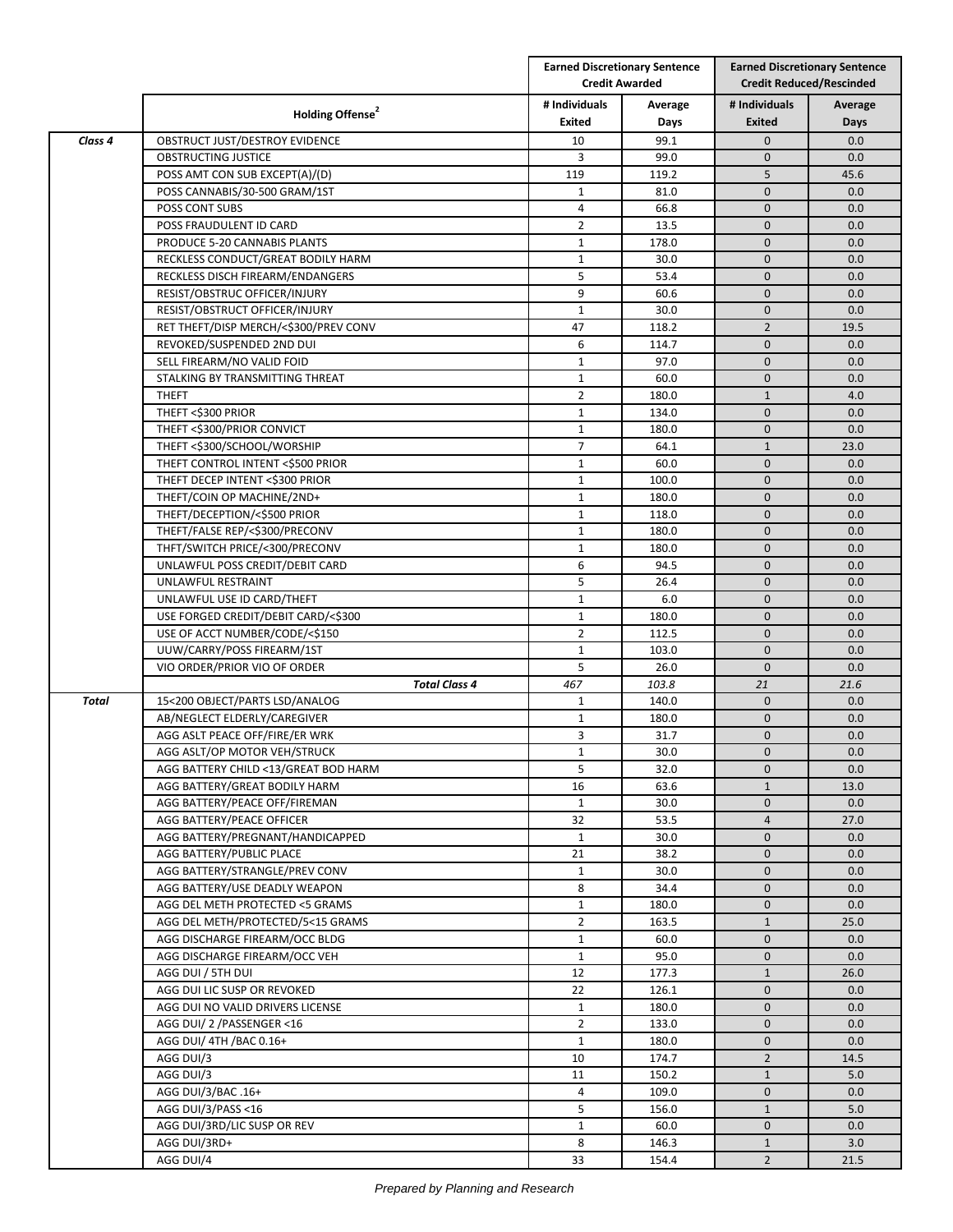|              |                                         |                | <b>Earned Discretionary Sentence</b><br><b>Credit Awarded</b> |                | <b>Earned Discretionary Sentence</b><br><b>Credit Reduced/Rescinded</b> |  |
|--------------|-----------------------------------------|----------------|---------------------------------------------------------------|----------------|-------------------------------------------------------------------------|--|
|              | Holding Offense <sup>2</sup>            | # Individuals  | Average                                                       | # Individuals  | Average                                                                 |  |
|              |                                         | Exited         | Days                                                          | <b>Exited</b>  | Days                                                                    |  |
| <b>Total</b> | AGG DUI/4TH/LIC SUSP OR REVOKED         | $\mathbf{1}$   | 180.0                                                         | $\mathbf 0$    | 0.0                                                                     |  |
|              | AGG DUI/5/BAC 0.16>                     | 16             | 190.8                                                         | 3              | 33.7                                                                    |  |
|              | AGG DUI/6+                              | 3              | 140.0                                                         | $\mathbf{0}$   | 0.0                                                                     |  |
|              | AGG DUI/6+/BAC 0.16+                    | 10             | 190.1                                                         | $\mathbf{1}$   | 6.0                                                                     |  |
|              | AGG DUI/DO DRIVER LICENSE               | 4              | 180.0                                                         | $\mathbf 0$    | 0.0                                                                     |  |
|              | AGG DUI/LIC SUSP OR REVOKED             | 9              | 99.7                                                          | $\mathbf{0}$   | 0.0                                                                     |  |
|              | AGG DUI/NO VALID DL                     | $\overline{2}$ | 71.0                                                          | $\mathbf{0}$   | 0.0                                                                     |  |
|              | AGG FLEEING POLICE/21 MPH OVER          | 8              | 128.3                                                         | $\mathbf{0}$   | 0.0                                                                     |  |
|              | AGG FLEEING POLICE/2ND                  | 3              | 80.0                                                          | $\mathbf 0$    | 0.0                                                                     |  |
|              | AGG FLEEING/2+ CON DVC/2ND              | $\overline{2}$ | 77.5                                                          | $\mathbf 0$    | 0.0                                                                     |  |
|              | AGG FLEEING/2+ DISOBEY TRAFFIC DEVICES  | 4              | 73.5                                                          | $\mathbf 0$    | 0.0                                                                     |  |
|              | AGG FLEEING/21 MPH OVER/2ND             | $\mathbf{1}$   | 60.0                                                          | $\mathbf 0$    | 0.0                                                                     |  |
|              | AGG FLEEING/BODILY INJURY/2ND           | $\mathbf{1}$   | 30.0                                                          | $\mathbf{0}$   | 0.0                                                                     |  |
|              | AGG FLEEING/DAMAGE >\$300 PROPERTY      | $\mathbf{1}$   | 110.0                                                         | $\mathbf 0$    | 0.0                                                                     |  |
|              | AGG HOME REPAIR FRAUD <\$1000/2ND       | $\mathbf{1}$   | 180.0                                                         | $\mathbf{0}$   | 0.0                                                                     |  |
|              | AGG ID THEFT/\$10,000-\$100,000/60 YRS+ | $\mathbf{1}$   | 180.0                                                         | $\mathbf 0$    | 0.0                                                                     |  |
|              | AGG ID THFT/ID STOLEN/VIC 60+           | $\mathbf{1}$   | 180.0                                                         | $\mathbf{1}$   | 180.0                                                                   |  |
|              | AGG INSURANCE FRAUD                     | $\mathbf{1}$   | 180.0                                                         | $\mathbf{0}$   | 0.0                                                                     |  |
|              | AGG METH MANU/PROTECTED<15              | $\mathbf{1}$   | 127.0                                                         | $\mathbf{0}$   | 0.0                                                                     |  |
|              | AGG METH MANUF/CHILD 15<100 GRAMS       | $\mathbf{1}$   | 30.0                                                          | $\mathbf 0$    | 0.0                                                                     |  |
|              | AGG METH MANUF/CHILD/<15 GRAMS          | 3              | 211.7                                                         | $\mathbf{0}$   | 0.0                                                                     |  |
|              | AGG POSS/2-5 STOLEN FIREARMS            | $\mathbf{1}$   | 360.0                                                         | $\mathbf 0$    | 0.0                                                                     |  |
|              | AGG ROBBERY/INDICATE ARM W/FIR          | 23             | 36.7                                                          | $\overline{2}$ | 30.0                                                                    |  |
|              | AGG STALKING/VIO REST ORDER             | $\overline{2}$ | 45.0                                                          | $\mathbf{0}$   | 0.0                                                                     |  |
|              | AGG UNLAWFUL USE OF WEAPON/VEH          | 32             | 97.7                                                          | $\mathbf{1}$   | 11.0                                                                    |  |
|              | AGG UNLAWFUL USE WEAPON/VEH/2ND         | 21             | 122.2                                                         | $\mathbf{0}$   | 0.0                                                                     |  |
|              | AGG UUW/ON PERSON                       | $\overline{2}$ | 148.0                                                         | $\mathbf 0$    | 0.0                                                                     |  |
|              | AGG UUW/ON PERSON/2ND                   | $\mathbf{1}$   | 180.0                                                         | $\mathbf{0}$   | 0.0                                                                     |  |
|              | AGG UUW/PERSON/PREV CONVICTION          | 3              | 53.3                                                          | $\mathbf{0}$   | 0.0                                                                     |  |
|              | AGG UUW/VEH/FIR LOADED/NO FOID          | $\mathbf{1}$   | 80.0                                                          | $\mathbf{0}$   | 0.0                                                                     |  |
|              | AGG UUW/VEH/PREV CONVICTION             | 1              | 45.0                                                          | $\mathbf{0}$   | 0.0                                                                     |  |
|              | AGGRAVATED BATTERY/NURSE                | $\overline{2}$ | 37.5                                                          | $\mathbf 0$    | 0.0                                                                     |  |
|              | AGGRAVATED BATTERY/STRANGLE             | 4              | 43.3                                                          | $\mathbf 0$    | 0.0                                                                     |  |
|              | AGGRAVATED BATTERY/VICTIM 60+           | 6              | 37.7                                                          | $\mathbf 0$    | 0.0                                                                     |  |
|              | AGGRAVATED ROBBERY                      | 4              | 29.5                                                          | $\mathbf{0}$   | 0.0                                                                     |  |
|              | AGGRAVATED UNLAWFUL RESTRAINT           | $\mathbf{1}$   | 30.0                                                          | $\mathbf 0$    | 0.0                                                                     |  |
|              | AID/ABET/POSS/SELL STOLEN VEH           | 71             | 135.6                                                         | $\overline{9}$ | 22.4                                                                    |  |
|              | ARMED HABITUAL CRIMINAL                 | $\overline{2}$ | 122.5                                                         | $\mathbf{0}$   | 0.0                                                                     |  |
|              | <b>ARMED ROBBERY</b>                    | 5              | 36.0                                                          | $\mathbf{1}$   | 30.0                                                                    |  |
|              | ARMED ROBBERY/ARMED W/FIREARM           | 20             | 61.8                                                          | $\overline{2}$ | 58.5                                                                    |  |
|              | ARMED ROBBERY/NO FIREARM                | 45             | 41.0                                                          | 3              | 19.7                                                                    |  |
|              | ARMED VIOL/CATEGORY I WEAPON            | 4              | 82.5                                                          | $\mathbf{1}$   | 14.0                                                                    |  |
|              | ARMED VIOL/CATEGORY II WEAPON           | $\mathbf{1}$   | 30.0                                                          | $\mathbf 0$    | 0.0                                                                     |  |
|              | ARSON                                   | $\overline{2}$ | 34.5                                                          | $\mathbf{0}$   | 0.0                                                                     |  |
|              | ARSON/REAL/PERSONAL PROP>\$1            | 3              | 50.0                                                          | $\mathbf{0}$   | 0.0                                                                     |  |
|              | ATT AGG DISCHARGE FIREARM AT VEH        | $\mathbf{1}$   | 30.0                                                          | $\mathbf{0}$   | 0.0                                                                     |  |
|              | ATT AGG VEHICLE HIJACK W WEAPON         | $\mathbf{1}$   | 20.0                                                          | $\mathbf{0}$   | 0.0                                                                     |  |
|              | ATT ARMED ROBBERY/ARMED                 | 3              | 40.0                                                          | $\mathbf 0$    | 0.0                                                                     |  |
|              | ATT ARMED ROBBERY/NO FIREARM            | $\mathbf{1}$   | 30.0                                                          | $\mathbf{0}$   | 0.0                                                                     |  |
|              | ATT FELON POSS/USE WEAP/BODY ARMOR      | $\mathbf{1}$   | 29.0                                                          | $\mathbf 0$    | 0.0                                                                     |  |
|              | ATT FOIL/DEFEAT SCREEN TEST             | $\overline{2}$ | 77.5                                                          | $\mathbf 0$    | 0.0                                                                     |  |
|              | ATT METH PRECURSOR/30<150 GR            | $\mathbf{1}$   | 185.0                                                         | $\mathbf 0$    | 0.0                                                                     |  |
|              | ATT POSS FIREARM/VEHICLE/GANG MEMBER    | $\mathbf{1}$   | 55.0                                                          | $\mathbf{0}$   | 0.0                                                                     |  |
|              | ATT RECEIVE/POSS/SELL STOLEN VEH        | 3              | 140.0                                                         | $\mathbf 0$    | 0.0                                                                     |  |
|              | ATTEMPT AGG BATTERY/DISCHARGE FIREARM   | $\overline{2}$ | 132.0                                                         | $\mathbf{1}$   | 3.0                                                                     |  |
|              | ATTEMPT AGG DISCHARGE/FIREARM           | $\mathbf{1}$   | 180.0                                                         | $\mathbf{0}$   | 0.0                                                                     |  |
|              | ATTEMPT AGG ROBBERY/INDICATE ARM W/FIR  | $\mathbf{1}$   | 30.0                                                          | $\mathbf{0}$   | 0.0                                                                     |  |
|              |                                         |                |                                                               | $\mathbf{0}$   | 0.0                                                                     |  |
|              | ATTEMPT AGGRAVATED ROBBERY              | $\mathbf{1}$   | 14.0                                                          |                |                                                                         |  |
|              | ATTEMPT ARMED ROBBERY                   | 3              | 30.0                                                          | $\mathbf 0$    | 0.0                                                                     |  |
|              | ATTEMPT ARMED VIO/CATEGORY I WEAPON     | $\mathbf{1}$   | 180.0                                                         | $\mathbf{1}$   | 30.0                                                                    |  |
|              | ATTEMPT ARMED VIO/CATEGORY I WEAPON     | 6              | 146.3                                                         | $\mathbf{0}$   | 0.0                                                                     |  |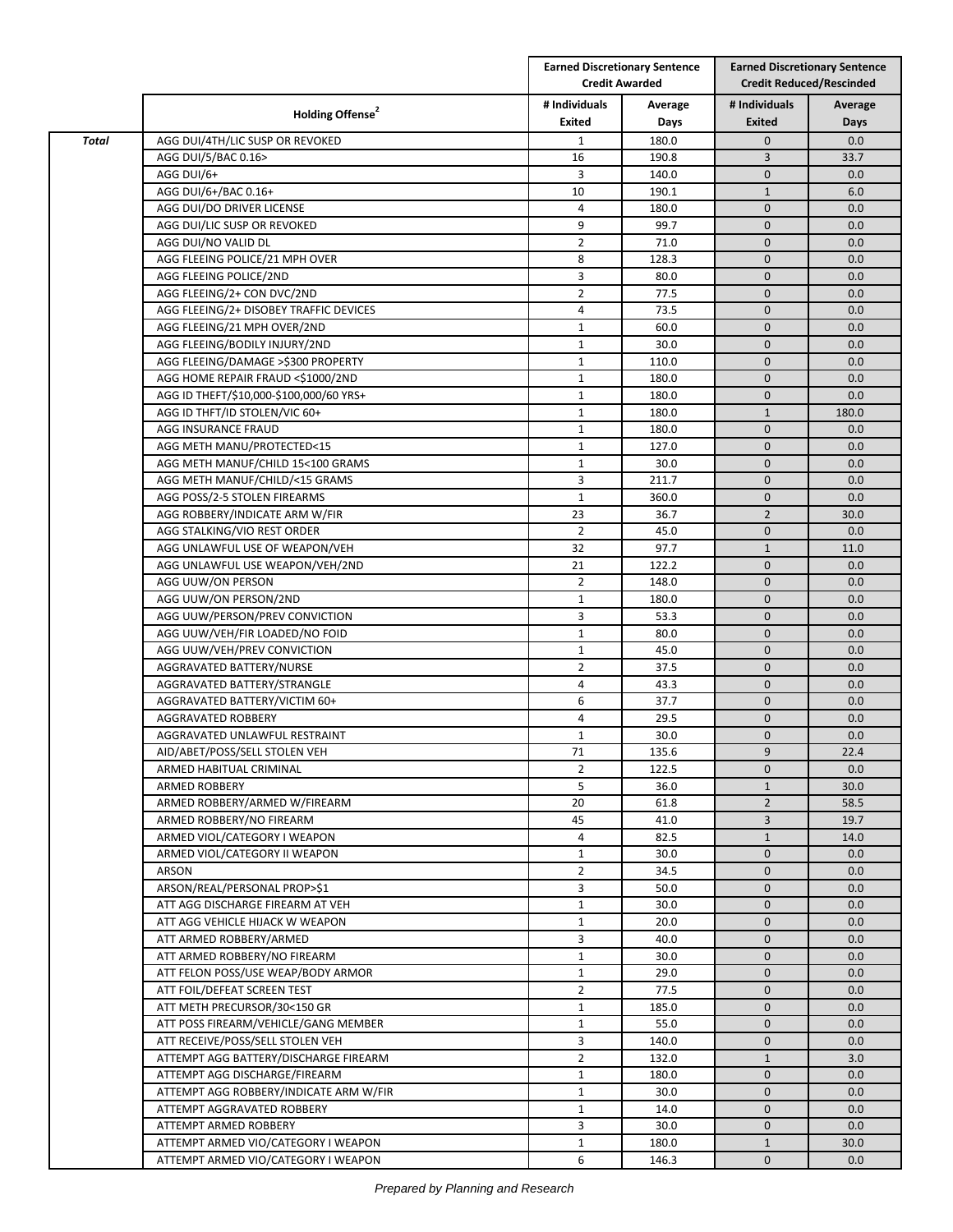|              | Holding Offense <sup>2</sup>                                     |                                | <b>Earned Discretionary Sentence</b><br><b>Credit Awarded</b> |                                | <b>Earned Discretionary Sentence</b><br><b>Credit Reduced/Rescinded</b> |  |
|--------------|------------------------------------------------------------------|--------------------------------|---------------------------------------------------------------|--------------------------------|-------------------------------------------------------------------------|--|
|              |                                                                  | # Individuals<br><b>Exited</b> | Average<br>Days                                               | # Individuals<br><b>Exited</b> | Average<br>Days                                                         |  |
| <b>Total</b> | <b>ATTEMPT BURGLARY</b>                                          | 5                              | 120.0                                                         | $\mathbf 0$                    | 0.0                                                                     |  |
|              | ATTEMPT HOME INVASION/CAUSE INJURY                               | $\overline{2}$                 | 118.5                                                         | $\mathbf{0}$                   | 0.0                                                                     |  |
|              | ATTEMPT MANU/DEL 01-15 GRAMS COCAINE                             | $\mathbf{1}$                   | 82.0                                                          | $\mathbf{0}$                   | 0.0                                                                     |  |
|              | ATTEMPT MANU/DEL 15/+GRAMS COCAINE                               | $\mathbf{1}$                   | 180.0                                                         | $\mathbf{0}$                   | 0.0                                                                     |  |
|              | ATTEMPT POSS AMT CON SUB                                         | $\mathbf{1}$                   | 128.0                                                         | $\mathbf{0}$                   | 0.0                                                                     |  |
|              | ATTEMPT POSSESS 15<100 GRAMS COCAINE                             | $\overline{2}$                 | 180.0                                                         | $\mathbf 0$                    | 0.0                                                                     |  |
|              | ATTEMPT POSSESSION OF STOLEN FIREARM                             | $\mathbf{1}$                   | 180.0                                                         | $\mathbf 0$                    | 0.0                                                                     |  |
|              | ATTEMPT RECEIVE/POSS/SELL STOLEN VEH                             | $\mathbf{1}$                   | 180.0                                                         | $\mathbf{0}$                   | 0.0                                                                     |  |
|              | ATTEMPT RESIDENTIAL BURGLARY                                     | 5                              | 42.0                                                          | $\mathbf{0}$                   | 0.0                                                                     |  |
|              | <b>ATTEMPT ROBBERY</b>                                           | $\overline{2}$                 | 30.0                                                          | $\mathbf 0$                    | 0.0                                                                     |  |
|              | ATTEMPT UUW/FELON POSS/USE FIREARM/PAROLE                        | $\mathbf{1}$                   | 151.0                                                         | $\mathbf 0$                    | 0.0                                                                     |  |
|              | BAD CHECK/>\$150 OR 2ND OFFENSE                                  | $\mathbf{1}$                   | 85.0                                                          | $\mathbf 0$                    | 0.0                                                                     |  |
|              |                                                                  | $\overline{2}$                 | 180.0                                                         | $\mathbf{0}$                   | 0.0                                                                     |  |
|              | BAD CHK/OBTAIN CON PROP/>150                                     |                                |                                                               |                                |                                                                         |  |
|              | BRING CANNABIS IN A PENAL INST                                   | $\mathbf{1}$                   | 30.0                                                          | $\mathbf{0}$                   | 0.0                                                                     |  |
|              | BRING CON SUBSTANCE PENAL INST                                   | $\overline{2}$                 | 105.0                                                         | $\mathbf 0$                    | 0.0                                                                     |  |
|              | BRING TOOL IN A PENAL INSTITUTION                                | $\overline{2}$                 | 105.0                                                         | $\mathbf{0}$                   | 0.0                                                                     |  |
|              | BRING/POSS CONTRAB IN PENAL INST                                 | $\mathbf{1}$                   | 180.0                                                         | $\mathbf 0$                    | 0.0                                                                     |  |
|              | <b>BURGLARY</b>                                                  | 15                             | 114.3                                                         | $\overline{3}$                 | 7.3                                                                     |  |
|              | <b>BURGLARY</b>                                                  | 62                             | 63.5                                                          | $\mathbf{0}$                   | 0.0                                                                     |  |
|              | BURGLARY W/O CAUSING DAMAGE                                      | 13                             | 67.1                                                          | $\mathbf{0}$                   | 0.0                                                                     |  |
|              | BURGLARY/SCHOOL/PLACE WORSHIP                                    | 5                              | 27.2                                                          | $\mathbf{1}$                   | 20.0                                                                    |  |
|              | CALCULATED CRIM DRUG CONSP                                       | $\mathbf{1}$                   | 259.0                                                         | $\mathbf{0}$                   | 0.0                                                                     |  |
|              | CALCULATED CRIM DRUG CONSPIR                                     | $\mathbf{1}$                   | 358.0                                                         | $\mathbf 0$                    | 0.0                                                                     |  |
|              | <b>CANNABIS TRAFFICKING</b>                                      | $\overline{7}$                 | 212.4                                                         | $\mathbf 1$                    | 58.0                                                                    |  |
|              | <b>CANNABIS TRAFFICKING</b>                                      | $\mathbf{1}$                   | 60.0                                                          | $\mathbf{0}$                   | 0.0                                                                     |  |
|              | CAUSE CHILD/ENDANGERED/2+                                        | $\mathbf{1}$                   | 25.0                                                          | $\mathbf 0$                    | 0.0                                                                     |  |
|              | CAUSE/BRG CON SUB PENAL INST                                     | $\mathbf{1}$                   | 180.0                                                         | $\mathbf 0$                    | 0.0                                                                     |  |
|              | CHILD PORNOGRAPHY/VICTIM <13                                     | $\mathbf{1}$                   | 60.0                                                          | $\mathbf 0$                    | 0.0                                                                     |  |
|              | COMMUNICATE/DETAIN WITNESS                                       | $\mathbf{1}$                   | 30.0                                                          | $\mathbf 0$                    | 0.0                                                                     |  |
|              | CONCEAL HOMICIDAL DEATH                                          | $\mathbf{1}$                   | 180.0                                                         | $\mathbf{0}$                   | 0.0                                                                     |  |
|              | CONSP ARMED ROBBERY                                              | $\overline{2}$                 | 119.0                                                         | $\mathbf{0}$                   | 0.0                                                                     |  |
|              | <b>CONSP BURGLARY</b>                                            | 1                              | 30.0                                                          | $\mathbf{0}$                   | 0.0                                                                     |  |
|              | CONT SUBS ACT-MANU/DEL                                           | $\mathbf{1}$                   | 180.0                                                         | $\mathbf{0}$                   | 0.0                                                                     |  |
|              | CONT SUBS ACT-MANU/DEL                                           | 4                              | 180.0                                                         | $\mathbf{0}$                   | 0.0                                                                     |  |
|              | CONT SUBS ACT-MANU/DEL                                           | $\overline{2}$                 | 270.0                                                         | $\mathbf{0}$                   | 0.0                                                                     |  |
|              | CONT SUBS ACT-MANU/DEL                                           | $\overline{2}$                 | 105.0                                                         | $\mathbf{0}$                   | 0.0                                                                     |  |
|              | CONTINUING FINANCE CRIME ENTRPRS                                 | 3                              | 84.0                                                          | $\mathbf 1$                    | 9.0                                                                     |  |
|              | CONTROLLED SUB TRAFFICKING                                       | $\mathbf{1}$                   | 71.0                                                          | $\mathbf 0$                    | 0.0                                                                     |  |
|              | CONTROLLED SUB TRAFFICKING                                       | $\mathbf{1}$                   | 180.0                                                         | $\mathbf{0}$                   | 0.0                                                                     |  |
|              | COUNTERFEIT CREDIT/DEBIT CARD                                    | $\mathbf{1}$                   | 30.0                                                          | $\mathbf 0$                    | 0.0                                                                     |  |
|              | CRIM DMG TO PROP \$300-10000                                     | $\mathbf{1}$                   | 30.0                                                          | $\mathbf 1$                    | 30.0                                                                    |  |
|              | CRIM DMG/GOVT PROP/>\$500-\$10K                                  | 3                              | 91.3                                                          | $\mathbf 0$                    | 0.0                                                                     |  |
|              |                                                                  |                                |                                                               | $\mathbf{0}$                   |                                                                         |  |
|              | CRIM DMG/GOVT PROP>\$10K-\$100K<br>CRIM TRES TO RES/PERS PRESENT | $\mathbf{1}$                   | 180.0                                                         |                                | 0.0                                                                     |  |
|              |                                                                  | 9                              | 112.4                                                         | $\mathbf 0$                    | 0.0                                                                     |  |
|              | CRIMINAL DRUG CONSPIRACY                                         | 3                              | 91.3                                                          | $\mathbf 0$                    | 0.0                                                                     |  |
|              | CRIMINAL DRUG CONSPIRACY >100 GR                                 | $\mathbf{1}$                   | 180.0                                                         | $\mathbf{0}$                   | 0.0                                                                     |  |
|              | DEFACE FIREARM ID MARKINGS                                       | $\mathbf{1}$                   | 175.0                                                         | $\mathbf{0}$                   | 0.0                                                                     |  |
|              | DEFRAUD FINANCIAL INST/>\$100K                                   | $\mathbf{1}$                   | 180.0                                                         | $\mathbf{0}$                   | 0.0                                                                     |  |
|              | DEL CONT SUB<18/PARK/SCHOOL/PUB HOUS                             | 9                              | 122.1                                                         | $\mathbf 0$                    | 0.0                                                                     |  |
|              | DEL CONT/COUNT SUB TO <18                                        | $\mathbf{1}$                   | 60.0                                                          | $\mathbf{0}$                   | 0.0                                                                     |  |
|              | DISMEMBERING A HUMAN BODY                                        | $\mathbf{1}$                   | 30.0                                                          | $\mathbf 0$                    | 0.0                                                                     |  |
|              | DOG FIGHTING/ATTEND SHOW                                         | $\mathbf{1}$                   | 30.0                                                          | $\mathbf{0}$                   | 0.0                                                                     |  |
|              |                                                                  |                                |                                                               |                                | 0.0                                                                     |  |
|              | DOM BTRY/BOD HARM/4+ PRI CONV                                    | 5                              | 57.6                                                          | $\mathbf{0}$                   |                                                                         |  |
|              | DOM BTRY/CONTACT/3 PRIOR CONV                                    | 4                              | 37.5                                                          | $\mathbf{0}$                   | 0.0                                                                     |  |
|              | DOMESTIC BATTERY/ CONTACT/PRIOR                                  | 1                              | 30.0                                                          | $\mathbf 0$                    | 0.0                                                                     |  |
|              | DOMESTIC BATTERY/BODILY HARM                                     | 15                             | 31.2                                                          | $\mathbf 0$                    | 0.0                                                                     |  |
|              | DOMESTIC BATTERY/PHY CONTACT/2ND+                                | 10                             | 35.9                                                          | $\mathbf{0}$                   | 0.0                                                                     |  |
|              | DRIV LIC REVOKED/RECK HOMIC/2                                    | $\mathbf{1}$                   | 74.0                                                          | $\mathbf{0}$                   | 0.0                                                                     |  |
|              | DRIVING RVK/SUSP DUI/SSS 4-9                                     | 17                             | 111.7                                                         | $\mathbf{0}$                   | 0.0                                                                     |  |
|              | DRIVING W/ REVOKE/SUSPEND LICENSE 2ND+                           | 6                              | 129.8                                                         | $\mathbf{1}$                   | 18.0                                                                    |  |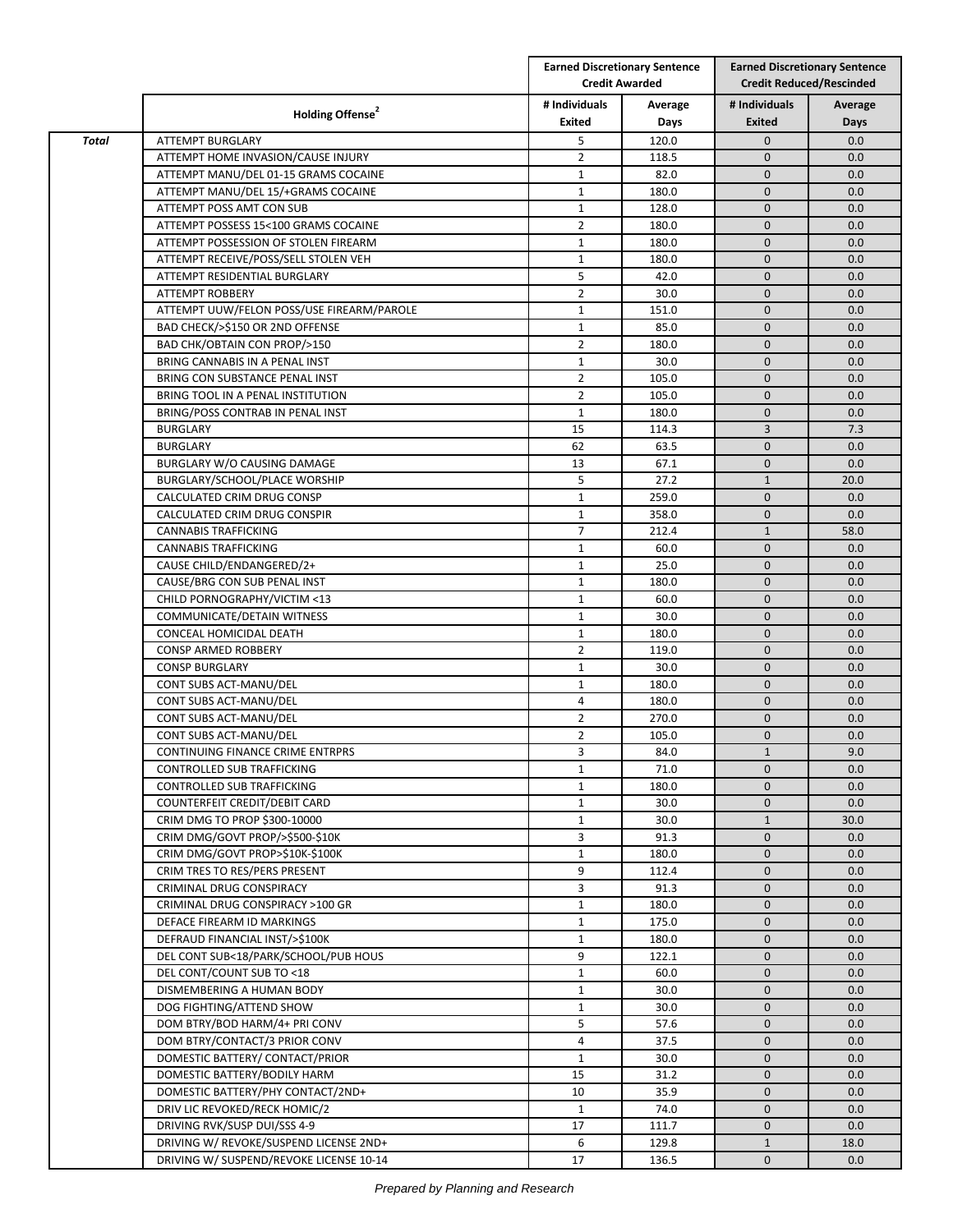|              | Holding Offense <sup>2</sup>             |                         | <b>Earned Discretionary Sentence</b><br><b>Credit Awarded</b> |                                | <b>Earned Discretionary Sentence</b><br><b>Credit Reduced/Rescinded</b> |  |
|--------------|------------------------------------------|-------------------------|---------------------------------------------------------------|--------------------------------|-------------------------------------------------------------------------|--|
|              |                                          | # Individuals<br>Exited | Average<br>Days                                               | # Individuals<br><b>Exited</b> | Average<br>Days                                                         |  |
| <b>Total</b> | DRIVING W/ SUSPEND/REVOKE LICENSE 15+    | 3                       | 160.0                                                         | $\mathbf{1}$                   | 36.0                                                                    |  |
|              | DRIVING W/ SUSPEND/REVOKE LICENSE 15+    | 3                       | 123.0                                                         | $\mathbf{0}$                   | 0.0                                                                     |  |
|              |                                          |                         |                                                               |                                |                                                                         |  |
|              | DRIVING W/ SUSPEND/REVOKE LICENSE 2ND    | 11                      | 119.2                                                         | $\mathbf{1}$                   | 8.0                                                                     |  |
|              | DRIVING W/ SUSPEND/REVOKE LICENSE 3RD    | 14                      | 95.9                                                          | $\overline{2}$                 | 3.5                                                                     |  |
|              | DRIVING W/ SUSPEND/REVOKE LICENSE 4-9    | 20                      | 128.5                                                         | 6                              | 14.3                                                                    |  |
|              | DRUG INDUCED HOMICIDE                    | $\overline{2}$          | 205.0                                                         | $\mathbf{1}$                   | 33.0                                                                    |  |
|              | DUI/4TH+/LIC SUSP OR REVOKE              | 25                      | 123.4                                                         | $\mathbf{1}$                   | 11.0                                                                    |  |
|              | DUI/6TH                                  | $\overline{7}$          | 98.6                                                          | $\mathbf{1}$                   | 7.0                                                                     |  |
|              | ESCAPE/VIOLATE ELEC MONITORING           | $\overline{2}$          | 105.0                                                         | $\mathbf{0}$                   | 0.0                                                                     |  |
|              | FAIL REGIS/NEW REDIS/SCH/2ND+            | $\mathbf{1}$            | 30.0                                                          | $\mathbf{0}$                   | 0.0                                                                     |  |
|              | FAIL REPORT ACCIDENT/DEATH/INJURY        | $\overline{2}$          | 70.0                                                          | $\mathbf{0}$                   | 0.0                                                                     |  |
|              | FAIL TO REPORT ANNUALLY/2+               | $\mathbf{1}$            | 180.0                                                         | $\mathbf{1}$                   | 4.0                                                                     |  |
|              | FAILURE REPORT ACCIDENT/DEATH            | $\overline{2}$          | 27.0                                                          | $\mathbf{1}$                   | 180.0                                                                   |  |
|              | FAILURE REPORT ACCIDENT/DEATH            | 9                       | 155.4                                                         | $\mathbf{0}$                   | 0.0                                                                     |  |
|              | FAILURE REPORT ACCIDENT/INJURY           | $\overline{2}$          | 105.0                                                         | $\mathbf 0$                    | 0.0                                                                     |  |
|              | FALSE REPORT OF OFFENSE                  | $\overline{2}$          | 102.5                                                         | $\mathbf{0}$                   | 0.0                                                                     |  |
|              | FELON ESCAPE/PEACE OFFICER               | $\mathbf{1}$            | 30.0                                                          | $\mathbf{1}$                   | 6.0                                                                     |  |
|              | FELON FAIL TO RETURN FROM FURLOUGH       | 5                       | 87.2                                                          | $\mathbf{0}$                   | 0.0                                                                     |  |
|              | FILE FALSE CHILD ABUSE REPORT            | $\mathbf{1}$            | 136.0                                                         | $\mathbf{0}$                   | 0.0                                                                     |  |
|              | FIN EXPLOIT ELDERLY/70+/\$15K+           | $\overline{2}$          | 180.0                                                         | $\mathbf{0}$                   | 0.0                                                                     |  |
|              | FINANCE EXPLOIT ELD/DISABL/\$300-\$5,000 | $\overline{2}$          | 120.0                                                         | $\mathbf 0$                    | 0.0                                                                     |  |
|              | FINANCIAL INSTITUTION ROBBERY            | $\overline{2}$          | 45.0                                                          | $\mathbf 0$                    | 0.0                                                                     |  |
|              | FIREARM/AMMO ACT-POSS WO/ID CARD         | $\mathbf{1}$            | 180.0                                                         | $\mathbf{0}$                   | 0.0                                                                     |  |
|              | FORGE REGISTRATION, ETC                  | $\mathbf{1}$            | 84.0                                                          | $\mathbf{0}$                   | 0.0                                                                     |  |
|              | FORGERY / MAKE OR ALTER DOCUMENT         | 16                      | 112.9                                                         | $\mathbf{1}$                   | 14.0                                                                    |  |
|              | FORGERY/ISSUE/DELIVER DOCUMENT           | 14                      | 149.1                                                         | $\overline{2}$                 | 95.5                                                                    |  |
|              | FRAUD USE CR/DEBIT CARD/>\$150           | $\mathbf{1}$            | 68.0                                                          | $\mathbf{0}$                   | 0.0                                                                     |  |
|              |                                          |                         |                                                               |                                |                                                                         |  |
|              | <b>HARASS WITNESS</b>                    | $\mathbf{1}$            | 30.0                                                          | $\mathbf{0}$                   | 0.0                                                                     |  |
|              | HOME INVASION/ARMED W/FIREARM            | $\overline{2}$          | 197.5                                                         | $\mathbf{0}$                   | 0.0                                                                     |  |
|              | HOME INVASION/ARMED/FORCE                | $\mathbf{1}$            | 20.0                                                          | $\mathbf{1}$                   | 1.0                                                                     |  |
|              | HOME INVASION/CAUSE INJURY               | 11                      | 66.6                                                          | $\mathbf 0$                    | 0.0                                                                     |  |
|              | HOME INVASION/DANDEROUS WEAP             | 6                       | 75.7                                                          | $\mathbf{1}$                   | 18.0                                                                    |  |
|              | HOME INVASION/FIREARM                    | $\overline{2}$          | 270.0                                                         | $\mathbf 0$                    | 0.0                                                                     |  |
|              | HRSMT/PREVENT/SERV/SAME VIC              | $\mathbf{1}$            | 30.0                                                          | $\mathbf{0}$                   | 0.0                                                                     |  |
|              | ID THEFT/OBTAIN/3+ INDIV                 | $\mathbf{1}$            | 30.0                                                          | $\mathbf{0}$                   | 0.0                                                                     |  |
|              | ID THEFT/USE ID/COMMIT FELONY            | $\mathbf{1}$            | 60.0                                                          | $\mathbf 0$                    | 0.0                                                                     |  |
|              | ID THFT/OBTAIN INFO/COMMIT FEL           | $\mathbf{1}$            | 180.0                                                         | $\mathbf{0}$                   | 0.0                                                                     |  |
|              | IDENTITY THEFT >\$100,000                | $\overline{2}$          | 270.0                                                         | $\mathbf{1}$                   | 3.0                                                                     |  |
|              | <b>IDENTITY THEFT/\$2000-\$10,000</b>    | 3                       | 122.3                                                         | $\mathbf{0}$                   | 0.0                                                                     |  |
|              | IDENTITY THEFT/\$300-\$2000              | 5                       | 47.0                                                          | $\mathbf{0}$                   | 0.0                                                                     |  |
|              | IDENTITY THEFT/<\$300                    | $\mathbf{1}$            | 162.0                                                         | $\mathbf{0}$                   | 0.0                                                                     |  |
|              | <b>IDENTITY THEFT/KNOWS ID STOLEN</b>    | $\overline{2}$          | 120.0                                                         | $\mathbf{1}$                   | 9.0                                                                     |  |
|              | INTIMIDATION/CRIMINAL OFFENSE            | $\mathbf{1}$            | 180.0                                                         | $\mathbf 0$                    | 0.0                                                                     |  |
|              | INTIMIDATION/PHYSICAL HARM               | $\overline{2}$          | 105.0                                                         | $\mathbf{0}$                   | 0.0                                                                     |  |
|              | INVOL MANSLAUGHTER ATV/BOAT              | 4                       | 105.3                                                         | $\mathbf{0}$                   | 0.0                                                                     |  |
|              | INVOL MANSLAUGHTER/FAMILY MEMBER         | $\mathbf{1}$            | 60.0                                                          | $\mathbf{1}$                   | 22.0                                                                    |  |
|              | MAN/DEL OTHER AMOUNT AMPHETAMINE         | 6                       | 184.3                                                         | $\overline{2}$                 | 93.0                                                                    |  |
|              | MANU 5>15 GRAMS ECSTASY                  | 1                       | 159.0                                                         | $\mathbf 0$                    | 0.0                                                                     |  |
|              | MANU/DEL 01-15 GRAMS COCAINE             | 100                     | 172.7                                                         | 12                             | 48.6                                                                    |  |
|              | MANU/DEL 1<15 GRAM FENTANYL              | 12                      | 126.0                                                         | $\mathbf{1}$                   | 15.0                                                                    |  |
|              | MANU/DEL 10<15 OBJECTS/PARTS LSD         | $\mathbf{1}$            | 180.0                                                         | $\mathbf{0}$                   | 0.0                                                                     |  |
|              | MANU/DEL 10>15 PILLS ECSTASY             | $\mathbf{1}$            | 180.0                                                         | $\mathbf{0}$                   | 0.0                                                                     |  |
|              | MANU/DEL 100<400 GRAMS COCAINE           | 13                      | 194.2                                                         | $\mathbf{0}$                   | 0.0                                                                     |  |
|              |                                          |                         |                                                               |                                |                                                                         |  |
|              | MANU/DEL 100>400 GR ECSTASY              | 1                       | 365.0                                                         | $\mathbf 0$                    | 0.0                                                                     |  |
|              | MANU/DEL 10-15 GRAMS HEROIN              | 32                      | 155.1                                                         | $\overline{2}$                 | 33.5                                                                    |  |
|              | MANU/DEL 15/+ GRAMS HEROIN               | 1                       | 235.0                                                         | $\mathbf{0}$                   | 0.0                                                                     |  |
|              | MANU/DEL 15/+GRAMS COCAINE               | 3                       | 201.7                                                         | $\mathbf{0}$                   | 0.0                                                                     |  |
|              | MANU/DEL 15<100 GRAMS COCAINE            | $\mathbf{1}$            | 180.0                                                         | 10                             | 38.8                                                                    |  |
|              | MANU/DEL 15<100 GRAMS COCAINE            | 51                      | 207.5                                                         | $\mathbf{0}$                   | 0.0                                                                     |  |
|              | MANU/DEL 15>100 GR ECSTASY               | $\overline{2}$          | 321.5                                                         | $\mathbf 0$                    | 0.0                                                                     |  |
|              | MANU/DEL 15>200 PILLS ECSTASY            | $\mathbf{1}$            | 315.0                                                         | $\mathbf{1}$                   | 7.0                                                                     |  |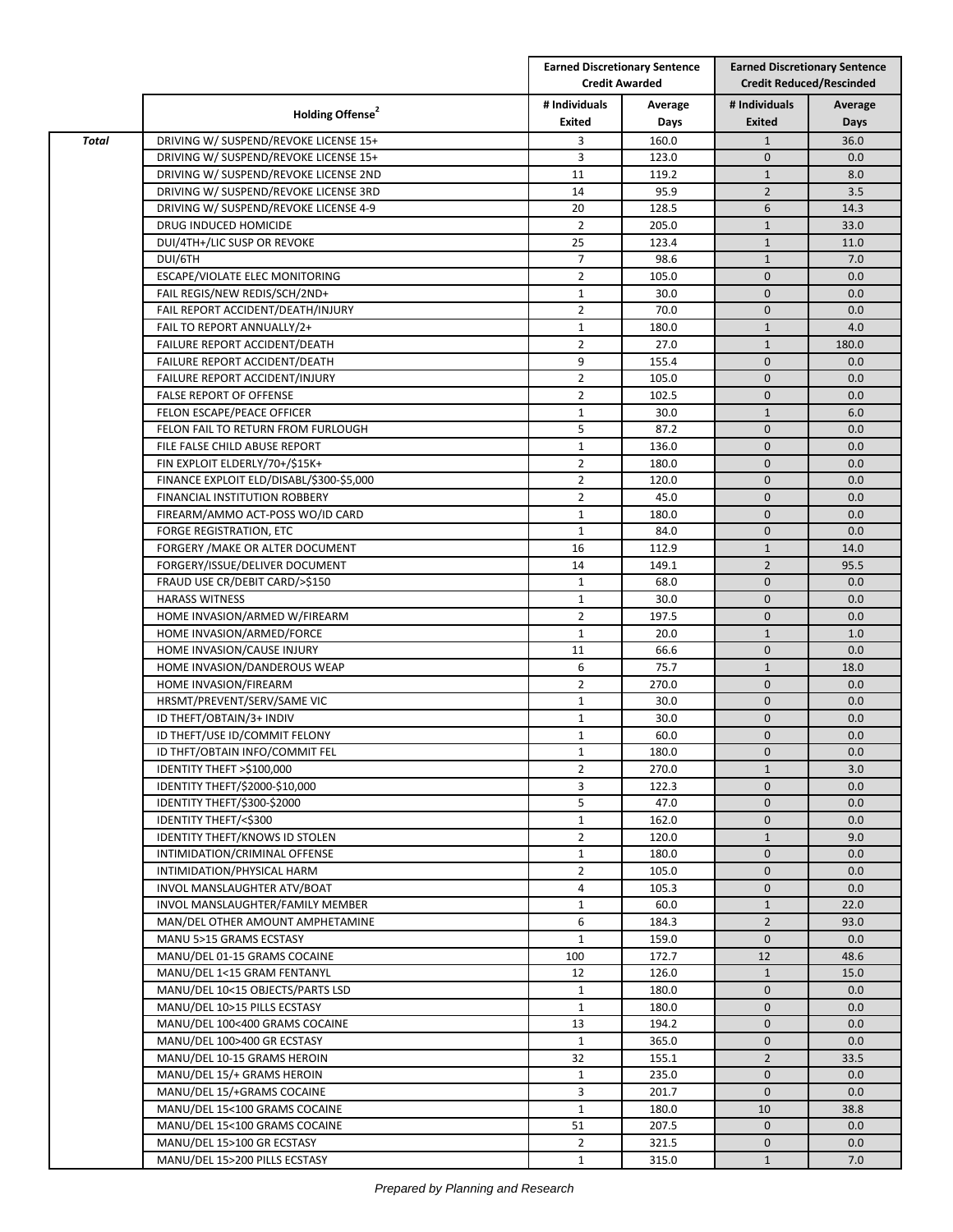|              | Holding Offense <sup>2</sup>                             |                         | <b>Earned Discretionary Sentence</b><br><b>Credit Awarded</b> |                              | <b>Earned Discretionary Sentence</b><br><b>Credit Reduced/Rescinded</b> |  |
|--------------|----------------------------------------------------------|-------------------------|---------------------------------------------------------------|------------------------------|-------------------------------------------------------------------------|--|
|              |                                                          | # Individuals<br>Exited | Average<br>Days                                               | # Individuals<br>Exited      | Average<br>Days                                                         |  |
| <b>Total</b> | MANU/DEL 1500+ PILLS ECSTASY                             | $\mathbf{1}$            | 170.0                                                         | $\mathbf{1}$                 | 5.0                                                                     |  |
|              | MANU/DEL 200+ SCHED I&II                                 | $\mathbf{1}$            | 7.0                                                           | $\mathbf{0}$                 | 0.0                                                                     |  |
|              | MANU/DEL 400<900 GRAMS COCAINE                           | 3                       | 145.3                                                         | $\mathbf{1}$                 | 13.0                                                                    |  |
|              | MANU/DEL 50-200 GRAMS SCHED I&II                         | 1                       | 295.0                                                         | $\mathbf{1}$                 | 32.0                                                                    |  |
|              | MANU/DEL 600<1500 OBJECTS/PARTS LSD                      | $\mathbf{1}$            | 360.0                                                         | $\mathbf{0}$                 | 0.0                                                                     |  |
|              | MANU/DEL 900+ GRAMS COCAINE                              | $\overline{7}$          | 187.6                                                         | $\mathbf{1}$                 | 32.0                                                                    |  |
|              | MANU/DEL 900+ GRAMS HEROIN                               | $\overline{2}$          | 178.0                                                         | $\mathbf{0}$                 | 0.0                                                                     |  |
|              | MANU/DEL AMT NARC SCHED I/II/SCHOOL/HS/PARK              | 14                      | 162.8                                                         | $\mathbf{1}$                 | 180.0                                                                   |  |
|              | MANU/DEL CANNABIS/>5,000 GRAMS                           | 10                      | 192.5                                                         | $\mathbf{1}$                 | 15.0                                                                    |  |
|              | MANU/DEL CANNABIS/>500 GRAMS                             | $\overline{7}$          | 158.0                                                         | $\mathbf{0}$                 | 0.0                                                                     |  |
|              | MANU/DEL CANNABIS/10-30 GRAMS                            | $\mathbf{1}$            | 80.0                                                          | $\mathbf{0}$                 | 0.0                                                                     |  |
|              | MANU/DEL CANNABIS/10-30 GRAMS                            | 1                       | 132.0                                                         | $\mathbf{0}$                 | 0.0                                                                     |  |
|              | MANU/DEL CANNABIS/2000<5000 GRAMS                        | 6                       | 199.8                                                         | $\overline{2}$               | 180.0                                                                   |  |
|              | MANU/DEL CANNABIS/30-500 GRAMS                           | $\mathbf{1}$            | 180.0                                                         | $\mathbf{0}$                 | 0.0                                                                     |  |
|              | MANU/DEL CANNABIS/30-500 GRAMS                           | 11                      | 134.7                                                         | $\mathbf 0$                  | 0.0                                                                     |  |
|              | MANU/DEL COCAINE/SCHOOL/PUB HOUS/PARK                    | $\overline{4}$          | 109.3                                                         | $\mathbf{0}$                 | 0.0                                                                     |  |
|              | MANU/DEL HEROIN/SCHOOL/PUB HOUS/PARK                     | $\overline{2}$          | 264.0                                                         | $\mathbf 0$                  | 0.0                                                                     |  |
|              | MANU/DEL OTHER AMOUNT SCHEDULE III                       | $\mathbf{1}$            | 180.0                                                         | $\mathbf{0}$                 | 0.0                                                                     |  |
|              | MANU/DEL OTHER AMOUNT SCHEDULE IV                        | 4                       | 110.5                                                         | $\mathbf{0}$                 | 0.0                                                                     |  |
|              | MANU/DEL OTHER AMT METH                                  | 1                       | 180.0                                                         | $\mathbf{0}$                 | 0.0                                                                     |  |
|              | MANU/DEL OTHER AMT NARC SCHED I&II                       | 47                      | 150.9                                                         | $\overline{2}$               | 19.0                                                                    |  |
|              | MANU/DEL OTHER AMT NARCOTIC SCHED I&II                   | 36                      | 166.0                                                         | 5                            | 12.2                                                                    |  |
|              | MANU/DEL OTHER NON-NARCOTIC SCHED I&II                   | 5                       | 120.0                                                         | $\mathbf{0}$                 | 0.0                                                                     |  |
|              | MANU/DEL SCHED I/II/SCH/HS/PARK                          | $\overline{2}$          | 320.5                                                         | $\mathbf{0}$                 | 0.0                                                                     |  |
|              | MANU/DISTRIB LOOK-ALIKE SUB                              | $\mathbf{1}$            | 180.0                                                         | $\mathbf{0}$                 | 0.0                                                                     |  |
|              | MANU/DISTRIB LOOK-ALIKE SUB                              | $\overline{2}$          | 79.0                                                          | $\mathbf 0$                  | 0.0                                                                     |  |
|              | MANUF/POSS ADULTERANTS DRUG TEST                         | $\mathbf{1}$            | 180.0                                                         | $\mathbf{0}$                 | 0.0                                                                     |  |
|              | METH DELIVERY/100<400 GR                                 | $\overline{4}$          | 156.3                                                         | $\mathbf 0$                  | 0.0                                                                     |  |
|              | METH DELIVERY/15<100 GRAMS                               | 22                      | 232.1                                                         | $\mathbf{1}$                 | 44.0                                                                    |  |
|              | METH DELIVERY/400<900 GR                                 | $\mathbf{1}$            | 90.0                                                          | $\mathbf{0}$                 | 0.0                                                                     |  |
|              | METH DELIVERY/5<15 GRAMS                                 | 61                      | 158.4                                                         | 6                            | 61.8                                                                    |  |
|              | METH DELIVERY<5 GRAMS                                    | 69                      | 167.8                                                         | 6                            | 18.3                                                                    |  |
|              | METH MANUFACTURE<15 GRAMS                                | 3                       | 140.0                                                         | $\mathbf{1}$                 | 3.0                                                                     |  |
|              | METH MANUFACTURING/15<100 GR                             | 5                       | 150.0                                                         | $\mathbf{0}$                 | 0.0                                                                     |  |
|              | METH MANUFACTURING/400<900 GR                            | $\overline{2}$          | 65.0                                                          | $\mathbf{0}$                 | 0.0                                                                     |  |
|              | METH MANUFACTURING/400<900 GRAMS                         | $\overline{2}$          | 270.0                                                         | $\mathbf{1}$                 | 2.0                                                                     |  |
|              | METH MANUFACTURING<15 GRAMS                              | 6                       | 149.7                                                         | $\mathbf{1}$                 | 24.0                                                                    |  |
|              | METH PRECURSOR<15 GRAMS                                  | 4                       | 180.0                                                         | $\mathbf 0$                  | 0.0                                                                     |  |
|              | METHAMPHETAMINE CONSPIRACY                               | $\overline{2}$          | 176.0                                                         | $\mathbf 0$                  | 0.0                                                                     |  |
|              | MFG/DEL 15<100 GR HEROIN/ANLG                            | 20                      | 201.6                                                         | 5                            | 39.4                                                                    |  |
|              | MFG/DEL 400<900 GR HERO/ANLG                             | $\overline{2}$          | 233.5                                                         | $\mathbf{0}$                 | 0.0                                                                     |  |
|              | MONEY LAUNDERING >\$500,000                              | $\mathbf{1}$            | 365.0                                                         | $\mathbf{0}$                 | 0.0                                                                     |  |
|              | MURDER/2ND DEGREE MURDER                                 | $\overline{7}$          | 58.1                                                          | $\mathbf 0$                  | 0.0                                                                     |  |
|              | MURDER/2ND DEGREE/PROVOCATION                            | $\mathbf{1}$            | 30.0                                                          | $\mathbf{0}$                 | 0.0                                                                     |  |
|              | MURDER/2ND DEGREE/UNREASON                               | 6                       | 58.0                                                          | $\mathbf{0}$                 | 0.0                                                                     |  |
|              | OBSTRUCT JUST/DESTROY EVIDENCE                           | 10                      | 99.1                                                          | $\mathbf{0}$                 | 0.0                                                                     |  |
|              | OBSTRUCTING JUSTICE                                      | 3                       | 99.0                                                          | $\mathbf{0}$                 | 0.0                                                                     |  |
|              | POSS AMT CON SUB EXCEPT(A)/(D)                           | 120                     | 119.8                                                         | 6                            | 39.0                                                                    |  |
|              | POSS CANNABIS/>5,000 GRAMS                               | 1                       | 261.0                                                         | $\mathbf 0$<br>$\mathbf{0}$  | 0.0                                                                     |  |
|              | POSS CANNABIS/2,000<5,000 GRAMS                          | $\mathbf{1}$            | 180.0                                                         |                              | 0.0                                                                     |  |
|              | POSS CANNABIS/30-500 GRAM/1ST                            | $\mathbf{1}$            | 81.0                                                          | $\mathbf 0$                  | 0.0                                                                     |  |
|              | POSS CANNABIS/500<2,000 GRAMS                            | $\mathbf{1}$            | 180.0                                                         | $\mathbf{0}$                 | 0.0                                                                     |  |
|              | POSS CONT SUBS                                           | 4                       | 66.8                                                          | $\mathbf{0}$                 | 0.0                                                                     |  |
|              | POSS FIREARM W/ DEFACED SER NO                           | $\overline{2}$          | 113.5                                                         | $\mathbf 0$                  | 0.0                                                                     |  |
|              | POSS FIREARM/FOID NO ISSUE/NO ELIG                       | 11                      | 129.1                                                         | $\mathbf{1}$                 | 10.0                                                                    |  |
|              | POSS FIREARM/LAND/GANG MEMBER<br>POSS FRAUDULENT ID CARD | 8<br>$\overline{2}$     | 109.9                                                         | $\mathbf{1}$<br>$\mathbf{0}$ | 1.0                                                                     |  |
|              | POSS METH MANUF MATERIAL                                 | 6                       | 13.5<br>112.2                                                 | $\mathbf{0}$                 | 0.0<br>0.0                                                              |  |
|              | POSS OF FIREARM BY GANG MEMBER                           | $\overline{2}$          | 17.5                                                          | $\mathbf{0}$                 | 0.0                                                                     |  |
|              | POSS OF METH < 5 GRAMS                                   | 101                     | 156.8                                                         | 5                            | 17.4                                                                    |  |
|              | POSS OF METH/ 15<100 GRAMS                               | 13                      | 164.6                                                         | $\mathbf{1}$                 | 6.0                                                                     |  |
|              |                                                          |                         |                                                               |                              |                                                                         |  |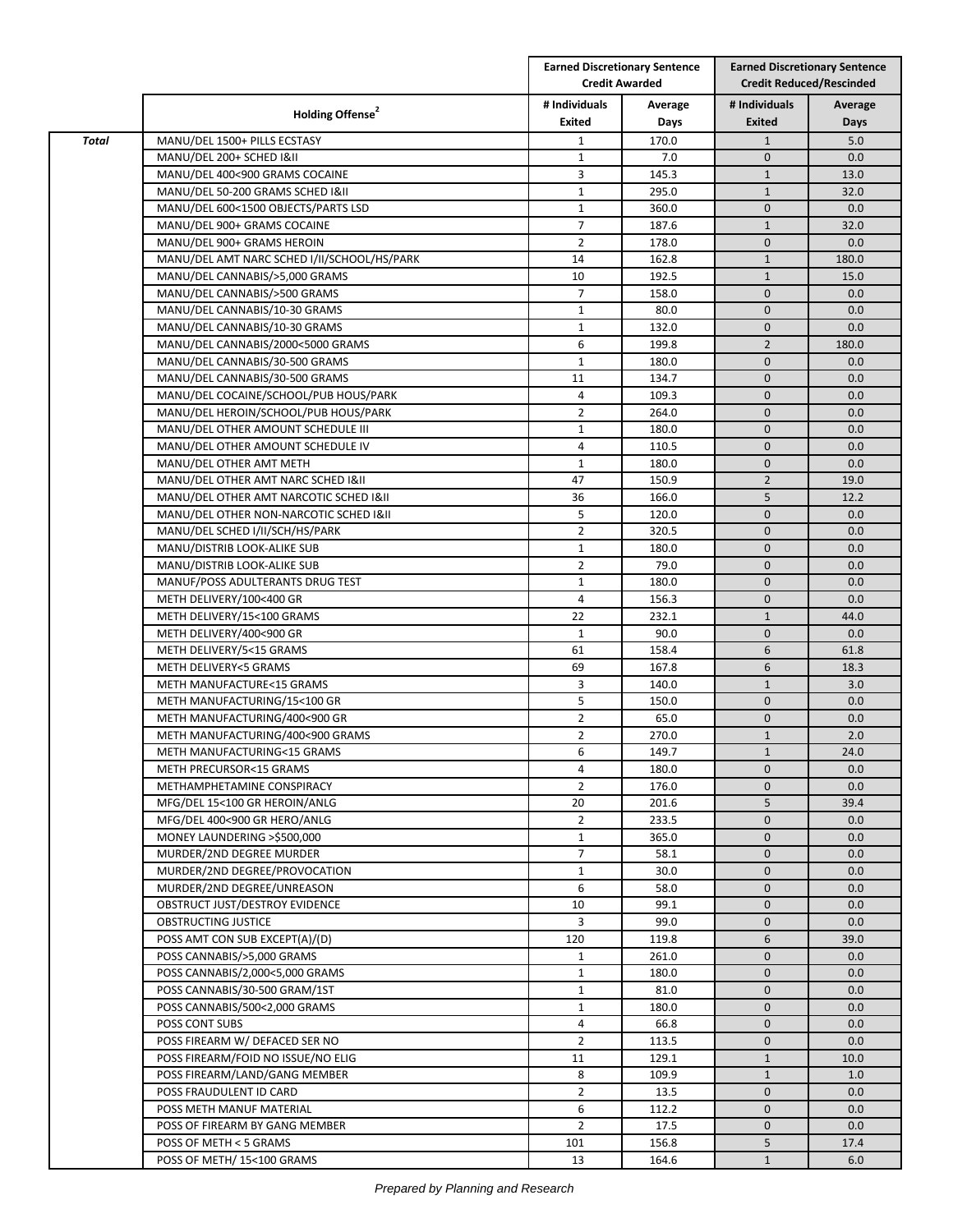|              |                                                                 | <b>Earned Discretionary Sentence</b><br><b>Credit Awarded</b> |               | <b>Earned Discretionary Sentence</b><br><b>Credit Reduced/Rescinded</b> |             |
|--------------|-----------------------------------------------------------------|---------------------------------------------------------------|---------------|-------------------------------------------------------------------------|-------------|
|              | Holding Offense <sup>2</sup>                                    | # Individuals                                                 | Average       | # Individuals                                                           | Average     |
|              |                                                                 | Exited                                                        | Days          | Exited                                                                  | Days        |
| <b>Total</b> | POSS STOLEN TITLE/CERTIF/PLATE                                  | $\mathbf{1}$                                                  | 180.0         | $\mathbf 0$                                                             | 0.0         |
|              | POSS STOLEN VEHICLE > \$25,000                                  | $\mathbf{1}$                                                  | 237.0         | $\mathbf{0}$                                                            | 0.0         |
|              | POSSESS 100<400 GRAMS COCAINE                                   | 6                                                             | 180.0         | $\mathbf{1}$                                                            | 29.0        |
|              | POSSESS 15+ GRAMS COCAINE                                       | 5                                                             | 180.0         | $\mathbf 0$                                                             | 0.0         |
|              | POSSESS 15+ GRAMS HEROIN                                        | $\overline{7}$                                                | 180.0         | $\overline{2}$                                                          | 14.5        |
|              | POSSESS 15+ GRAMS MORPHINE                                      | $\mathbf{1}$                                                  | 180.0         | $\mathbf 0$                                                             | 0.0         |
|              | POSSESS 15<100 GRAMS COCAINE                                    | 20                                                            | 175.3         | $\overline{2}$                                                          | 2.0         |
|              | POSSESS 15<200 OBJECT/PART LSD                                  | 3                                                             | 128.0         | $\mathbf{0}$                                                            | 0.0         |
|              | POSSESS 200+ GRAMS OTHER SCHED I&II                             | $\overline{2}$                                                | 251.5         | $\mathbf{0}$                                                            | 0.0         |
|              | POSSESS 400<900 GRAMS COCAINE                                   | $\mathbf{1}$                                                  | 180.0         | $\mathbf{0}$                                                            | 0.0         |
|              | POSSESS 900 + GRAMS COCAINE                                     | $\mathbf{1}$                                                  | 180.0         | $\mathbf{0}$                                                            | 0.0         |
|              | POSSESS 900 + GRAMS COCAINE                                     | $\mathbf{1}$                                                  | 180.0         | $\mathbf{0}$                                                            | 0.0         |
|              | POSSESS 900 + GRAMS HEROIN                                      | $\mathbf{1}$                                                  | 180.0         | $\mathbf{0}$                                                            | 0.0         |
|              | POSSESS CANNIBIS PENAL INST                                     | $\overline{2}$                                                | 105.0         | $\mathbf{0}$                                                            | 0.0         |
|              | POSSESS ELEC CONTRABAND PENAL INST                              | $\overline{2}$                                                | 105.0         | $\mathbf 0$                                                             | 0.0         |
|              | POSSESS FIREARM FOID REVOKED                                    | $\mathbf{1}$                                                  | 180.0         | $\mathbf{0}$                                                            | 0.0         |
|              | POSSESSION OF METH/100<400 GRAMS                                | 5                                                             | 200.2         | $\mathbf{1}$                                                            | 70.0        |
|              | POSSESSION OF METH/15<100 GRAMS                                 | 19                                                            | 172.9         | $\overline{2}$                                                          | 16.5        |
|              | POSSESSION OF METH/400<900 GR                                   | $\overline{4}$                                                | 288.0         | $\overline{2}$                                                          | 5.5         |
|              | POSSESSION OF METH/5<15 GRA                                     | 19                                                            | 145.5         | $\overline{2}$                                                          | 19.5        |
|              | POSSESSION OF METH/900+ GR                                      | $\overline{2}$                                                | 180.0         | $\mathbf{1}$                                                            | 20.0        |
|              | POSSESSION OF METH< 5 GRAMS                                     | 116                                                           | 140.4         | $\overline{7}$                                                          | 39.0        |
|              | POSSESSION OF STOLEN FIREARM                                    | 3                                                             | 236.3         | $\mathbf{1}$                                                            | 180.0       |
|              | PRODUCE 5-20 CANNABIS PLANTS                                    | $\mathbf{1}$                                                  | 178.0         | $\mathbf{0}$                                                            | 0.0         |
|              | RECEIVE/POSS/SELL STOLEN VEHICLE                                | 3                                                             | 97.0          | $\mathbf{0}$                                                            | 0.0         |
|              | RECKLESS CONDUCT/GREAT BODILY HARM                              | $\mathbf{1}$                                                  | 30.0          | $\mathbf 0$                                                             | 0.0         |
|              | RECKLESS DISCH FIREARM/ENDANGERS                                | 5                                                             | 53.4          | $\mathbf{0}$                                                            | 0.0         |
|              | <b>RECKLESS HOMICIDE</b>                                        | $\mathbf{1}$                                                  | 30.0          | $\mathbf 0$                                                             | 0.0         |
|              | RECKLESS HOMICIDE                                               | $\overline{2}$                                                | 45.0          | $\mathbf{0}$                                                            | 0.0         |
|              | RESIDENTIAL ARSON                                               | $\mathbf{1}$                                                  | 60.0          | $\mathbf{0}$                                                            | 0.0         |
|              | RESIDENTIAL ARSON                                               | 5                                                             | 39.8          | $\mathbf{0}$                                                            | 0.0         |
|              | <b>RESIDENTIAL BURGLARY</b>                                     | 47                                                            | 79.5          | 5                                                                       | 30.0        |
|              | RESIDENTIAL BURGLARY                                            | $\overline{2}$<br>9                                           | 44.0          | $\mathbf 0$<br>$\mathbf{0}$                                             | 0.0         |
|              | RESIST/OBSTRUC OFFICER/INJURY<br>RESIST/OBSTRUCT OFFICER/INJURY | $\mathbf{1}$                                                  | 60.6<br>30.0  | $\mathbf{0}$                                                            | 0.0         |
|              | RET THEFT/DISP MERCH/<\$300/PREV CONV                           | 47                                                            | 118.2         | $\overline{2}$                                                          | 0.0<br>19.5 |
|              |                                                                 | 34                                                            |               | $\overline{2}$                                                          | 4.0         |
|              | RET THEFT/DISP MERCH/>\$300                                     | $\mathbf{1}$                                                  | 106.3<br>94.0 | $\mathbf{0}$                                                            | 0.0         |
|              | RETAIL THEFT/FALSE REP/>\$300<br>RETAIL THEFT/MOTOR FUEL/>\$150 | $\mathbf{1}$                                                  | 180.0         | $\mathbf 0$                                                             | 0.0         |
|              | REVOKED/SUSPENDED 2ND DUI                                       | 6                                                             | 114.7         | $\mathbf 0$                                                             | 0.0         |
|              | <b>ROBBERY</b>                                                  | 16                                                            | 36.6          | $\mathbf{0}$                                                            | 0.0         |
|              | ROBBERY/SCHOOL/PLACE WORSHIP                                    | 6                                                             | 45.0          | $\mathbf 0$                                                             | 0.0         |
|              | ROBBERY/VIC HANDICAP OR 60+ YR                                  | 3                                                             | 90.0          | $\mathbf 0$                                                             | 0.0         |
|              | SELL FIREARM/NO VALID FOID                                      | $\mathbf{1}$                                                  | 97.0          | $\mathbf 0$                                                             | 0.0         |
|              | SEX OFF FAIL REPORT CHANGE ADDR/EMPL                            | $\mathbf{1}$                                                  | 15.0          | $\mathbf 0$                                                             | 0.0         |
|              | SEX OFF FAIL TO REPORT WEEKLY/2ND                               | 3                                                             | 40.0          | $\mathbf{1}$                                                            | 60.0        |
|              | SOLICIT MANU/DEL 01-15 GRAMS COCAINE                            | $\mathbf{1}$                                                  | 180.0         | $\mathbf 0$                                                             | 0.0         |
|              | SOLICITATION ROBBERY                                            | $\mathbf{1}$                                                  | 30.0          | $\mathbf{0}$                                                            | 0.0         |
|              | STALKING BY TRANSMITTING THREAT                                 | $\mathbf{1}$                                                  | 60.0          | $\mathbf 0$                                                             | 0.0         |
|              | <b>THEFT</b>                                                    | $\overline{2}$                                                | 180.0         | $\mathbf{1}$                                                            | 4.0         |
|              | THEFT \$300-\$10,000/SCHOOL/WORSHIP                             | 5                                                             | 212.6         | $\mathbf 0$                                                             | 0.0         |
|              | THEFT \$300<\$10,000                                            | 20                                                            | 131.4         | $\mathbf 0$                                                             | 0.0         |
|              | THEFT \$300<\$10,000                                            | $\mathbf{1}$                                                  | 60.0          | $\mathbf{0}$                                                            | 0.0         |
|              | THEFT <\$300                                                    | 8                                                             | 71.5          | $\overline{2}$                                                          | 6.5         |
|              | THEFT <\$300 PRIOR                                              | $\mathbf{1}$                                                  | 134.0         | $\mathbf{0}$                                                            | 0.0         |
|              | THEFT <\$300/PRIOR CONVICT                                      | $\mathbf{1}$                                                  | 180.0         | $\mathbf 0$                                                             | 0.0         |
|              | THEFT <\$300/SCHOOL/WORSHIP                                     | $\overline{7}$                                                | 64.1          | $\mathbf{1}$                                                            | 23.0        |
|              | THEFT >\$10,000 <\$100,000                                      | 5                                                             | 150.0         | $\mathbf 0$                                                             | 0.0         |
|              | THEFT >\$100,000-\$500,000                                      | $\overline{2}$                                                | 180.0         | $\mathbf 0$                                                             | 0.0         |
|              | THEFT >\$100,000/SCHOOL/WORSHIP                                 | $\overline{2}$                                                | 100.5         | $\mathbf 0$                                                             | 0.0         |
|              | THEFT >\$300-\$10,000                                           | $\overline{2}$                                                | 147.0         | $\mathbf 0$                                                             | 0.0         |
|              |                                                                 |                                                               |               |                                                                         |             |